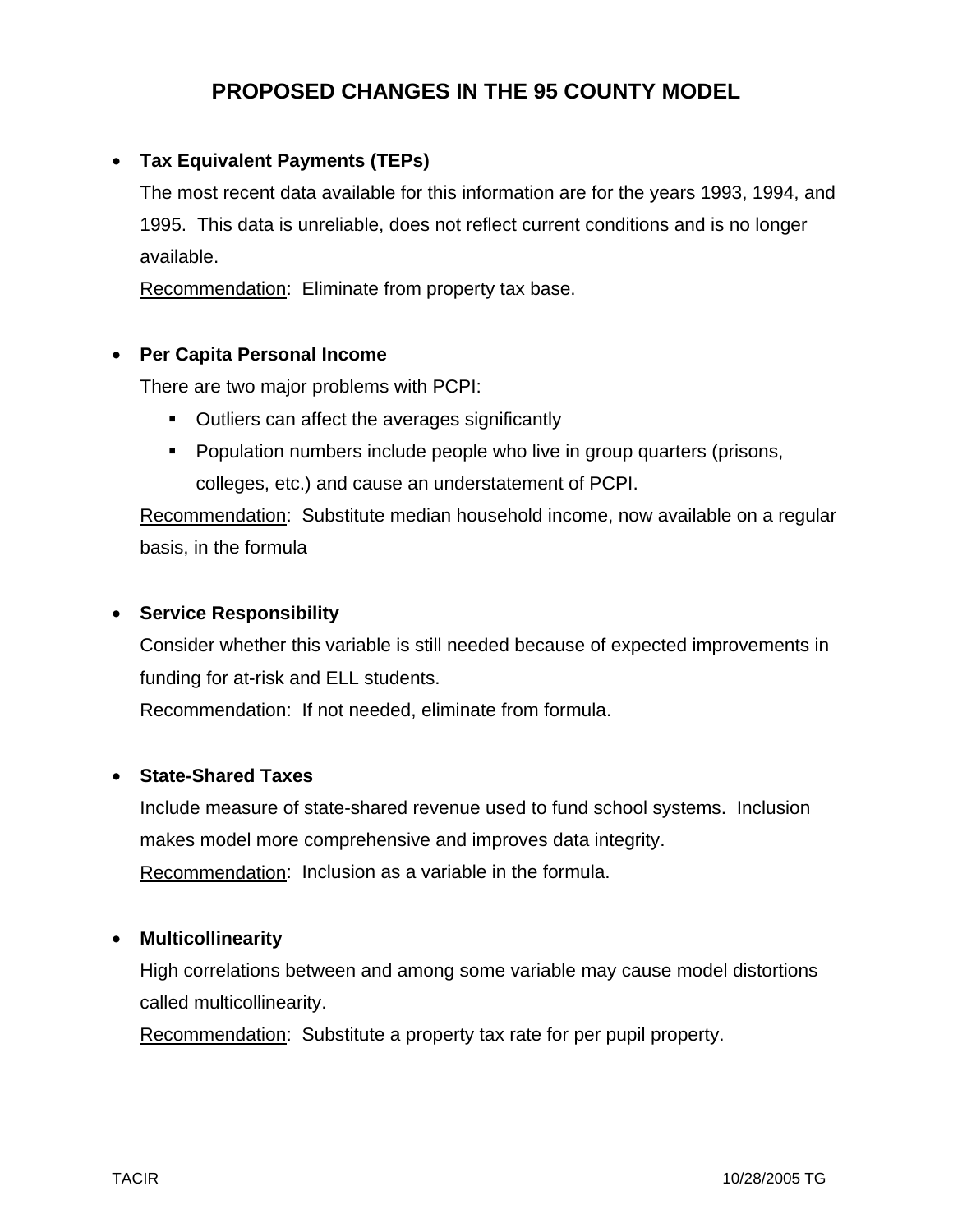## **Fiscal Capacity Presentations 2004 – 2005**

This is a comprehensive list of the fiscal capacity presentations from January 2004 to May 2005. Please refer to the files in the Publications Office for the actual document.

## **Title Date 2004** System-level Fiscal Capacity for Funding Education in Tennessee Presented to Senate Education Meeting February 18, 2004 Local Fiscal Capacity for Funding Education in Tennessee Presented to BEP Review Committee August 2004 Prototype System-level Fiscal Capacity Model Presented to BEPRC September 8, 2004 Local Fiscal Capacity for Funding Education in Tennessee Presented to Tennessee School Board Association November 2004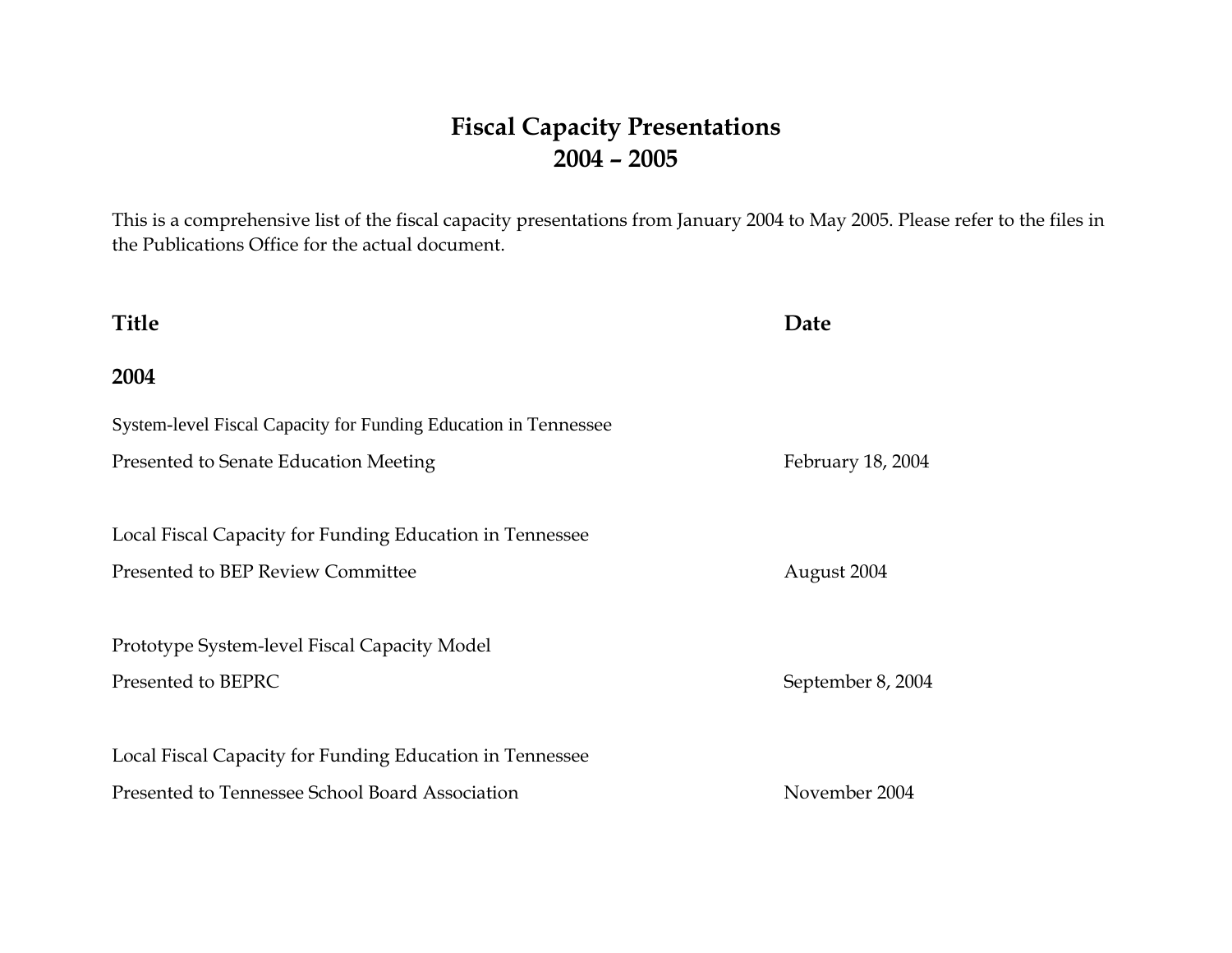| <b>Fiscal Capacity</b>                                                 |                   |
|------------------------------------------------------------------------|-------------------|
| Presented to Association of Independent and Municipal Schools          | December 1, 2004  |
|                                                                        |                   |
| Fiscal Capacity County and System Prototype Models                     |                   |
| Presented to Funding Task Force of the Metro Nashville Public Schools  |                   |
| Board of Education                                                     | December 7, 2004  |
|                                                                        |                   |
| <b>Fiscal Capacity</b>                                                 |                   |
| Presented to Oneida SSD school board, school director, Rep. Winningham |                   |
| And City Mayor                                                         | December 16, 2004 |
|                                                                        |                   |
| 2005                                                                   |                   |
| <b>Fiscal Capacity</b>                                                 |                   |
| Presented to Anderson County, Oak Ridge, and Clinton School Systems    | January 2005      |
|                                                                        |                   |
| <b>Fiscal Capacity Workshop</b>                                        |                   |
| Presented to TEA Staff                                                 | January 2005      |
|                                                                        |                   |
| <b>Fiscal Capacity Workshop</b>                                        |                   |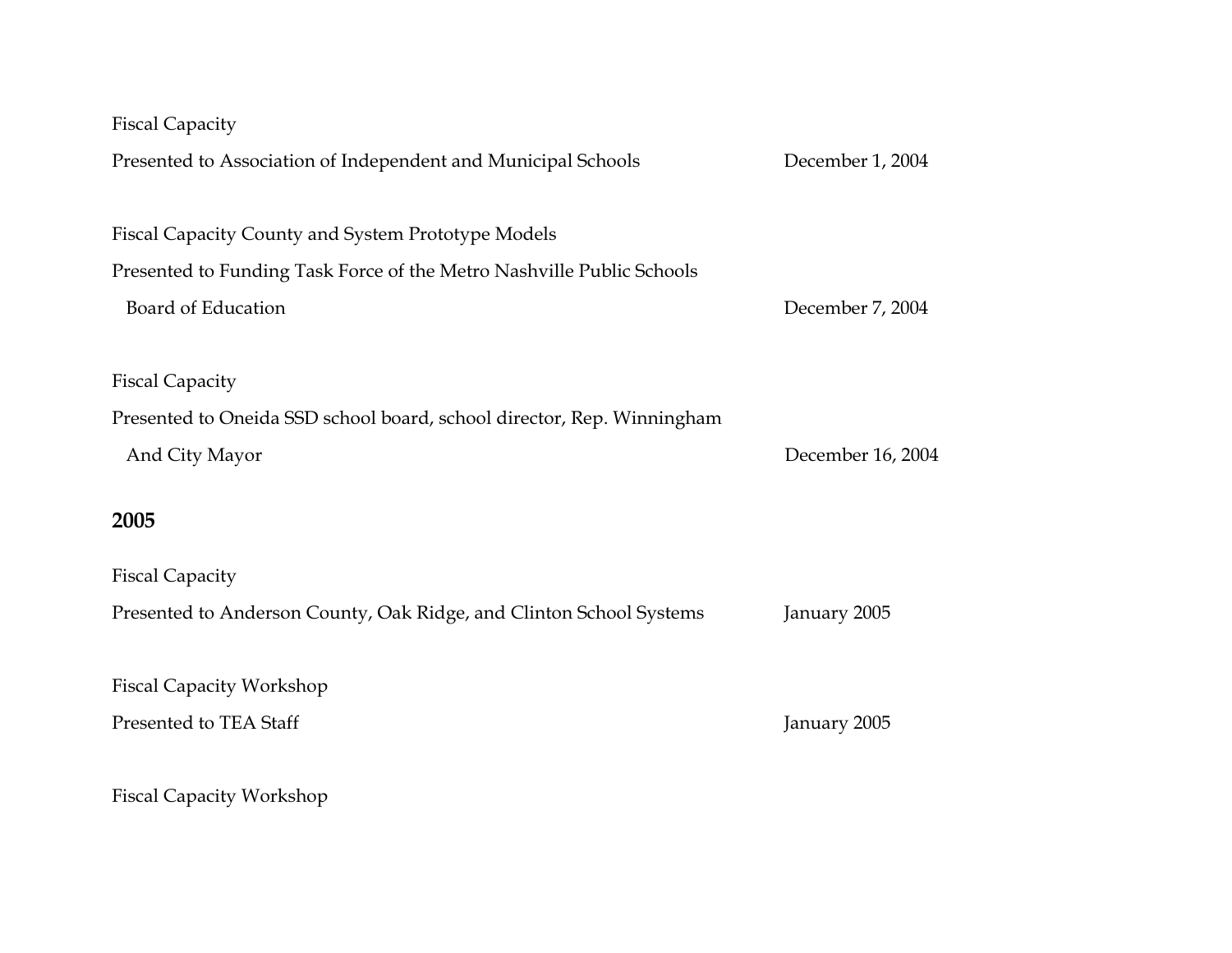Presented to State Board of Education Staff February 2005

Fiscal Capacity

Presented to Metropolitan Association of School Systems March 2005

Fiscal Capacity

Presented to BEP Review Committee July 21, 2005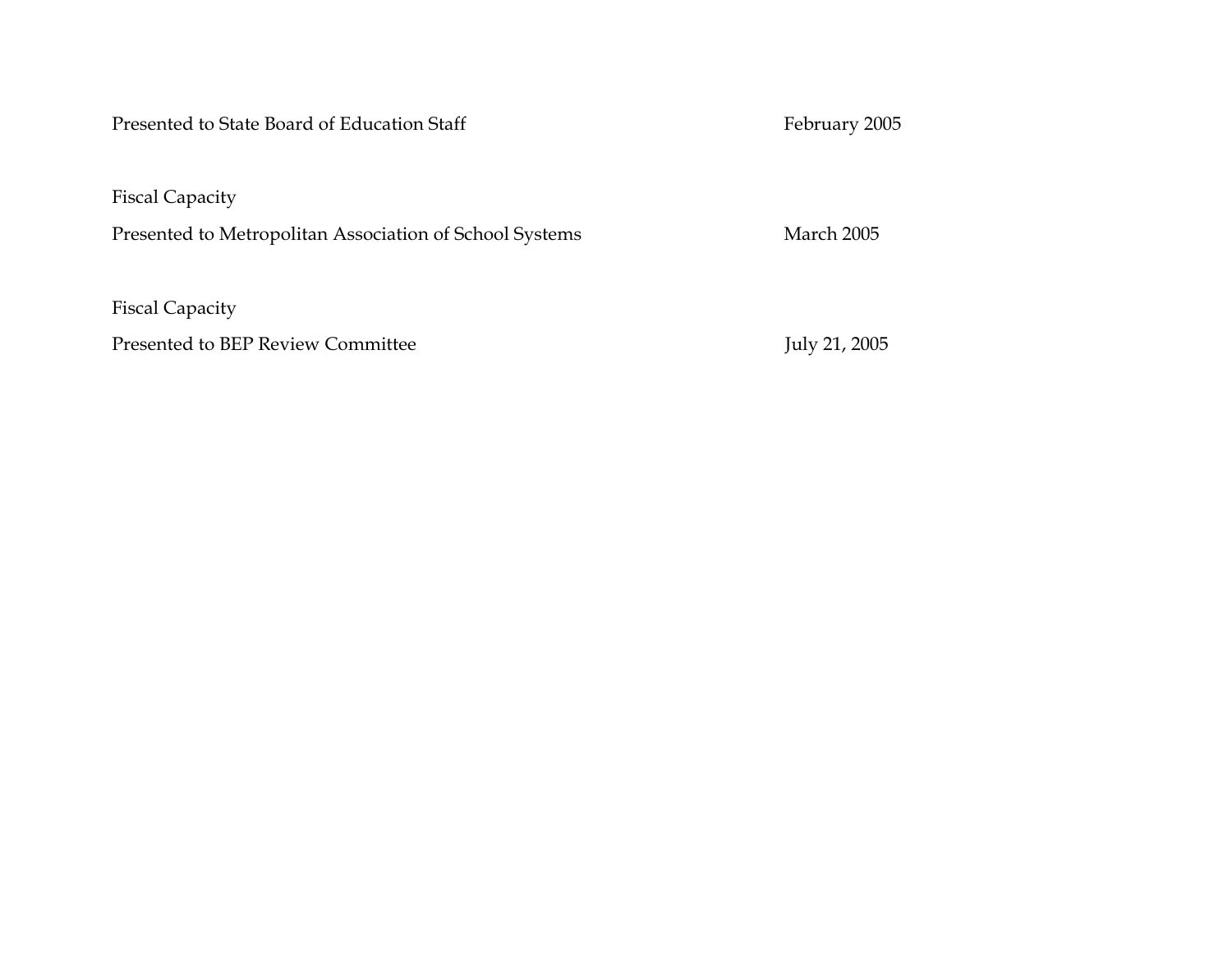## **Evaluation team:**

- *TACIR staff*
- *Comptroller's Office of Education Accountability staff*
- *Outside reviewers*
- **Two two-tier models, both w/regression-based countylevel tier:** 
	- *both with modified county model as tier one* 
		- *property and sales tax bases combined into a single variable*
		- *median household income as measure of taxpayer equity*
		- *school-age child poverty as measure of service burden*
	- *algebraic tier two based on property and sales tax bases plus revenue available from state-shared taxes*
	- *regression-based tier two*
		- • *shared and unshared combined property and sales tax base variables*
		- *system-level tax exportability*
		- *school-age child poverty*

## **Two one-tier models**

- *algebraic based on property and sales tax bases plus revenue available from state-shared taxes* 
	- average tax and usage<sup>\*</sup> rates calculated from actual revenue for *schools divided by tax base or available state-shared tax revenue*
	- *separate calculations for shared and unshared tax bases*
- *full regression based on same components as current county model based on same components as current county model (Prototype Model)*

 $\degree$  Usage rate applies to state-shared tax revenue.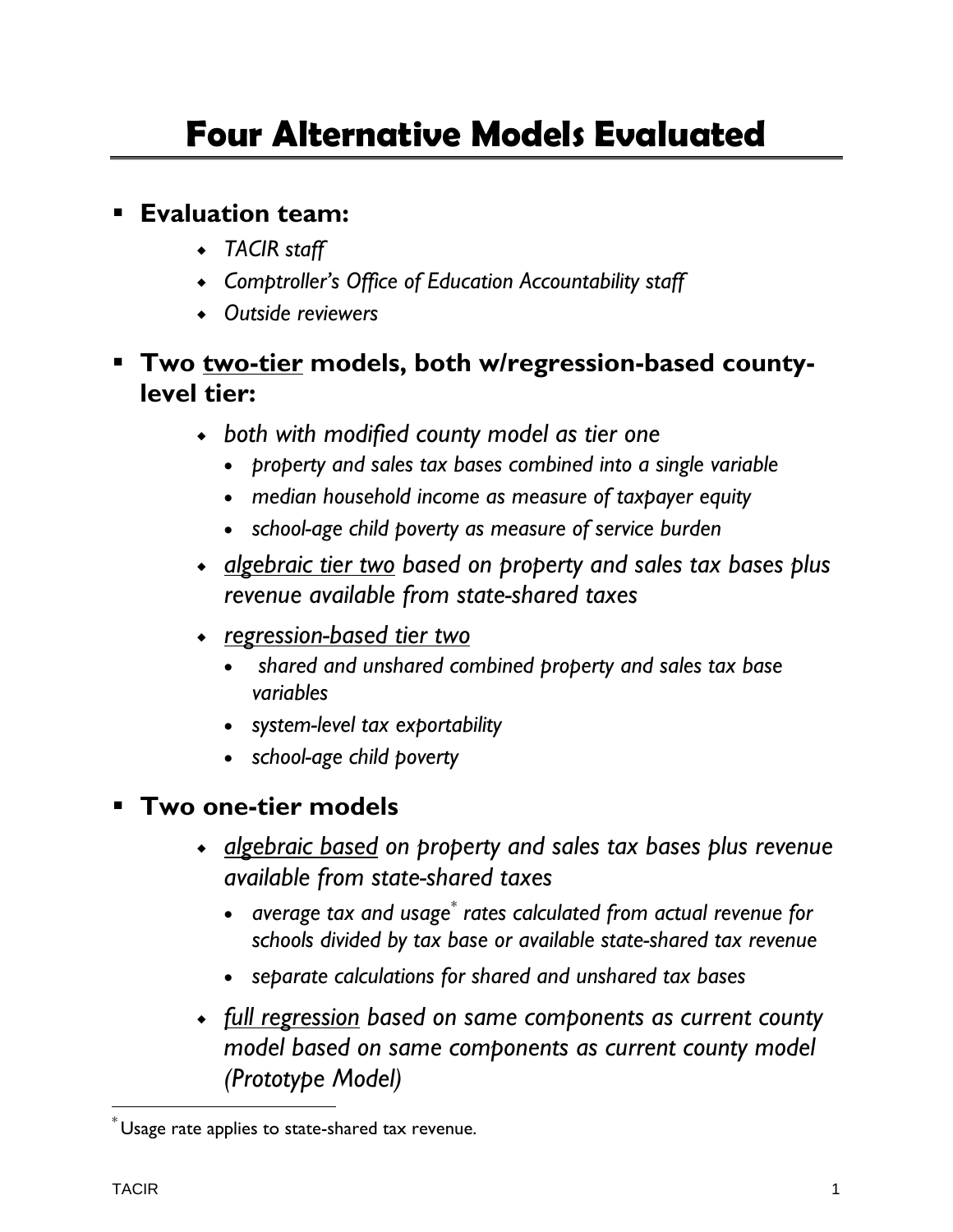## **Prototype Model versus Current Model— Highlights**

- **Provides system-level fiscal capacity for use in equalizing system-level** funding formula
- **Retains regression-based modified representative tax system** approach
- **Retains and enhances pupil and taxpayer equity measures** 
	- Tax base variables include state-shared tax revenue available to fund school systems
	- Per Capita Income replaced by
		- 9 *Median Household Income for county area—eliminates problem of group quarters and outliers in smaller counties*
		- 9 *Child Poverty Rate for school systems—only income-related data available at that level*
- Remains a fiscal behavioral model—does not set normative standards for local revenue
- Own-source revenue includes state-shared tax revenue used to fund school systems
	- 9 *More comprehensive—state-shared tax revenue substitutes for local revenues*
	- 9 *Improves data integrity— state-shared tax revenue cannot be separated out of city general fund transfers*
- Service Burden (public school students divided by population) not included
	- *inclusion criticized by Comptroller's Office as redundant with BEP components*
	- *model designed for use in more comprehensive BEP formula based on recommendations of Teacher Salary Task Force (enhanced funding for English language learners and at-risk students)*
	- *adoption for use in less comprehensive BEP may require consideration of nonredundant measure*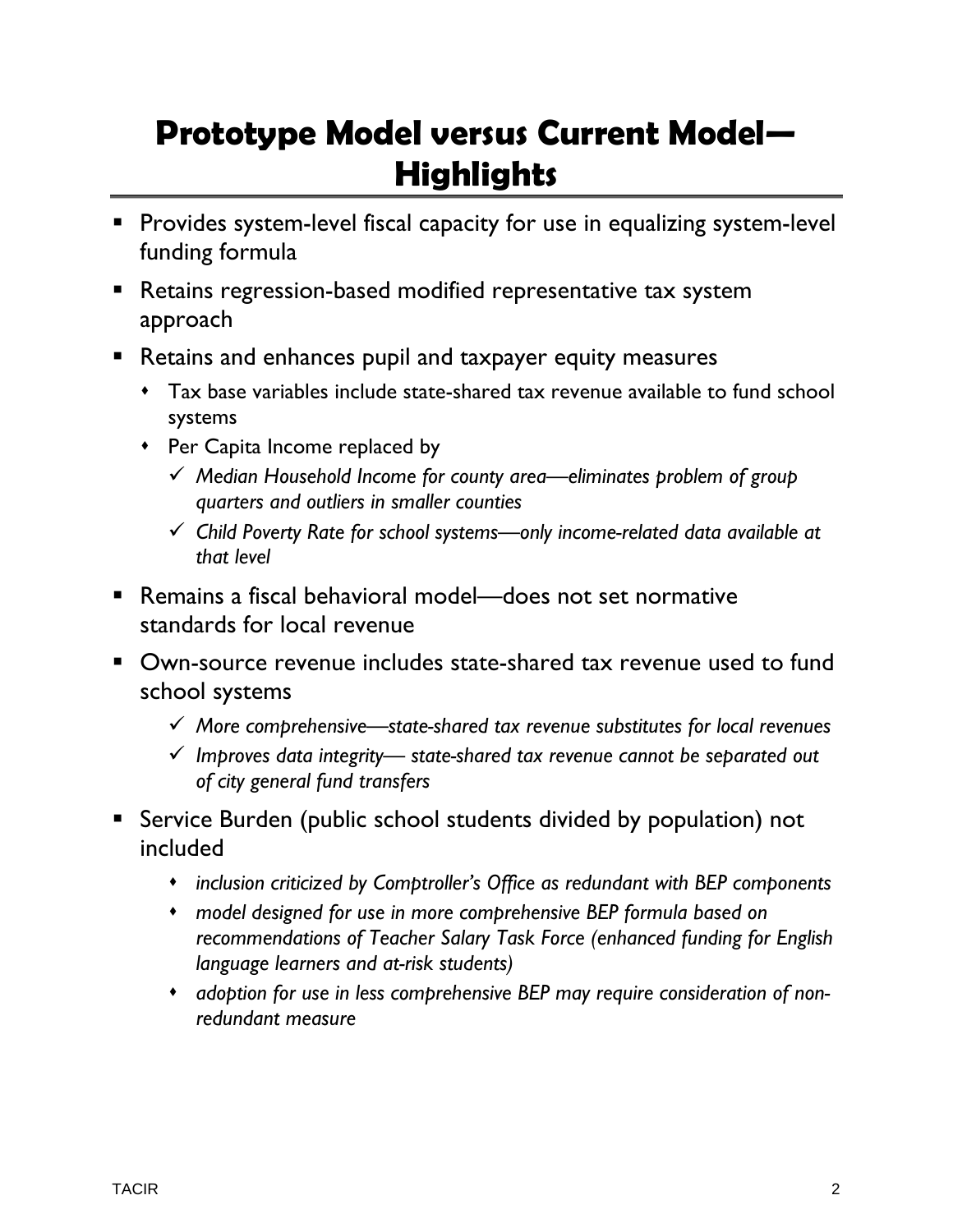## **Prototype Model versus Current Model Comparison of Variables**

| <b>Variables</b>                                                 | <b>Current Model</b>                                                                         | <b>New Model</b>                                                                                            |  |  |  |  |
|------------------------------------------------------------------|----------------------------------------------------------------------------------------------|-------------------------------------------------------------------------------------------------------------|--|--|--|--|
| <b>Local Revenue</b>                                             | Does not include state-shared<br>tax revenue except in City<br><b>General Fund Transfers</b> | Includes state-shared tax revenues<br>used to fund all school systems                                       |  |  |  |  |
| <b>Property per</b><br><b>Pupil</b>                              | County area                                                                                  | County area & school systems                                                                                |  |  |  |  |
| <b>Sales per Pupil</b>                                           | County area                                                                                  | County area & school systems                                                                                |  |  |  |  |
| <b>State-shared</b><br><b>Tax Revenue</b><br>per Pupil           | Does not include                                                                             | Includes state-shared tax revenues<br>available to fund school systems                                      |  |  |  |  |
| <b>Ability to Pay</b>                                            | County-area Per Capita<br><i><u><b>Income</b></u></i>                                        | <b>County-area Median</b><br><b>Household Income</b><br><b>System Child Poverty Rate</b>                    |  |  |  |  |
| <b>Resident Tax</b><br><b>Burden/Tax</b><br><b>Exportability</b> | County-area residential &<br>farm assessment divided by<br>total assessment                  | Business-related property<br>assessment divided by total<br>assessment<br>County-area ratio<br>System ratio |  |  |  |  |
| <b>Service Burden</b>                                            | <b>Public School Students (ADM)</b><br>divided by Population                                 | Not included for adoption in more<br>comprehensive BEP formula                                              |  |  |  |  |

 $\overline{a}$ 

 $\degree$  Commercial, industrial, utility and personal property.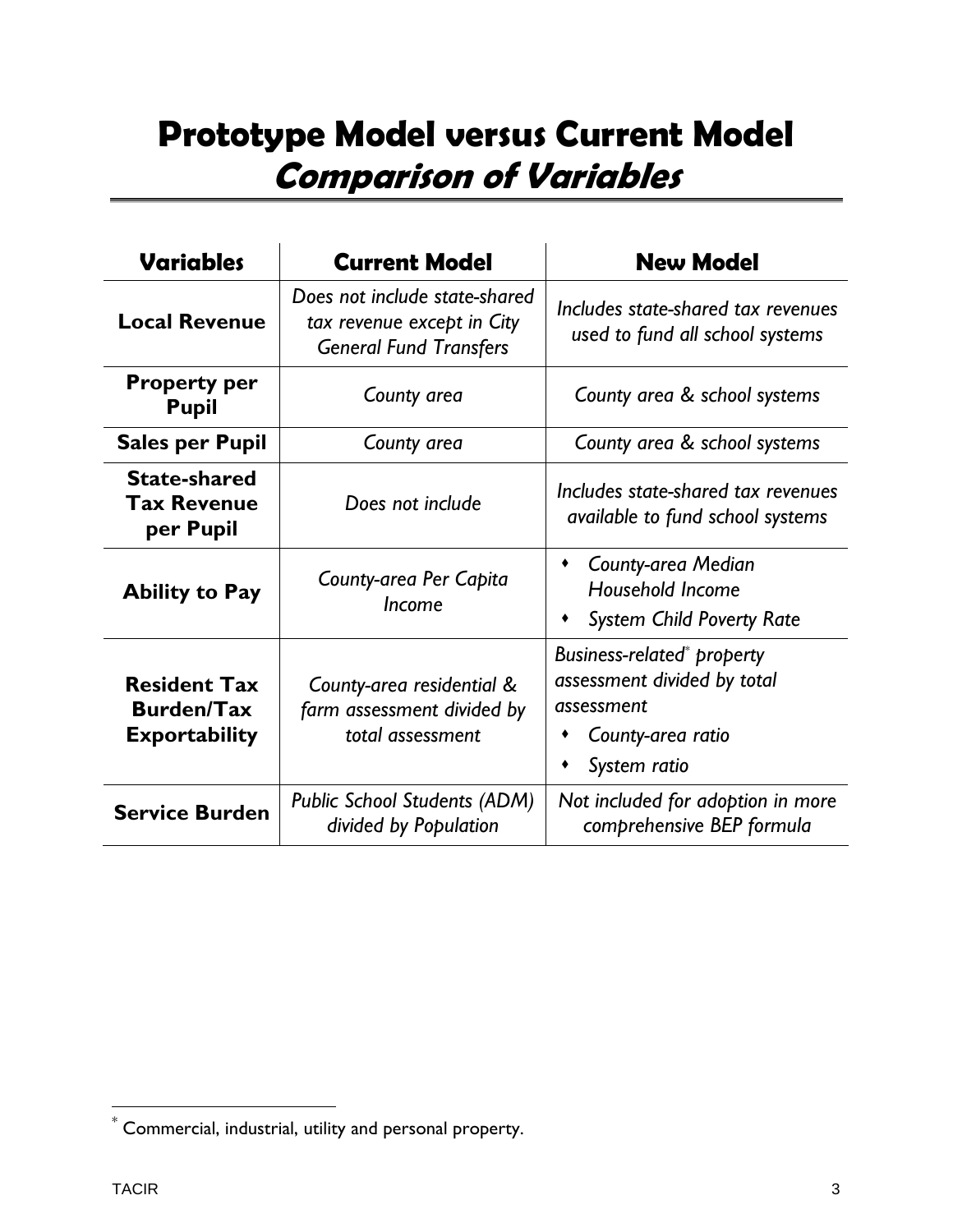# **Tennessee's Unique Challenge**

# **Disparate Fiscal Entities**

**Different Revenues, Different Sharing Requirements**

- *Different kinds of school systems have access to different revenue sources*
- *Different kinds of school systems have different sharing obligations when accessing their revenue sources for schools*

| <b>Revenue</b>       | <b>County School</b>                                              | <b>City School</b>                                                         | <b>Special School</b>                |  |  |
|----------------------|-------------------------------------------------------------------|----------------------------------------------------------------------------|--------------------------------------|--|--|
| Source               | <b>Systems</b>                                                    | <b>Systems</b>                                                             | <b>Districts</b>                     |  |  |
| <b>Property</b>      |                                                                   |                                                                            |                                      |  |  |
| • Shared             | Yes-retain portion of                                             | Yes-receive from                                                           | Yes-receive from                     |  |  |
|                      | county taxes based on                                             | county based on share                                                      | county based on share                |  |  |
|                      | share of WFTEADA                                                  | of WFTEADA                                                                 | of WFTEADA                           |  |  |
| • Unshared           | No-county revenue                                                 | Yes-at individual city's                                                   | Yes-based on rate                    |  |  |
|                      | for education                                                     | discretion or through general                                              | established by                       |  |  |
|                      | must be shared <sup>*</sup>                                       | fund transfer                                                              | legislature                          |  |  |
| <b>Taxable Sales</b> |                                                                   |                                                                            |                                      |  |  |
| ◆ Shared             | Yes-retain portion of                                             | Yes-receive from                                                           | Yes-receive from                     |  |  |
|                      | county taxes based on                                             | county based on share                                                      | county based on share                |  |  |
|                      | share of WFTEADA                                                  | of WFTEADA                                                                 | of WFTEADA                           |  |  |
| • Unshared           | No-county revenue<br>for education<br>must be shared <sup>*</sup> | Yes-at individual city's<br>discretion or through general<br>fund transfer | No--not authorized by<br>legislature |  |  |
|                      | <b>State-shared Tax Revenue</b>                                   |                                                                            |                                      |  |  |
|                      | Yes-no sharing                                                    | Yes-no sharing                                                             | No-not eligible to                   |  |  |
|                      | requirement                                                       | requirement                                                                | receive                              |  |  |

*A note about values included in the fiscal capacity model:* All systems have values greater than zero for tax base variables that generate county education revenue that must be shared, including the resident tax burden variable that is based on the county-area property tax base. If the table above indicates that a particular revenue source is not available, then the fiscal capacity model will include zeros for those kinds of systems. For example, special school districts receive zeros unshared taxable sales and zero state-shared taxes. Similarly, county school systems receive zero unshared property and sales tax revenues and have a zero for the resident tax burden associated with unshared property tax revenues.

 $\overline{a}$ 

 $\degree$  Except in very limited circumstances (i.e., to support countywide transportation fund or to repay rural education debt).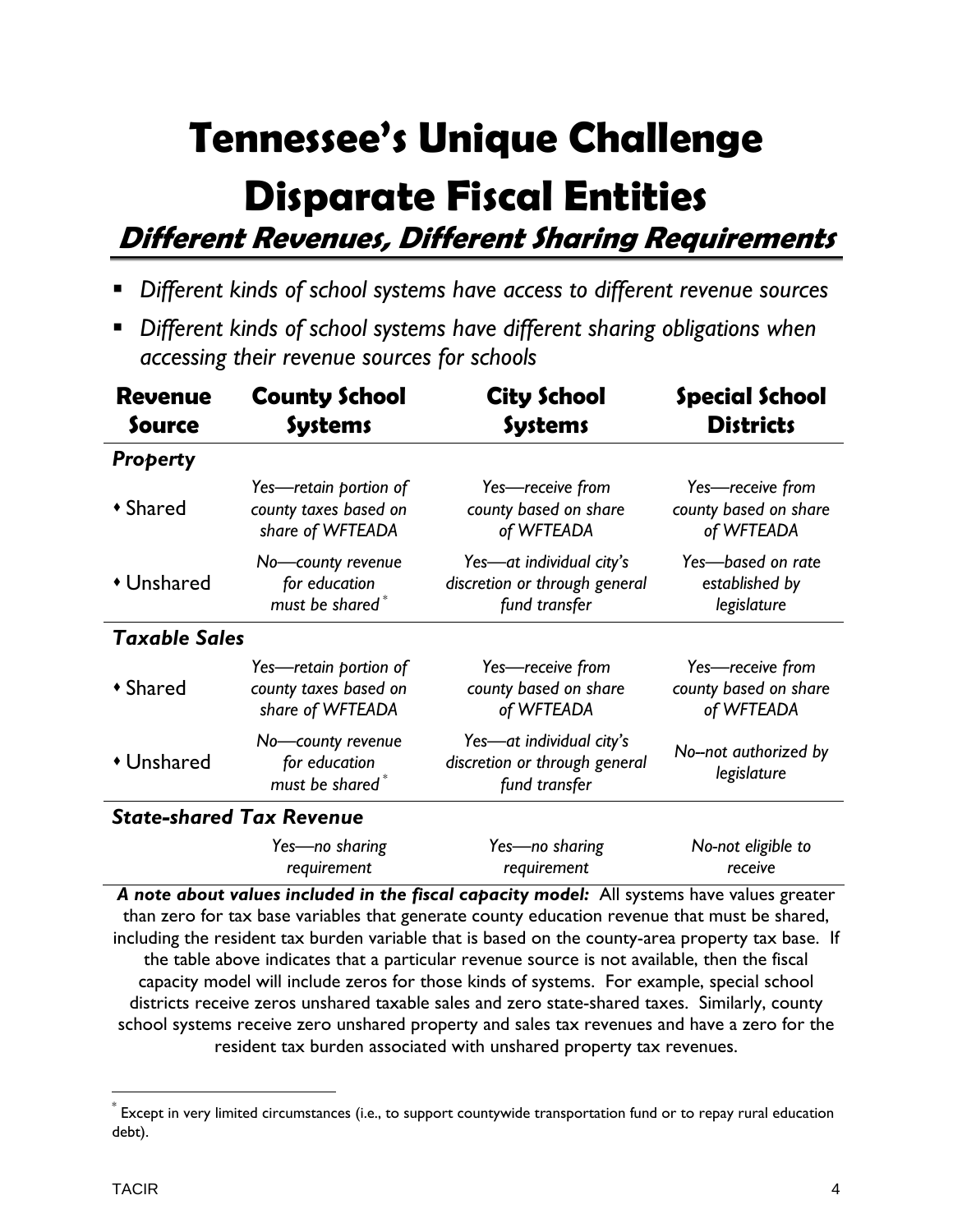## **Prototype Model Dispersion of Variables Coefficient of Variation\***



*A note about shared versus unshared tax bases:* Counties must share their local tax bases among all of the school systems within their borders. Cities may, but are not required to. Special school districts are not required to and typically do not. The fiscal capacity model considers only the statutory tax structure and sharing requirements. Because each variable in the model must have a value for every school system, county systems have zeros for the unshared local tax base variables. Likewise, special school districts have zeros for the unshared/city sales tax base variable and the state-shared taxes variable. Those zeros are not factored into the coefficients of variation for the unshared-tax-base variables. In other words, the coefficients of variation for the unshared-tax-base variables are based solely on the nonzero values.

 $\overline{a}$ 

 $^*$  The coefficient of variation is a measure of the variation from the average value. Technically, it is the standard deviation expressed as a percent of the mean. The large COV for unshared (city) taxable sales indicates significant differences in unshared taxable sales per pupil across the 136 school systems. The small COV for county-area median household income indicates relatively small differences among the 95 counties. This indicates that the differences in the unshared sales tax base are of greater significance than the difference in median household income.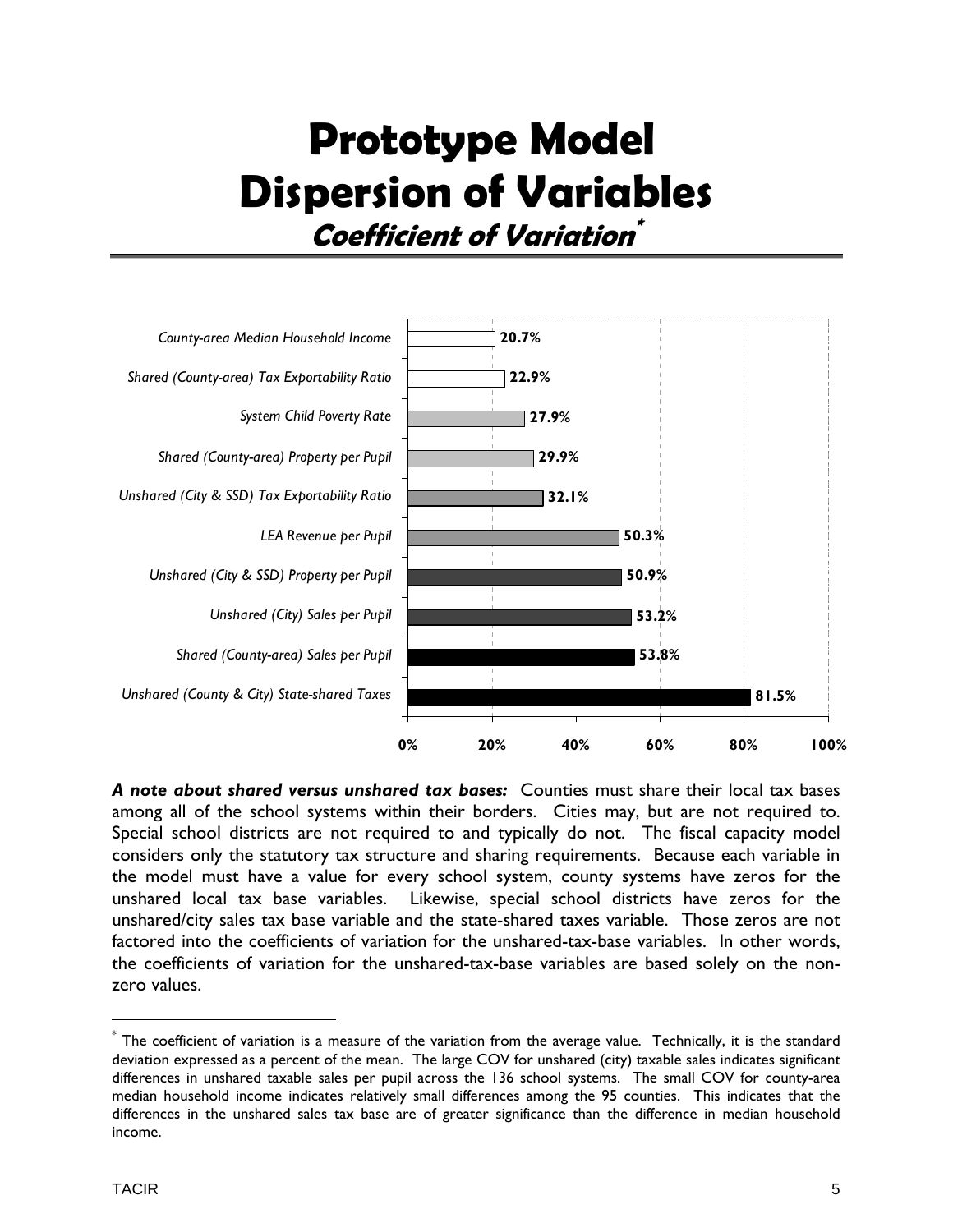Venn Diagram Using Data from the 2005 Fiscal Capacity Model

Variances in the Per-Pupil Shared Property Tax Base variable explain 42.1% of the variance in Per-Pupil Local Revenue. Variances in the Per-Pupil Shared Sales Tax Base variable explain 55.4% of the variance in Per-Pupil Local Revenue. When both variables are included, 56.5% of the variance in Per-Pupil Fiscal Capacity is explained. As this diagram shows, they mostly explain the same variance. The Shared Property variable, most noticeably, adds very little extra explanatory power to the model, yet it is the largest and most important part of local funding.

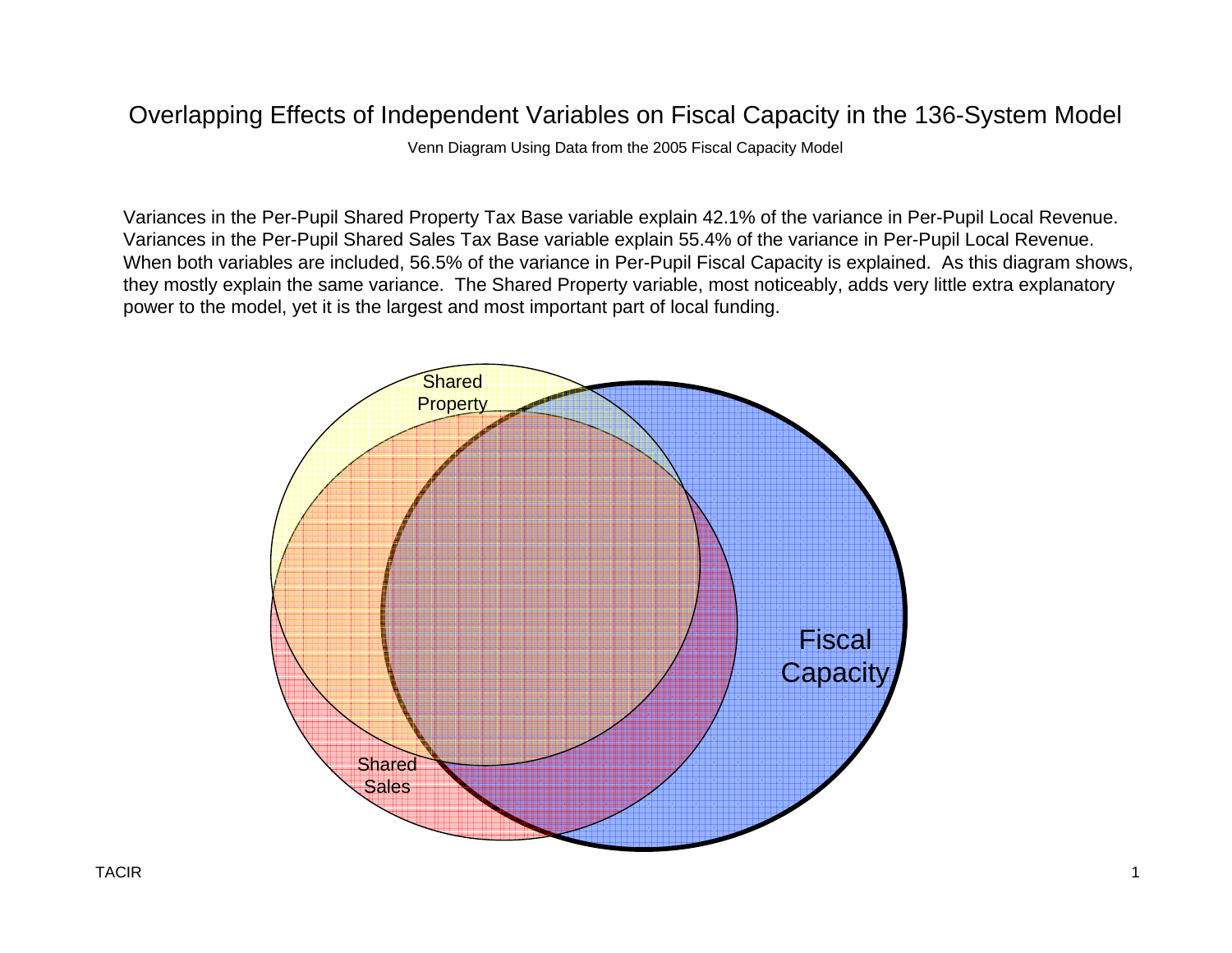Venn Diagram Using Data from the 2005 Fiscal Capacity Model

Variances in the Per-Pupil Unshared Property Tax Base variable explain 28.3% of the variance in Per-Pupil Local Revenue. Variances in the Per-Pupil Unshared Sales Tax Base variable explain 24.5% of the variance in Per-Pupil Local Revenue. When both variables are included, 28.4% of the variance in Per-Pupil Fiscal Capacity is explained. As this diagram shows, they mostly explain the same variance. The Unshared Sales variable, most noticeably, adds very little extra explanatory power to the model, but it remains an important part of local funding for city systems.

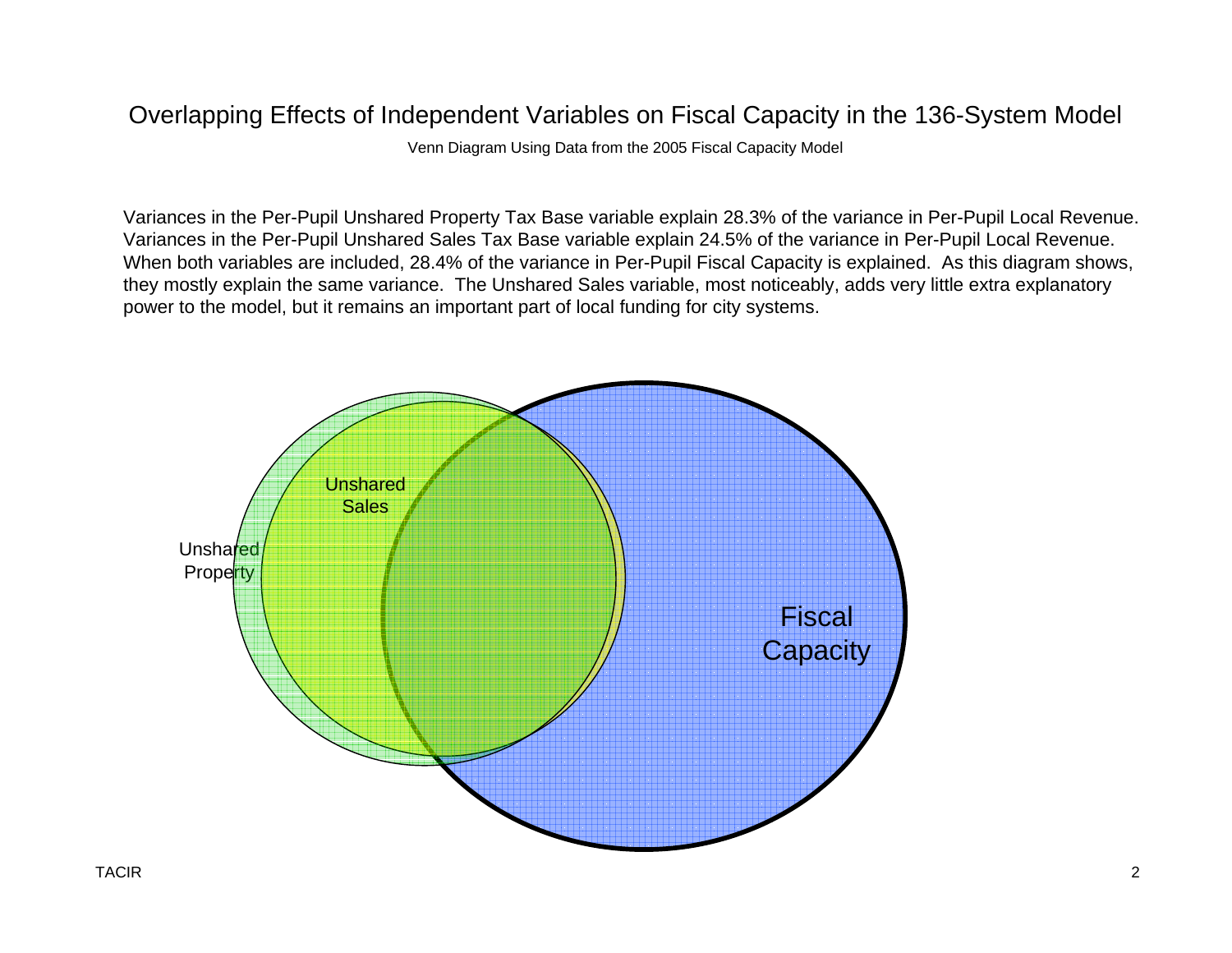Venn Diagram Using Data from the 2005 Fiscal Capacity Model

Variances in the Median Household Income variable explain 28.6% of the variance in Per-Pupil Local Revenue. Variances in the Percent of Children Living in Poverty variable explain 5.4% of the variance in Per-Pupil Local Revenue. When both variables are included, 29.9% of the variance in Per-Pupil Fiscal Capacity is explained. As this diagram shows, they mostly explain the same variance. The Percent of Children in Poverty variable explains very little variance on its own, and what is independent of Median Household Income overlaps with the Shared Property Tax Base, but it is the only income proxy available at the system level.

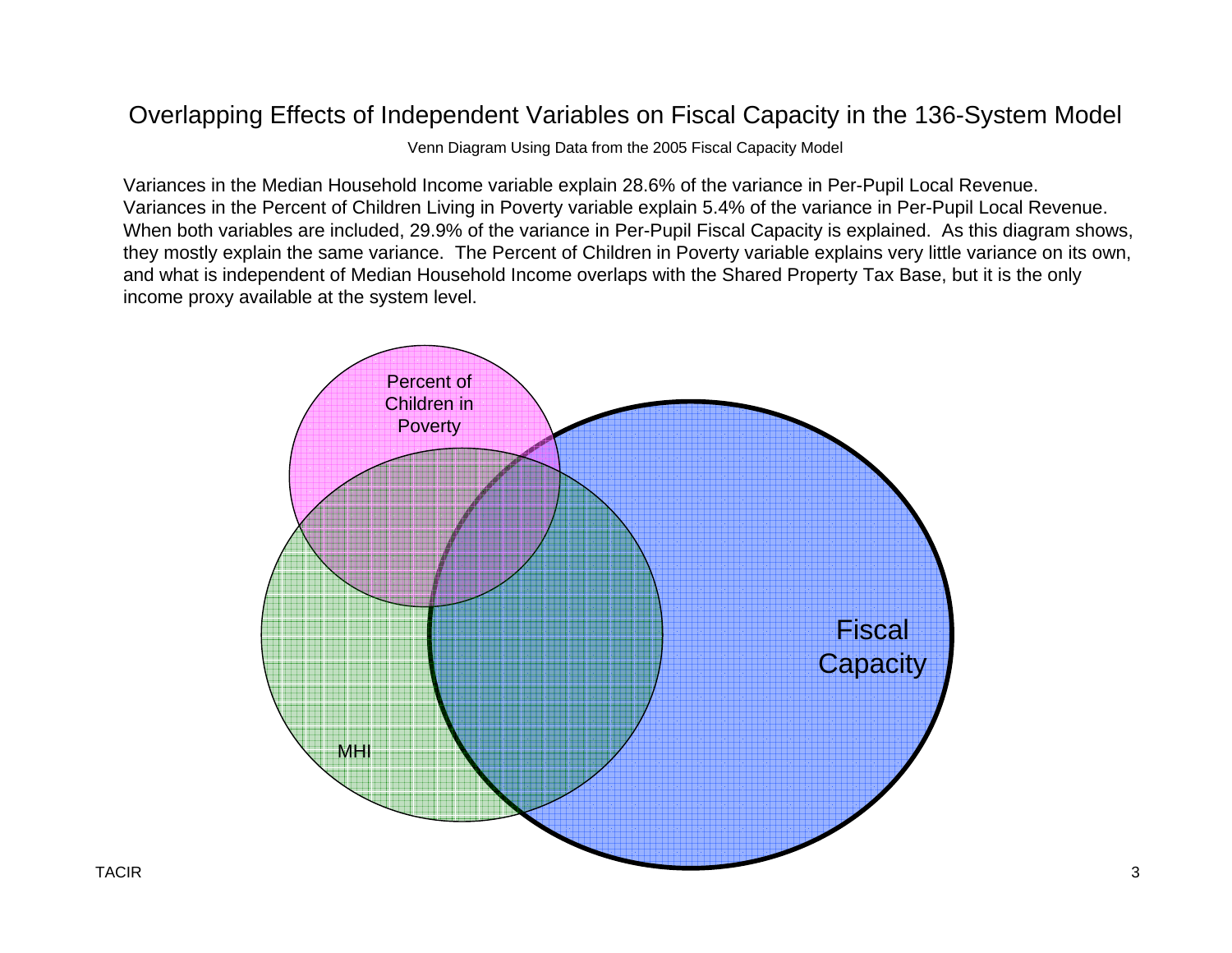Venn Diagram Using Data from the 2005 Fiscal Capacity Model – effects are approximations based on partial regressions and correlation coefficients



As this diagram shows, when all variables are included, overlapping effects are nearly impossible to separate and identify. But each variable, when run on its own, explains some variance and is significant. Each variable has its own theoretical basis for inclusion. Removing insignificant variables (those that overlap completely with other variables) would not change overall outcomes, but it would change outcomes for individual systems. Since each contributes to local fiscal capacity in its own right, all are included in the model.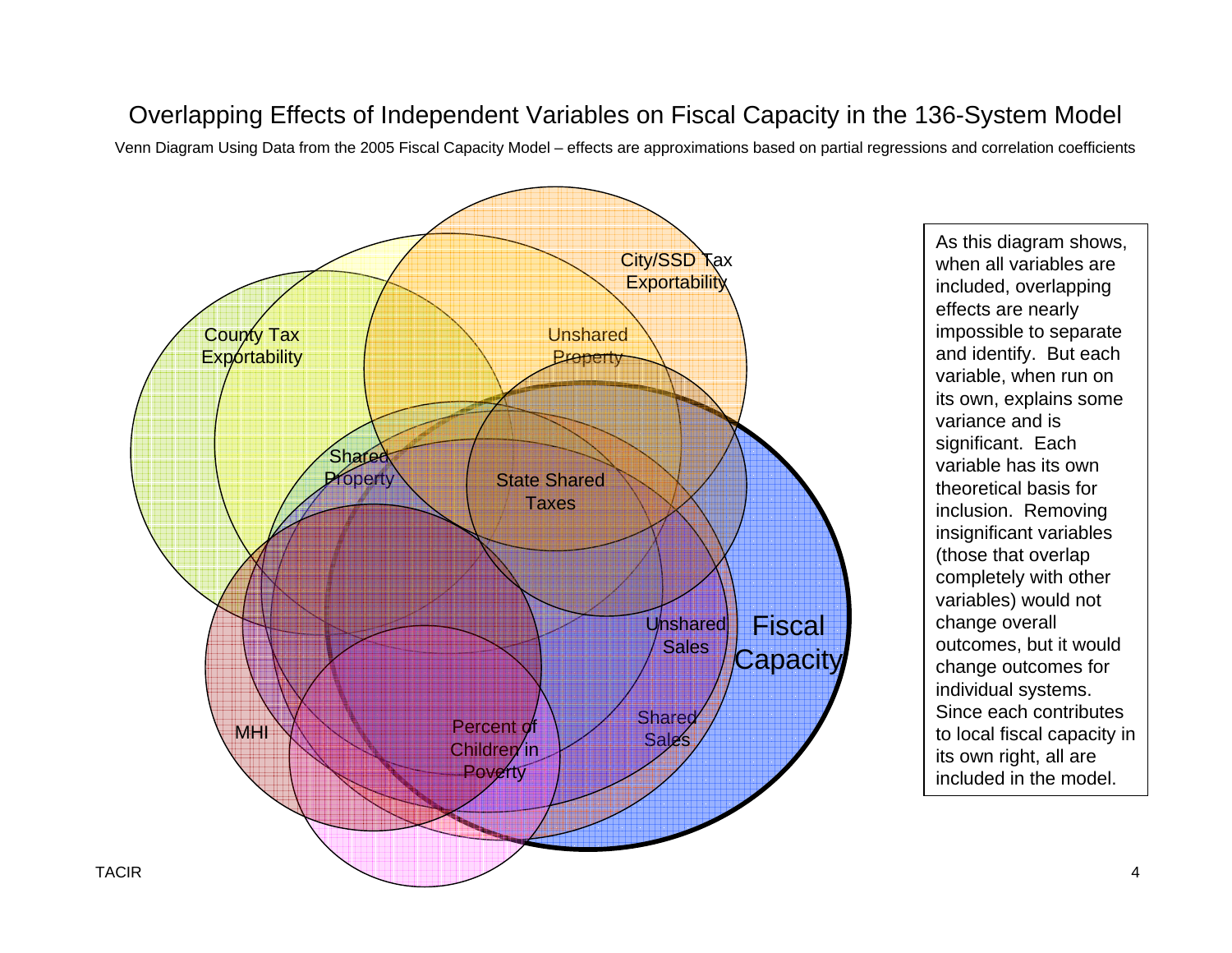- Column I. Actual BEP formula state funding for fiscal year 2004-05, not including stability provision.
- Column II. Actual BEP formula state funding for fiscal year 2005-06, not including stability provision.
- Column III. Column II minus Column I—one-year change in formula-generated state funding.
- Column IV. BEP formula state funding for fiscal year 2005-06, not including stability provision, with system-level average tax rate fiscal capacity model.
- Column V. Column IV minus Column I—one-year change in formula-generated state funding with system-level average tax rate fiscal capacity model.
- Column VI. BEP formula state funding for fiscal year 2005-06, not including stability provision, with prototype system-level fiscal capacity model.
- Column VII. Column VI minus Column I—one-year change in formula-generated state funding with prototype system-level fiscal capacity model.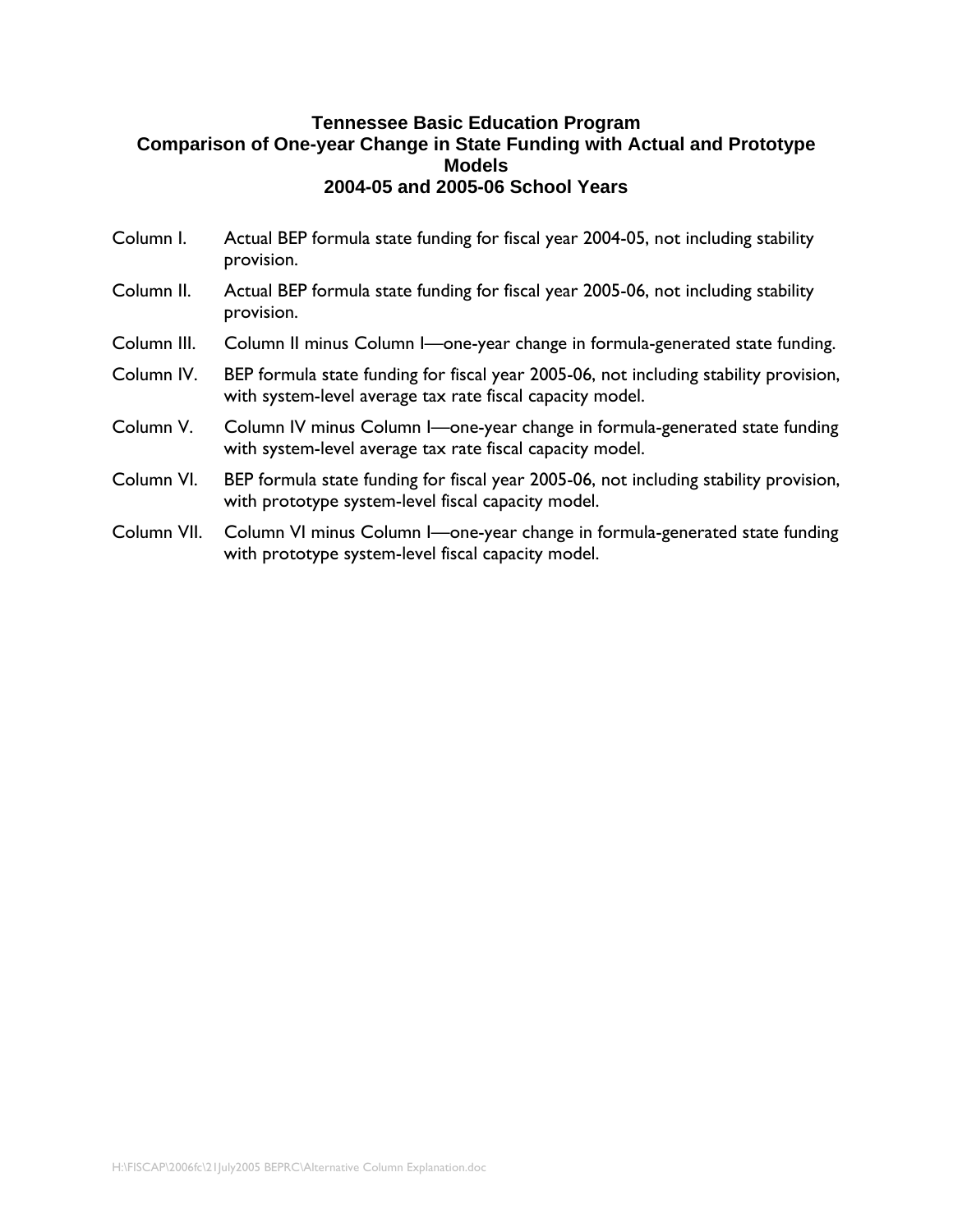| 2005-06 State Funding      |         |                      |    |                     |    |             |                    |                 |     |              |                 |
|----------------------------|---------|----------------------|----|---------------------|----|-------------|--------------------|-----------------|-----|--------------|-----------------|
|                            | 2004-05 |                      |    |                     |    |             | <b>Average Tax</b> |                 |     | Prototype    |                 |
| <b>System Name</b>         |         | <b>State Funding</b> |    | <b>County Model</b> |    | 1-yr Change | <b>Rate Model</b>  | 1-yr Change     |     | <b>Model</b> | 1-yr Change     |
| <b>Anderson County</b>     | \$      | 22,233,000           | \$ | 23,307,000          | \$ | 1,074,000   | \$<br>25,219,000   | \$<br>2,986,000 | -\$ | 25,081,000   | \$<br>2,848,000 |
| <b>Clinton City</b>        |         | 3,024,000            |    | 3,151,000           |    | 127,000     | 2,093,000          | (931,000)       |     | 2,371,000    | (653,000)       |
| Oak Ridge City             |         | 13,781,000           |    | 14,546,000          |    | 765,000     | 11,430,000         | (2,351,000)     |     | 12,329,000   | (1,452,000)     |
| <b>Bedford County</b>      |         | 23,181,000           |    | 25,009,000          |    | 1,828,000   | 25,473,000         | 2,292,000       |     | 25,432,000   | 2,251,000       |
| <b>Benton County</b>       |         | 8,699,000            |    | 9,464,000           |    | 765,000     | 9,277,000          | 578,000         |     | 9,559,000    | 860,000         |
| <b>Bledsoe County</b>      |         | 8,227,000            |    | 8,826,000           |    | 599,000     | 8,170,000          | (57,000)        |     | 8,731,000    | 504,000         |
| <b>Blount County</b>       |         | 33,372,000           |    | 36,672,000          |    | 3,300,000   | 36,069,000         | 2,697,000       |     | 36,260,000   | 2,888,000       |
| Alcoa City                 |         | 3,794,000            |    | 4,324,000           |    | 530,000     | 1,451,000          | (2,343,000)     |     | 2,449,000    | (1,345,000)     |
| Maryville City             |         | 13,353,000           |    | 14,523,000          |    | 1,170,000   | 10,297,000         | (3,056,000)     |     | 11,254,000   | (2,099,000)     |
| <b>Bradley County</b>      |         | 26,795,000           |    | 28,490,000          |    | 1,695,000   | 29,929,000         | 3,134,000       |     | 29,469,000   | 2,674,000       |
| <b>Cleveland City</b>      |         | 12,707,000           |    | 13,972,000          |    | 1,265,000   | 9,476,000          | (3,231,000)     |     | 10,960,000   | (1,747,000)     |
| <b>Campbell County</b>     |         | 22,436,000           |    | 23,510,000          |    | 1,074,000   | 22,531,000         | 95,000          |     | 23,704,000   | 1,268,000       |
| <b>Cannon County</b>       |         | 8,512,000            |    | 8,854,000           |    | 342,000     | 8,708,000          | 196,000         |     | 9,003,000    | 491,000         |
| <b>Carroll County</b>      |         | 1,492,000            |    | 1,605,000           |    | 113,000     | 1,782,000          | 290,000         |     | 2,001,000    | 509,000         |
| H Rock-Bruceton SSD        |         | 2,658,000            |    | 2,879,000           |    | 221,000     | 2,787,000          | 129,000         |     | 2,749,000    | 91,000          |
| Huntingdon SSD             |         | 4,528,000            |    | 4,695,000           |    | 167,000     | 4,388,000          | (140,000)       |     | 4,365,000    | (163,000)       |
| McKenzie SSD               |         | 4,575,000            |    | 4,952,000           |    | 377,000     | 4,707,000          | 132,000         |     | 4,664,000    | 89,000          |
| South Carroll Co SSD       |         | 1,551,000            |    | 1,618,000           |    | 67,000      | 1,579,000          | 28,000          |     | 1,568,000    | 17,000          |
| <b>West Carroll Co SSD</b> |         | 3,861,000            |    | 4,059,000           |    | 198,000     | 3,855,000          | (6,000)         |     | 3,918,000    | 57,000          |
| <b>Carter County</b>       |         | 22,335,000           |    | 24,006,000          |    | 1,671,000   | 24,461,000         | 2,126,000       |     | 24,705,000   | 2,370,000       |
| Elizabethton City          |         | 7,307,000            |    | 7,591,000           |    | 284,000     | 6,063,000          | (1,244,000)     |     | 6,620,000    | (687,000)       |
| <b>Cheatham County</b>     |         | 24,900,000           |    | 25,929,000          |    | 1,029,000   | 26,082,000         | 1,182,000       |     | 25,507,000   | 607,000         |
| <b>Chester County</b>      |         | 9,299,000            |    | 9,585,000           |    | 286,000     | 9,640,000          | 341,000         |     | 9,605,000    | 306,000         |
| <b>Claiborne County</b>    |         | 18,239,000           |    | 19,467,000          |    | 1,228,000   | 19,198,000         | 959,000         |     | 20,221,000   | 1,982,000       |
| <b>Clay County</b>         |         | 4,994,000            |    | 5,176,000           |    | 182,000     | 4,997,000          | 3,000           |     | 5,304,000    | 310,000         |
| <b>Cocke County</b>        |         | 16,909,000           |    | 18,102,000          |    | 1,193,000   | 18,069,000         | 1,160,000       |     | 18,619,000   | 1,710,000       |
| <b>Newport City</b>        |         | 2,395,000            |    | 2,512,000           |    | 117,000     | 1,538,000          | (857,000)       |     | 1,863,000    | (532,000)       |
| <b>Coffee County</b>       |         | 12,554,000           |    | 13,640,000          |    | 1,086,000   | 14,809,000         | 2,255,000       |     | 13,879,000   | 1,325,000       |
| <b>Manchester City</b>     |         | 3,827,000            |    | 4,139,000           |    | 312,000     | 3,491,000          | (336,000)       |     | 3,543,000    | (284,000)       |
| <b>Tullahoma City</b>      |         | 10,509,000           |    | 11,080,000          |    | 571,000     | 9,603,000          | (906,000)       |     | 9,646,000    | (863,000)       |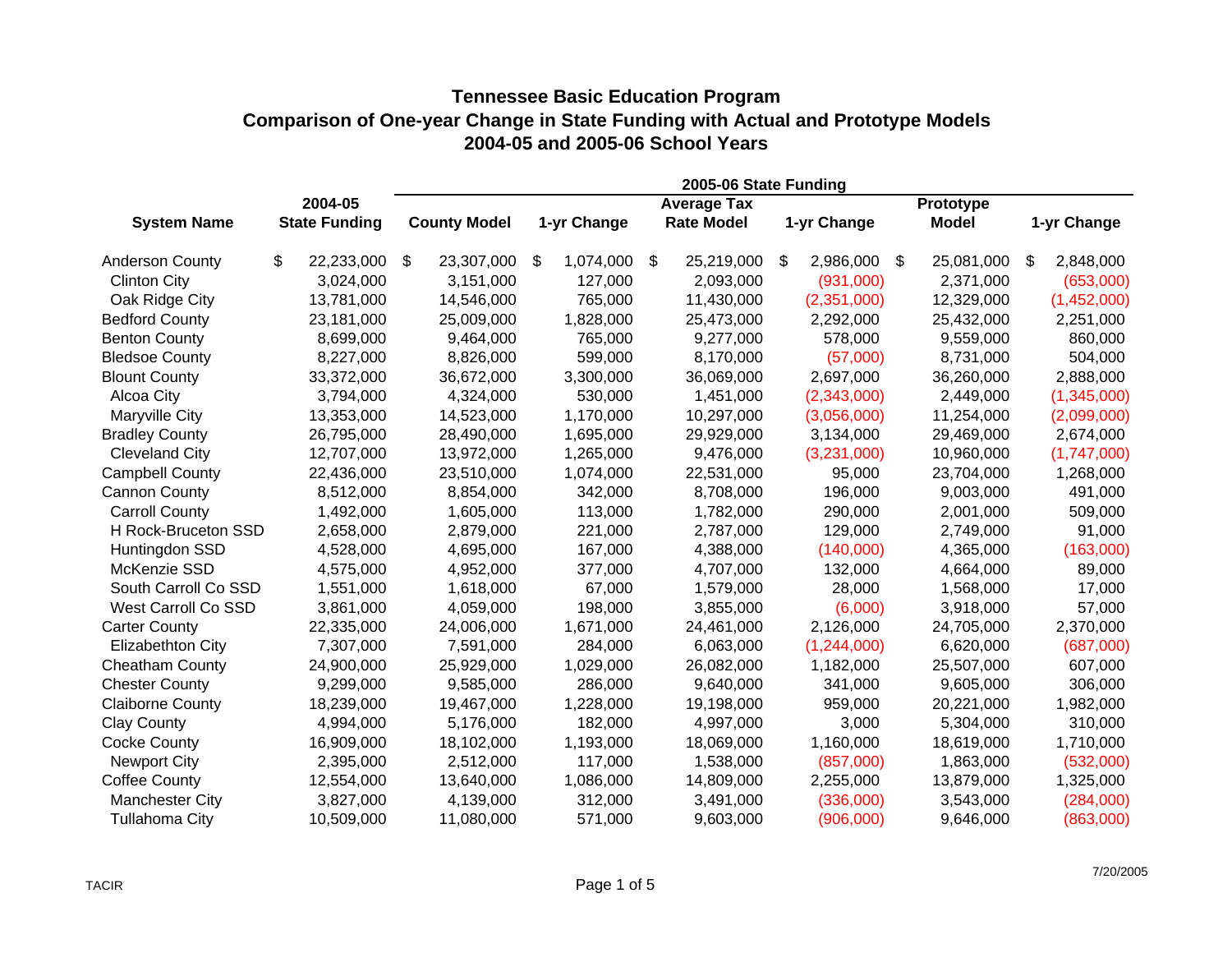|                          |                      |                     |             | 2005-06 State Funding |               |              |             |
|--------------------------|----------------------|---------------------|-------------|-----------------------|---------------|--------------|-------------|
|                          | 2004-05              |                     |             | <b>Average Tax</b>    |               | Prototype    |             |
| <b>System Name</b>       | <b>State Funding</b> | <b>County Model</b> | 1-yr Change | <b>Rate Model</b>     | 1-yr Change   | <b>Model</b> | 1-yr Change |
| <b>Crockett County</b>   | 6,775,000            | 7,021,000           | 246,000     | 7,032,000             | 257,000       | 7,305,000    | 530,000     |
| Alamo City               | 1,898,000            | 2,036,000           | 138,000     | 1,864,000             | (34,000)      | 1,936,000    | 38,000      |
| <b>Bells City</b>        | 1,586,000            | 1,759,000           | 173,000     | 1,617,000             | 31,000        | 1,696,000    | 110,000     |
| <b>Cumberland County</b> | 22,420,000           | 23,682,000          | 1,262,000   | 20,608,000            | (1,812,000)   | 22,370,000   | (50,000)    |
| Davidson County          | 140,628,000          | 144,703,000         | 4,075,000   | 153,789,000           | 13,161,000    | 155,200,000  | 14,572,000  |
| <b>Decatur County</b>    | 5,628,000            | 6,016,000           | 388,000     | 5,856,000             | 228,000       | 6,081,000    | 453,000     |
| DeKalb County            | 9,352,000            | 10,116,000          | 764,000     | 9,047,000             | (305,000)     | 9,982,000    | 630,000     |
| <b>Dickson County</b>    | 25,905,000           | 26,499,000          | 594,000     | 26,790,000            | 885,000       | 26,055,000   | 150,000     |
| <b>Dyer County</b>       | 10,741,000           | 11,473,000          | 732,000     | 12,476,000            | 1,735,000     | 12,071,000   | 1,330,000   |
| <b>Dyersburg City</b>    | 10,707,000           | 11,226,000          | 519,000     | 9,532,000             | (1, 175, 000) | 9,955,000    | (752,000)   |
| <b>Fayette County</b>    | 12,432,000           | 12,951,000          | 519,000     | 11,204,000            | (1,228,000)   | 12,850,000   | 418,000     |
| <b>Fentress County</b>   | 8,809,000            | 9,399,000           | 590,000     | 9,316,000             | 507,000       | 9,859,000    | 1,050,000   |
| <b>Franklin County</b>   | 20,748,000           | 22,013,000          | 1,265,000   | 21,088,000            | 340,000       | 21,524,000   | 776,000     |
| <b>Humboldt City</b>     | 5,354,000            | 5,497,000           | 143,000     | 4,834,000             | (520,000)     | 5,102,000    | (252,000)   |
| Milan SSD                | 6,828,000            | 7,183,000           | 355,000     | 6,792,000             | (36,000)      | 6,888,000    | 60,000      |
| <b>Trenton SSD</b>       | 4,887,000            | 5,111,000           | 224,000     | 4,900,000             | 13,000        | 4,933,000    | 46,000      |
| <b>Bradford SSD</b>      | 2,206,000            | 2,257,000           | 51,000      | 2,222,000             | 16,000        | 2,262,000    | 56,000      |
| <b>Gibson County SSD</b> | 9,078,000            | 9,531,000           | 453,000     | 9,200,000             | 122,000       | 9,245,000    | 167,000     |
| <b>Giles County</b>      | 13,755,000           | 15,202,000          | 1,447,000   | 16,001,000            | 2,246,000     | 15,986,000   | 2,231,000   |
| <b>Grainger County</b>   | 13,734,000           | 14,652,000          | 918,000     | 14,031,000            | 297,000       | 14,629,000   | 895,000     |
| <b>Greene County</b>     | 23,037,000           | 24,445,000          | 1,408,000   | 24,978,000            | 1,941,000     | 25,377,000   | 2,340,000   |
| <b>Greeneville City</b>  | 9,081,000            | 9,605,000           | 524,000     | 6,684,000             | (2,397,000)   | 8,209,000    | (872,000)   |
| <b>Grundy County</b>     | 9,353,000            | 10,259,000          | 906,000     | 10,210,000            | 857,000       | 10,754,000   | 1,401,000   |
| <b>Hamblen County</b>    | 25,229,000           | 26,980,000          | 1,751,000   | 28,343,000            | 3,114,000     | 28,197,000   | 2,968,000   |
| <b>Hamilton County</b>   | 83,241,000           | 84,832,000          | 1,591,000   | 96,474,000            | 13,233,000    | 95,054,000   | 11,813,000  |
| <b>Hancock County</b>    | 4,819,000            | 5,095,000           | 276,000     | 4,620,000             | (199,000)     | 5,070,000    | 251,000     |
| Hardeman County          | 18,342,000           | 18,755,000          | 413,000     | 18,173,000            | (169,000)     | 18,506,000   | 164,000     |
| <b>Hardin County</b>     | 12,299,000           | 13,110,000          | 811,000     | 12,107,000            | (192,000)     | 13,258,000   | 959,000     |
| <b>Hawkins County</b>    | 26,354,000           | 28,222,000          | 1,868,000   | 28,433,000            | 2,079,000     | 28,941,000   | 2,587,000   |
| Rogersville City         | 2,236,000            | 2,226,000           | (10,000)    | 1,557,000             | (679,000)     | 1,749,000    | (487,000)   |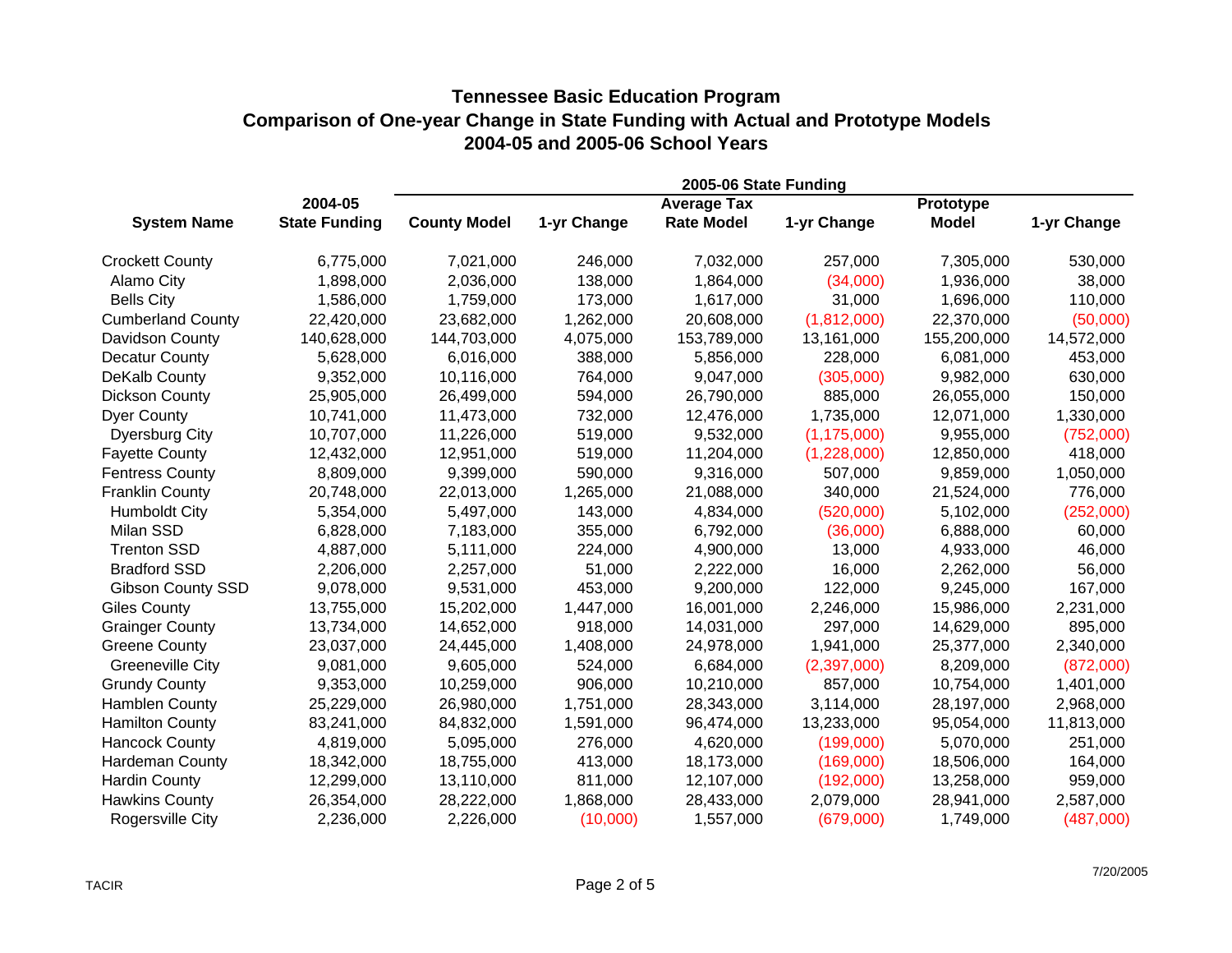|                          |                      | 2005-06 State Funding |             |                    |             |              |             |  |  |  |  |
|--------------------------|----------------------|-----------------------|-------------|--------------------|-------------|--------------|-------------|--|--|--|--|
|                          | 2004-05              |                       |             | <b>Average Tax</b> |             | Prototype    |             |  |  |  |  |
| <b>System Name</b>       | <b>State Funding</b> | <b>County Model</b>   | 1-yr Change | <b>Rate Model</b>  | 1-yr Change | <b>Model</b> | 1-yr Change |  |  |  |  |
| <b>Haywood County</b>    | 13,247,000           | 13,878,000            | 631,000     | 13,281,000         | 34,000      | 14,014,000   | 767,000     |  |  |  |  |
| <b>Henderson County</b>  | 11,717,000           | 12,744,000            | 1,027,000   | 13,134,000         | 1,417,000   | 12,954,000   | 1,237,000   |  |  |  |  |
| Lexington City           | 3,576,000            | 3,692,000             | 116,000     | 2,781,000          | (795,000)   | 2,935,000    | (641,000)   |  |  |  |  |
| <b>Henry County</b>      | 10,054,000           | 10,851,000            | 797,000     | 10,609,000         | 555,000     | 10,992,000   | 938,000     |  |  |  |  |
| Paris SSD                | 4,731,000            | 5,131,000             | 400,000     | 4,601,000          | (130,000)   | 4,644,000    | (87,000)    |  |  |  |  |
| <b>Hickman County</b>    | 15,623,000           | 16,802,000            | 1,179,000   | 15,741,000         | 118,000     | 16,285,000   | 662,000     |  |  |  |  |
| <b>Houston County</b>    | 6,059,000            | 6,259,000             | 200,000     | 6,036,000          | (23,000)    | 6,165,000    | 106,000     |  |  |  |  |
| <b>Humphreys County</b>  | 10,503,000           | 11,053,000            | 550,000     | 10,642,000         | 139,000     | 10,934,000   | 431,000     |  |  |  |  |
| Jackson County           | 6,759,000            | 6,944,000             | 185,000     | 6,816,000          | 57,000      | 7,219,000    | 460,000     |  |  |  |  |
| Jefferson County         | 24,995,000           | 26,132,000            | 1,137,000   | 24,534,000         | (461,000)   | 25,751,000   | 756,000     |  |  |  |  |
| Johnson County           | 9,758,000            | 10,309,000            | 551,000     | 9,269,000          | (489,000)   | 10,008,000   | 250,000     |  |  |  |  |
| <b>Knox County</b>       | 109,940,000          | 114,086,000           | 4,146,000   | 127,008,000        | 17,068,000  | 117,559,000  | 7,619,000   |  |  |  |  |
| Lake County              | 3,830,000            | 3,893,000             | 63,000      | 3,628,000          | (202,000)   | 3,866,000    | 36,000      |  |  |  |  |
| <b>Lauderdale County</b> | 17,809,000           | 18,492,000            | 683,000     | 18,276,000         | 467,000     | 18,341,000   | 532,000     |  |  |  |  |
| Lawrence County          | 22,832,000           | 24,262,000            | 1,430,000   | 24,987,000         | 2,155,000   | 24,729,000   | 1,897,000   |  |  |  |  |
| Lewis County             | 7,584,000            | 7,762,000             | 178,000     | 7,410,000          | (174,000)   | 7,531,000    | (53,000)    |  |  |  |  |
| <b>Lincoln County</b>    | 13,806,000           | 14,781,000            | 975,000     | 14,791,000         | 985,000     | 14,723,000   | 917,000     |  |  |  |  |
| <b>Fayetteville City</b> | 3,463,000            | 3,551,000             | 88,000      | 2,600,000          | (863,000)   | 2,927,000    | (536,000)   |  |  |  |  |
| <b>Loudon County</b>     | 15,458,000           | 16,396,000            | 938,000     | 15,071,000         | (387,000)   | 15,894,000   | 436,000     |  |  |  |  |
| Lenoir City              | 6,380,000            | 6,989,000             | 609,000     | 5,319,000          | (1,061,000) | 6,306,000    | (74,000)    |  |  |  |  |
| <b>McMinn County</b>     | 18,199,000           | 18,796,000            | 597,000     | 18,084,000         | (115,000)   | 18,600,000   | 401,000     |  |  |  |  |
| <b>Athens City</b>       | 5,369,000            | 5,627,000             | 258,000     | 3,314,000          | (2,055,000) | 4,126,000    | (1,243,000) |  |  |  |  |
| <b>Etowah City</b>       | 1,341,000            | 1,391,000             | 50,000      | 1,149,000          | (192,000)   | 1,243,000    | (98,000)    |  |  |  |  |
| <b>McNairy County</b>    | 14,766,000           | 15,869,000            | 1,103,000   | 16,190,000         | 1,424,000   | 16,492,000   | 1,726,000   |  |  |  |  |
| <b>Macon County</b>      | 13,642,000           | 14,476,000            | 834,000     | 14,464,000         | 822,000     | 14,484,000   | 842,000     |  |  |  |  |
| <b>Madison County</b>    | 33,478,000           | 35,663,000            | 2,185,000   | 38,845,000         | 5,367,000   | 36,253,000   | 2,775,000   |  |  |  |  |
| <b>Marion County</b>     | 14,117,000           | 14,752,000            | 635,000     | 14,360,000         | 243,000     | 14,669,000   | 552,000     |  |  |  |  |
| <b>Richard City SSD</b>  | 1,200,000            | 1,197,000             | (3,000)     | 1,141,000          | (59,000)    | 1,141,000    | (59,000)    |  |  |  |  |
| <b>Marshall County</b>   | 15,089,000           | 15,899,000            | 810,000     | 16,825,000         | 1,736,000   | 16,515,000   | 1,426,000   |  |  |  |  |
| <b>Maury County</b>      | 35,688,000           | 38,375,000            | 2,687,000   | 39,429,000         | 3,741,000   | 38,145,000   | 2,457,000   |  |  |  |  |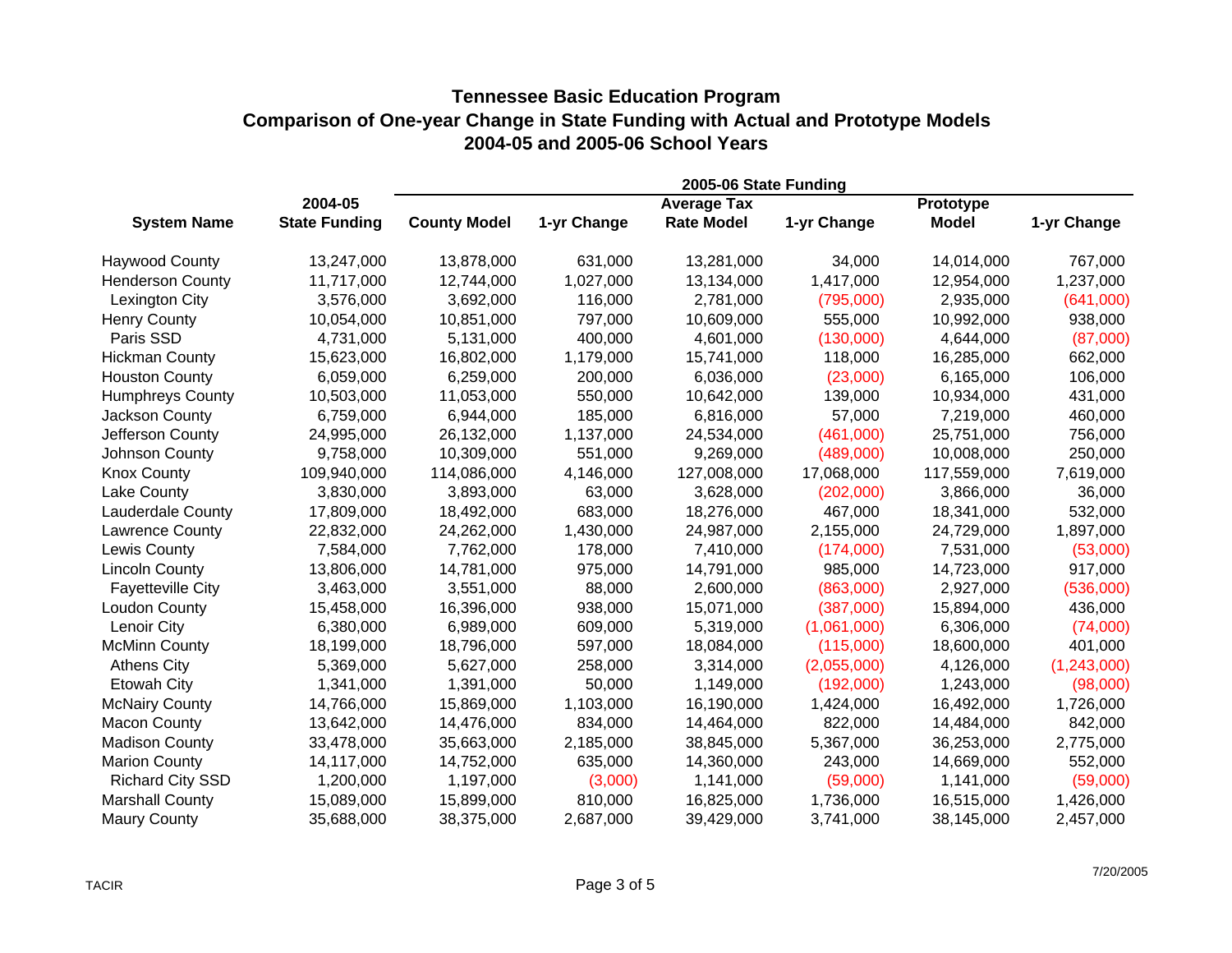|                          |                      | 2005-06 State Funding |             |                    |               |              |             |  |  |  |  |
|--------------------------|----------------------|-----------------------|-------------|--------------------|---------------|--------------|-------------|--|--|--|--|
|                          | 2004-05              |                       |             | <b>Average Tax</b> |               | Prototype    |             |  |  |  |  |
| <b>System Name</b>       | <b>State Funding</b> | <b>County Model</b>   | 1-yr Change | <b>Rate Model</b>  | 1-yr Change   | <b>Model</b> | 1-yr Change |  |  |  |  |
| <b>Meigs County</b>      | 7,890,000            | 8,164,000             | 274,000     | 7,354,000          | (536,000)     | 7,868,000    | (22,000)    |  |  |  |  |
| Monroe County            | 18,666,000           | 20,038,000            | 1,372,000   | 18,676,000         | 10,000        | 19,359,000   | 693,000     |  |  |  |  |
| <b>Sweetwater City</b>   | 5,182,000            | 5,307,000             | 125,000     | 4,312,000          | (870,000)     | 4,661,000    | (521,000)   |  |  |  |  |
| <b>Montgomery County</b> | 76,527,000           | 83,562,000            | 7,035,000   | 92,872,000         | 16,345,000    | 86,640,000   | 10,113,000  |  |  |  |  |
| Moore County             | 3,847,000            | 4,043,000             | 196,000     | 3,628,000          | (219,000)     | 3,930,000    | 83,000      |  |  |  |  |
| Morgan County            | 13,858,000           | 14,483,000            | 625,000     | 14,021,000         | 163,000       | 14,391,000   | 533,000     |  |  |  |  |
| <b>Obion County</b>      | 12,498,000           | 13,191,000            | 693,000     | 14,203,000         | 1,705,000     | 13,782,000   | 1,284,000   |  |  |  |  |
| <b>Union City</b>        | 4,354,000            | 4,523,000             | 169,000     | 3,527,000          | (827,000)     | 3,870,000    | (484,000)   |  |  |  |  |
| <b>Overton County</b>    | 13,057,000           | 13,805,000            | 748,000     | 13,459,000         | 402,000       | 13,875,000   | 818,000     |  |  |  |  |
| Perry County             | 4,570,000            | 4,745,000             | 175,000     | 4,507,000          | (63,000)      | 4,847,000    | 277,000     |  |  |  |  |
| <b>Pickett County</b>    | 2,923,000            | 3,101,000             | 178,000     | 2,735,000          | (188,000)     | 3,014,000    | 91,000      |  |  |  |  |
| Polk County              | 9,743,000            | 10,336,000            | 593,000     | 9,705,000          | (38,000)      | 10,306,000   | 563,000     |  |  |  |  |
| <b>Putnam County</b>     | 27,547,000           | 28,912,000            | 1,365,000   | 30,158,000         | 2,611,000     | 29,223,000   | 1,676,000   |  |  |  |  |
| <b>Rhea County</b>       | 13,935,000           | 14,924,000            | 989,000     | 14,317,000         | 382,000       | 14,757,000   | 822,000     |  |  |  |  |
| Dayton City              | 2,533,000            | 2,621,000             | 88,000      | 1,669,000          | (864,000)     | 1,931,000    | (602,000)   |  |  |  |  |
| Roane County             | 25,766,000           | 26,326,000            | 560,000     | 25,940,000         | 174,000       | 26,080,000   | 314,000     |  |  |  |  |
| <b>Robertson County</b>  | 33,048,000           | 35,535,000            | 2,487,000   | 35,648,000         | 2,600,000     | 34,953,000   | 1,905,000   |  |  |  |  |
| <b>Rutherford County</b> | 84,520,000           | 93,845,000            | 9,325,000   | 101,350,000        | 16,830,000    | 93,965,000   | 9,445,000   |  |  |  |  |
| Murfreesboro City        | 17,745,000           | 18,878,000            | 1,133,000   | 9,615,000          | (8, 130, 000) | 11,347,000   | (6,398,000) |  |  |  |  |
| <b>Scott County</b>      | 9,931,000            | 10,857,000            | 926,000     | 10,684,000         | 753,000       | 10,908,000   | 977,000     |  |  |  |  |
| Oneida SSD               | 4,715,000            | 5,060,000             | 345,000     | 4,765,000          | 50,000        | 4,791,000    | 76,000      |  |  |  |  |
| Sequatchie County        | 7,874,000            | 8,439,000             | 565,000     | 7,923,000          | 49,000        | 8,256,000    | 382,000     |  |  |  |  |
| Sevier County            | 29,317,000           | 31,372,000            | 2,055,000   | 21,558,000         | (7,759,000)   | 21,342,000   | (7,975,000) |  |  |  |  |
| <b>Shelby County</b>     | 122,229,000          | 130,836,000           | 8,607,000   | 156,746,000        | 34,517,000    | 146,578,000  | 24,349,000  |  |  |  |  |
| Memphis SSD City         | 330,341,000          | 348,391,000           | 18,050,000  | 357,321,000        | 26,980,000    | 359,621,000  | 29,280,000  |  |  |  |  |
| <b>Smith County</b>      | 11,079,000           | 12,227,000            | 1,148,000   | 12,127,000         | 1,048,000     | 12,198,000   | 1,119,000   |  |  |  |  |
| <b>Stewart County</b>    | 8,681,000            | 9,104,000             | 423,000     | 8,203,000          | (478,000)     | 8,597,000    | (84,000)    |  |  |  |  |
| <b>Sullivan County</b>   | 33,728,000           | 34,507,000            | 779,000     | 35,982,000         | 2,254,000     | 36,035,000   | 2,307,000   |  |  |  |  |
| <b>Bristol City</b>      | 9,592,000            | 10,055,000            | 463,000     | 7,547,000          | (2,045,000)   | 8,384,000    | (1,208,000) |  |  |  |  |
| <b>Kingsport City</b>    | 16,621,000           | 17,206,000            | 585,000     | 9,865,000          | (6,756,000)   | 12,742,000   | (3,879,000) |  |  |  |  |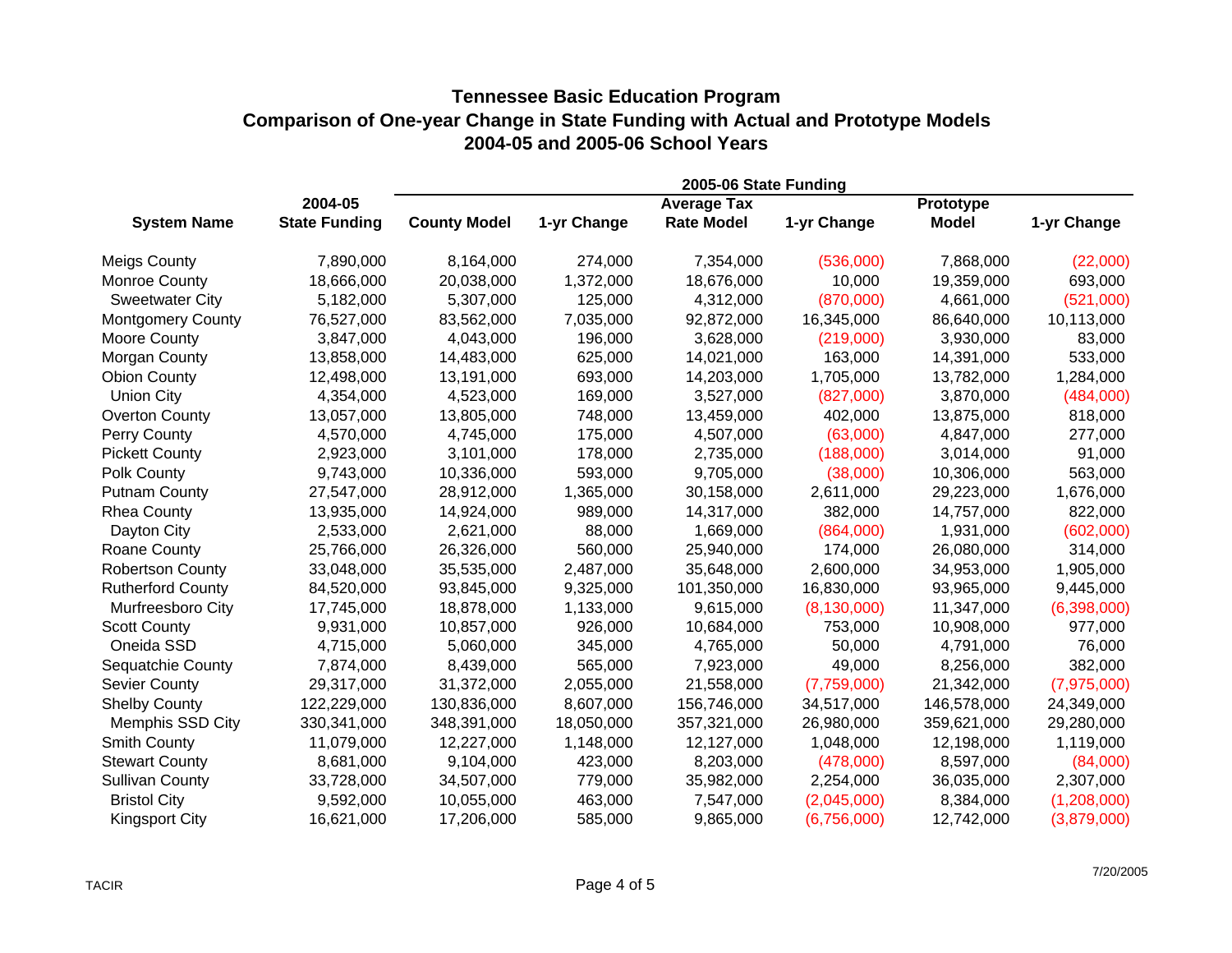|                                   |                      | 2005-06 State Funding |                |                    |                  |                 |                |  |  |  |  |
|-----------------------------------|----------------------|-----------------------|----------------|--------------------|------------------|-----------------|----------------|--|--|--|--|
|                                   | 2004-05              |                       |                | <b>Average Tax</b> |                  | Prototype       |                |  |  |  |  |
| <b>System Name</b>                | <b>State Funding</b> | <b>County Model</b>   | 1-yr Change    | <b>Rate Model</b>  | 1-yr Change      | Model           | 1-yr Change    |  |  |  |  |
| <b>Sumner County</b>              | 78,163,000           | 83,094,000            | 4,931,000      | 84,395,000         | 6,232,000        | 83,684,000      | 5,521,000      |  |  |  |  |
| <b>Tipton County</b>              | 43,576,000           | 45,918,000            | 2,342,000      | 45,416,000         | 1,840,000        | 44,126,000      | 550,000        |  |  |  |  |
| <b>Trousdale County</b>           | 5,656,000            | 6,039,000             | 383,000        | 5,881,000          | 225,000          | 5,907,000       | 251,000        |  |  |  |  |
| <b>Unicoi County</b>              | 9,255,000            | 9,598,000             | 343,000        | 9,769,000          | 514,000          | 10,112,000      | 857,000        |  |  |  |  |
| <b>Union County</b>               | 13,569,000           | 14,424,000            | 855,000        | 13,283,000         | (286,000)        | 13,949,000      | 380,000        |  |  |  |  |
| Van Buren County                  | 3,676,000            | 3,875,000             | 199,000        | 3,447,000          | (229,000)        | 3,738,000       | 62,000         |  |  |  |  |
| <b>Warren County</b>              | 19,736,000           | 20,830,000            | 1,094,000      | 21,488,000         | 1,752,000        | 21,628,000      | 1,892,000      |  |  |  |  |
| <b>Washington County</b>          | 23,141,000           | 24,473,000            | 1,332,000      | 24,901,000         | 1,760,000        | 24,521,000      | 1,380,000      |  |  |  |  |
| Johnson City                      | 18,061,000           | 18,635,000            | 574,000        | 9,643,000          | (8,418,000)      | 11,801,000      | (6,260,000)    |  |  |  |  |
| <b>Wayne County</b>               | 10,827,000           | 11,070,000            | 243,000        | 10,476,000         | (351,000)        | 10,848,000      | 21,000         |  |  |  |  |
| <b>Weakley County</b>             | 16,485,000           | 17,253,000            | 768,000        | 17,706,000         | 1,221,000        | 17,879,000      | 1,394,000      |  |  |  |  |
| <b>White County</b>               | 14,431,000           | 15,281,000            | 850,000        | 14,863,000         | 432,000          | 15,111,000      | 680,000        |  |  |  |  |
| <b>Williamson County</b>          | 54,739,000           | 61,149,000            | 6,410,000      | 67,208,000         | 12,469,000       | 63,142,000      | 8,403,000      |  |  |  |  |
| <b>Franklin SSD</b>               | 10,083,000           | 10,658,000            | 575,000        | 6,501,000          | (3,582,000)      | 6,442,000       | (3,641,000)    |  |  |  |  |
| <b>Wilson County</b>              | 37,514,000           | 39,966,000            | 2,452,000      | 39,970,000         | 2,456,000        | 39,347,000      | 1,833,000      |  |  |  |  |
| Lebanon SSD                       | 9,421,000            | 9,718,000             | 297,000        | 7,311,000          | (2, 110, 000)    | 7,618,000       | (1,803,000)    |  |  |  |  |
| <b>Statewide</b>                  | \$2,701,172,000      | \$2,859,965,000       | \$158,793,000  | \$2,859,960,000    | \$158,788,000    | \$2,859,972,000 | \$158,800,000  |  |  |  |  |
| <b>Total of Funding Decreases</b> |                      |                       | \$<br>(13,000) |                    | $$$ (74,959,000) |                 | \$(47,906,000) |  |  |  |  |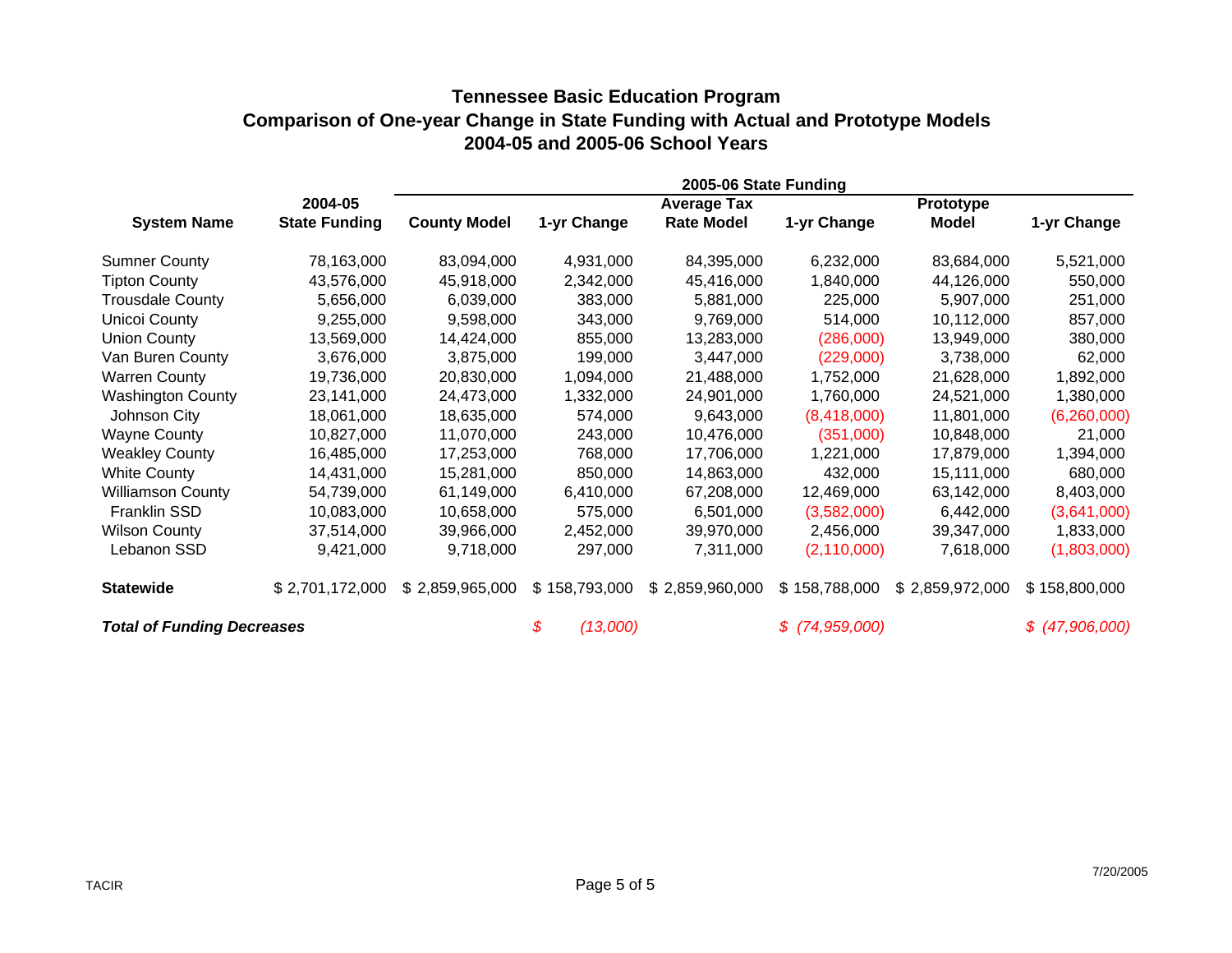



**Suite 508 226 Capitol Blvd. Building Nashville, TN 37243-0760 Phone: (615) 741-3012 Fax: (615) 532-2443 www.state.tn.us/tacir** 

## **MEMORANDUM**

**TO:** BEP Review Committee

**FROM:** Harry A. Green Executive Director

**DATE:** July 21, 2005

**SUBJECT:** Telecommunications Sales Tax Base

- Three to four billion dollars in taxable telecommunication services included in the local option sales tax base prior to fiscal year 2001-02 is no longer identified by situs in reports from the Department of Revenue and cannot be factored into fiscal capacity as it was in the past.
- This change accounts for the bulk of the large decline observed in the local option sales tax base figures used in both fiscal capacity models.
- The effect on the underlying tax base cannot be determined because the revenue reported is a lump sum that includes collections based on two different rates:
	- 2.5% on all (business and residential) intrastate telecommunications services, and
	- 1.5% on residential interstate service.

The reports received by the department from taxpayers do not separate collections from the two rates and types of services. Complicating the matter is the fact that the tax is also collected at a 2.25% rate on other telecommunication services.

- This revenue is distributed by the department to local governments, not based on situs, but half on the same basis as other out-of-state collections, and half based on population.
- Also, there is approximately \$2 million in state-shared revenue from the state sales tax on interstate services purchased by businesses. This money is collected from the state tax and shared with local governments is distributed based on cities' and counties' population. It does not affect the county fiscal capacity model, but it is part of the state-shared tax revenue included in the prototype. There is no local option tax on interstate business telecommunications services.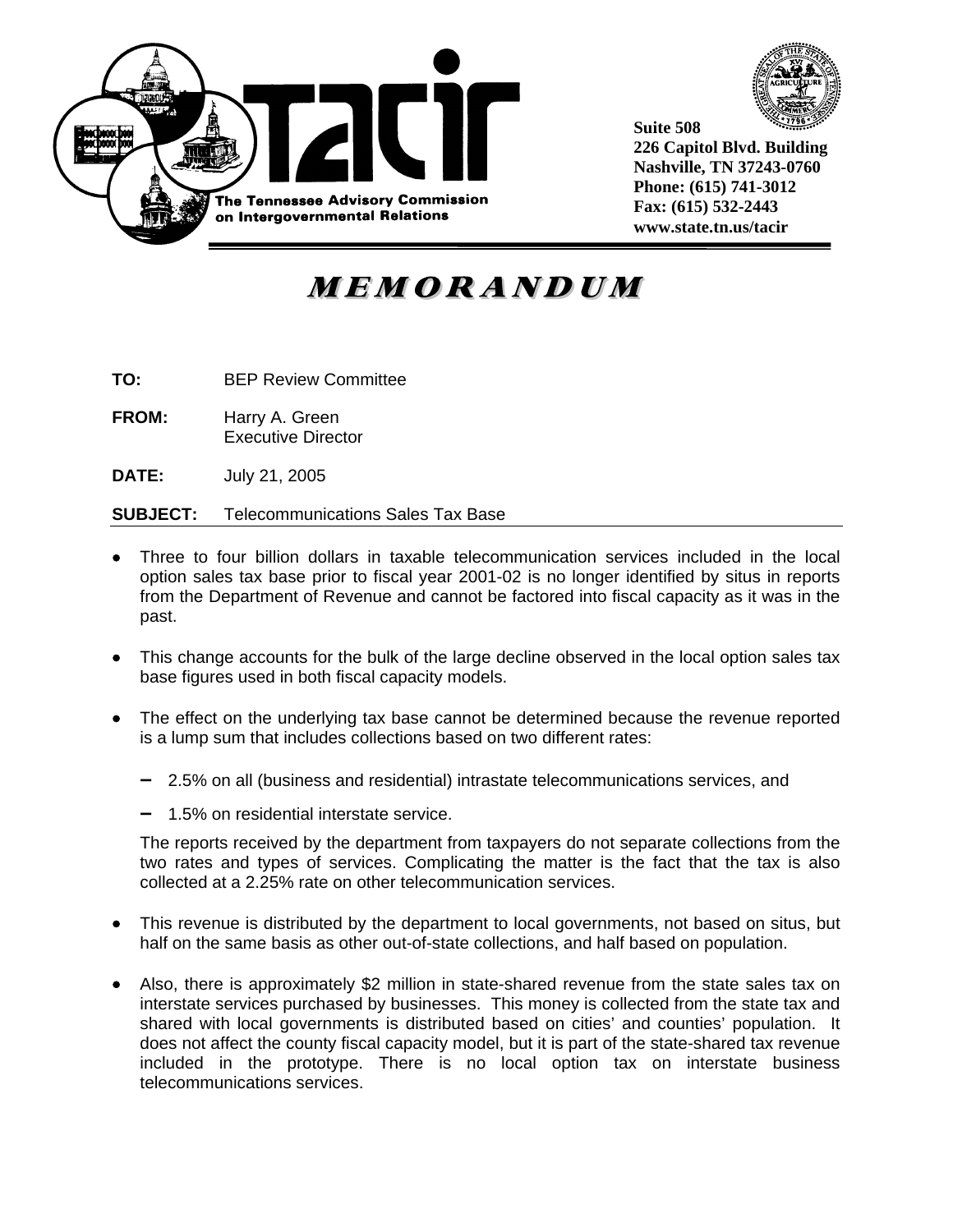|                    |               |               |               |          | <b>Fiscal Year</b> |             |         |                                              |          |
|--------------------|---------------|---------------|---------------|----------|--------------------|-------------|---------|----------------------------------------------|----------|
|                    |               |               |               | Percent  |                    |             | Percent |                                              | Percent  |
| <b>County Area</b> | 2002          | 2003          | Change 02-03  | Change   |                    |             |         | 2004 Change 03-04 Change Change 02-04 Change |          |
|                    |               |               |               |          |                    |             |         |                                              |          |
| Anderson           | 659,392,034   | 645,128,142   | -14,263,892   | $-2.2%$  | 688,111,355        | 42,983,213  | 6.7%    | 28,719,321                                   | 4.4%     |
| Bedford            | 237,328,545   | 236,995,839   | $-332,706$    | $-0.1%$  | 267,722,954        | 30,727,115  | 13.0%   | 30,394,409                                   | 12.8%    |
| <b>Benton</b>      | 96,726,011    | 89,225,532    | $-7,500,479$  | $-7.8%$  | 91,509,026         | 2,283,494   | 2.6%    | -5,216,985                                   | $-5.4%$  |
| <b>Bledsoe</b>     | 32,394,367    | 25,593,494    | $-6,800,873$  | $-21.0%$ | 27,115,330         | 1,521,836   | 5.9%    | $-5,279,037$                                 | $-16.3%$ |
| <b>Blount</b>      | 1,012,755,518 | 1,014,285,043 | 1,529,525     | 0.2%     | 1,080,516,523      | 66,231,480  | 6.5%    | 67,761,005                                   | 6.7%     |
| <b>Bradley</b>     | 738,458,283   | 718, 187, 737 | $-20,270,546$ | $-2.7%$  | 782,580,776        | 64,393,039  | 9.0%    | 44,122,493                                   | 6.0%     |
| Campbell           | 241,187,086   | 228,244,977   | $-12,942,109$ | $-5.4\%$ | 241,795,985        | 13,551,008  | 5.9%    | 608,899                                      | 0.3%     |
| Cannon             | 39,798,310    | 34,671,853    | $-5,126,457$  | $-12.9%$ | 36,230,264         | 1,558,411   | 4.5%    | $-3,568,046$                                 | $-9.0%$  |
| Carroll            | 131,840,057   | 129,066,500   | $-2,773,557$  | $-2.1\%$ | 135,315,179        | 6,248,679   | 4.8%    | 3,475,122                                    | 2.6%     |
| Carter             | 252,098,784   | 238,969,188   | $-13,129,596$ | $-5.2%$  | 246,715,917        | 7,746,729   | 3.2%    | $-5,382,867$                                 | $-2.1%$  |
| Cheatham           | 137,681,710   | 128,503,069   | $-9,178,641$  | $-6.7%$  | 143,345,084        | 14,842,015  | 11.5%   | 5,663,374                                    | 4.1%     |
| <b>Chester</b>     | 68,747,014    | 64,267,014    | $-4,480,000$  | $-6.5%$  | 69,781,497         | 5,514,483   | 8.6%    | 1,034,483                                    | 1.5%     |
| Claiborne          | 121,059,206   | 109,939,149   | $-11,120,057$ | $-9.2%$  | 115,212,210        | 5,273,061   | 4.8%    | $-5,846,996$                                 | $-4.8%$  |
| Clay               | 31,425,248    | 28,994,429    | $-2,430,819$  | $-7.7%$  | 29,421,503         | 427,074     | 1.5%    | $-2,003,745$                                 | $-6.4%$  |
| Cocke              | 213,663,978   | 202,846,322   | $-10,817,656$ | $-5.1%$  | 207,264,711        | 4,418,389   | 2.2%    | $-6,399,267$                                 | $-3.0%$  |
| Coffee             | 526,567,469   | 514,285,123   | $-12,282,346$ | $-2.3%$  | 550,812,684        | 36,527,561  | 7.1%    | 24,245,215                                   | 4.6%     |
| Crockett           | 41,849,402    | 37,338,931    | $-4,510,471$  | -10.8%   | 37,067,408         | -271,523    | $-0.7%$ | $-4,781,994$                                 | $-11.4%$ |
| Cumberland         | 442,867,952   | 426,807,659   | $-16,060,293$ | $-3.6%$  | 457,165,810        | 30,358,151  | 7.1%    | 14,297,858                                   | 3.2%     |
| Davidson           | 9,558,801,427 | 9,079,422,958 | -479,378,469  | $-5.0%$  | 9,508,461,461      | 429,038,503 | 4.7%    | -50,339,966                                  | $-0.5%$  |
| Decatur            | 73,693,748    | 64,349,658    | $-9,344,090$  | $-12.7%$ | 66,603,845         | 2,254,187   | 3.5%    | $-7,089,903$                                 | $-9.6%$  |
| DeKalb             | 92,531,850    | 82,182,178    | $-10,349,672$ | $-11.2%$ | 88,075,545         | 5,893,367   | 7.2%    | $-4,456,305$                                 | $-4.8%$  |
| Dickson            | 403,589,478   | 395,559,314   | $-8,030,164$  | $-2.0\%$ | 436,693,835        | 41,134,521  | 10.4%   | 33,104,357                                   | 8.2%     |
| <b>Dyer</b>        | 309,299,595   | 292,043,790   | $-17,255,805$ | $-5.6%$  | 321,572,362        | 29,528,572  | 10.1%   | 12,272,767                                   | 4.0%     |
| Fayette            | 102,497,638   | 98,362,146    | $-4,135,492$  | $-4.0%$  | 116,847,552        | 18,485,406  | 18.8%   | 14,349,914                                   | 14.0%    |
| Fentress           | 86,801,486    | 81,383,581    | $-5,417,905$  | $-6.2%$  | 86,330,650         | 4,947,069   | 6.1%    | -470,836                                     | $-0.5%$  |
| Franklin           | 236,246,637   | 218,402,177   | -17,844,460   | $-7.6%$  | 237,898,840        | 19,496,663  | 8.9%    | 1,652,203                                    | 0.7%     |
| Gibson             | 261,350,048   | 242,055,019   | -19,295,029   | $-7.4%$  | 252,740,414        | 10,685,395  | 4.4%    | $-8,609,634$                                 | $-3.3%$  |
| Giles              | 182,851,357   | 172,222,454   | $-10,628,903$ | $-5.8%$  | 177,217,004        | 4,994,550   | 2.9%    | $-5,634,353$                                 | $-3.1%$  |
| Grainger           | 50,631,917    | 44,085,990    | $-6,545,927$  | $-12.9%$ | 47,058,949         | 2,972,959   | 6.7%    | $-3,572,968$                                 | $-7.1%$  |
| Greene             | 433,232,654   | 408,929,783   | $-24,302,871$ | $-5.6%$  | 441,180,739        | 32,250,956  | 7.9%    | 7,948,085                                    | 1.8%     |
| Grundy             | 45,521,337    | 41,941,013    | $-3,580,324$  | -7.9%    | 44,187,390         | 2,246,377   | 5.4%    | $-1,333,947$                                 | $-2.9%$  |
| Hamblen            | 608,000,591   | 598,856,285   | $-9,144,306$  | $-1.5%$  | 636,243,620        | 37,387,335  | 6.2%    | 28,243,029                                   | 4.6%     |
| Hamilton           | 3,752,520,849 | 3,576,812,223 | -175,708,626  | $-4.7%$  | 3,775,024,301      | 198,212,078 | 5.5%    | 22,503,452                                   | 0.6%     |
| Hancock            | 14,288,028    | 12,581,207    | -1,706,821    | -11.9%   | 12,823,222         | 242,015     | 1.9%    | $-1,464,806$                                 | $-10.3%$ |
| Hardeman           | 120,813,591   | 108,891,205   | $-11,922,386$ | $-9.9%$  | 114,193,161        | 5,301,956   | 4.9%    | $-6,620,430$                                 | $-5.5%$  |
| Hardin             | 174,894,733   | 173,332,683   | $-1,562,050$  | $-0.9%$  | 181,560,706        | 8,228,023   | 4.7%    | 6,665,973                                    | 3.8%     |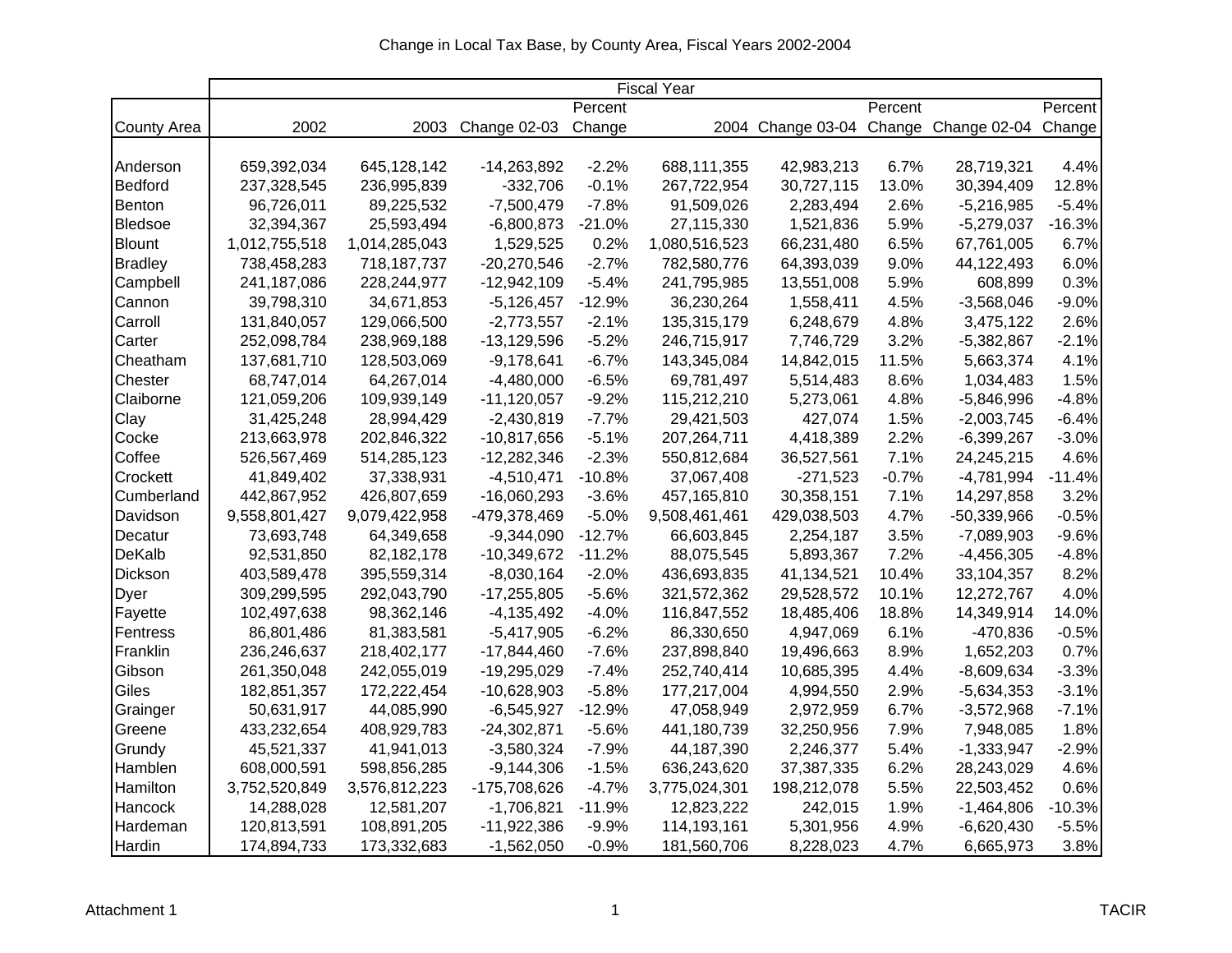|                    |               |               |                 |          | <b>Fiscal Year</b> |              |         |                                              |          |
|--------------------|---------------|---------------|-----------------|----------|--------------------|--------------|---------|----------------------------------------------|----------|
|                    |               |               |                 | Percent  |                    |              | Percent |                                              | Percent  |
| <b>County Area</b> | 2002          | 2003          | Change 02-03    | Change   |                    |              |         | 2004 Change 03-04 Change Change 02-04 Change |          |
|                    |               |               |                 |          |                    |              |         |                                              |          |
| <b>Hawkins</b>     | 226,795,053   | 214,466,336   | $-12,328,717$   | $-5.4%$  | 225,687,457        | 11,221,121   | 5.2%    | $-1,107,596$                                 | $-0.5%$  |
| Haywood            | 95,502,343    | 79,636,190    | $-15,866,153$   | $-16.6%$ | 81,629,469         | 1,993,279    | 2.5%    | $-13,872,874$                                | $-14.5%$ |
| Henderson          | 166, 188, 275 | 167,285,909   | 1,097,634       | 0.7%     | 185,091,368        | 17,805,459   | 10.6%   | 18,903,093                                   | 11.4%    |
| Henry              | 259,438,488   | 244,260,947   | $-15, 177, 541$ | $-5.9%$  | 261,671,548        | 17,410,601   | 7.1%    | 2,233,060                                    | 0.9%     |
| Hickman            | 79,623,581    | 64,859,182    | -14,764,399     | $-18.5%$ | 63,861,961         | $-997,221$   | $-1.5%$ | $-15,761,620$                                | $-19.8%$ |
| Houston            | 28,795,221    | 25,702,309    | $-3,092,912$    | $-10.7%$ | 26,885,304         | 1,182,995    | 4.6%    | $-1,909,917$                                 | $-6.6%$  |
| Humphreys          | 102,655,569   | 101,434,886   | $-1,220,683$    | $-1.2%$  | 111,036,611        | 9,601,725    | 9.5%    | 8,381,042                                    | 8.2%     |
| Jackson            | 26,397,562    | 25,139,563    | $-1,257,999$    | $-4.8%$  | 25,426,299         | 286,736      | 1.1%    | $-971,263$                                   | $-3.7%$  |
| Jefferson          | 248,308,874   | 238,361,772   | $-9,947,102$    | $-4.0%$  | 254,478,235        | 16,116,463   | 6.8%    | 6,169,361                                    | 2.5%     |
| Johnson            | 64,806,990    | 61,294,003    | $-3,512,987$    | $-5.4%$  | 61,303,879         | 9,876        | 0.0%    | $-3,503,111$                                 | $-5.4%$  |
| Knox               | 5,561,820,363 | 5,373,350,309 | -188,470,054    | $-3.4%$  | 5,700,996,051      | 327,645,742  | 6.1%    | 139, 175, 688                                | 2.5%     |
| Lake               | 24, 182, 133  | 20,868,244    | $-3,313,889$    | $-13.7%$ | 21,862,715         | 994,471      | 4.8%    | $-2,319,418$                                 | $-9.6%$  |
| Lauderdale         | 117,141,111   | 111,342,321   | $-5,798,790$    | $-5.0%$  | 112, 157, 363      | 815,042      | 0.7%    | $-4,983,748$                                 | $-4.3%$  |
| Lawrence           | 264,895,856   | 252,811,711   | $-12,084,145$   | $-4.6%$  | 266,642,980        | 13,831,269   | 5.5%    | 1,747,124                                    | 0.7%     |
| Lewis              | 54,547,749    | 50,935,935    | $-3,611,814$    | $-6.6%$  | 52,053,711         | 1,117,776    | 2.2%    | $-2,494,038$                                 | $-4.6%$  |
| Lincoln            | 193,892,501   | 182,504,970   | $-11,387,531$   | $-5.9%$  | 189,056,117        | 6,551,147    | 3.6%    | $-4,836,384$                                 | $-2.5%$  |
| Loudon             | 275,680,171   | 284,098,777   | 8,418,606       | 3.1%     | 308,575,082        | 24,476,305   | 8.6%    | 32,894,911                                   | 11.9%    |
| <b>McMinn</b>      | 367,433,487   | 358,223,266   | $-9,210,221$    | $-2.5%$  | 376,001,799        | 17,778,533   | 5.0%    | 8,568,312                                    | 2.3%     |
| <b>McNairy</b>     | 121,662,310   | 109,301,305   | $-12,361,005$   | $-10.2%$ | 115,886,423        | 6,585,118    | 6.0%    | $-5,775,887$                                 | $-4.7%$  |
| Macon              | 107,649,453   | 106,654,877   | $-994,576$      | $-0.9%$  | 115,339,320        | 8,684,443    | 8.1%    | 7,689,867                                    | 7.1%     |
| Madison            | 1,272,313,873 | 1,236,509,573 | $-35,804,300$   | $-2.8%$  | 1,360,730,329      | 124,220,756  | 10.0%   | 88,416,456                                   | 6.9%     |
| <b>Marion</b>      | 205,859,208   | 196,026,672   | $-9,832,536$    | $-4.8%$  | 206,369,103        | 10,342,431   | 5.3%    | 509,895                                      | 0.2%     |
| Marshall           | 177,062,191   | 170,438,562   | $-6,623,629$    | $-3.7%$  | 169,215,643        | $-1,222,919$ | $-0.7%$ | $-7,846,548$                                 | $-4.4%$  |
| Maury              | 615,010,857   | 588,878,107   | $-26, 132, 750$ | $-4.2%$  | 612,930,677        | 24,052,570   | 4.1%    | $-2,080,180$                                 | $-0.3%$  |
| Meigs              | 33,425,065    | 24,980,045    | $-8,445,020$    | $-25.3%$ | 39,437,604         | 14,457,559   | 57.9%   | 6,012,539                                    | 18.0%    |
| Monroe             | 260,831,950   | 257,311,920   | $-3,520,030$    | $-1.3%$  | 277,981,572        | 20,669,652   | 8.0%    | 17,149,622                                   | 6.6%     |
| Montgomery         | 1,178,282,285 | 1,171,803,993 | $-6,478,292$    | $-0.5%$  | 1,281,555,576      | 109,751,583  | 9.4%    | 103,273,291                                  | 8.8%     |
| Moore              | 12,781,179    | 13,123,698    | 342,519         | 2.7%     | 14,542,141         | 1,418,443    | 10.8%   | 1,760,962                                    | 13.8%    |
| Morgan             | 38,602,161    | 33,634,554    | $-4,967,607$    | $-12.9%$ | 35,322,795         | 1,688,241    | 5.0%    | $-3,279,366$                                 | $-8.5%$  |
| Obion              | 264,175,880   | 247,799,271   | -16,376,609     | $-6.2%$  | 274,599,759        | 26,800,488   | 10.8%   | 10,423,879                                   | 3.9%     |
| Overton            | 90,006,577    | 85,289,273    | $-4,717,304$    | $-5.2%$  | 89,354,566         | 4,065,293    | 4.8%    | $-652,011$                                   | $-0.7%$  |
| Perry              | 26,670,732    | 25,677,339    | $-993,393$      | $-3.7%$  | 27,671,626         | 1,994,287    | 7.8%    | 1,000,894                                    | 3.8%     |
| Pickett            | 22,769,870    | 19,881,875    | $-2,887,995$    | $-12.7%$ | 22,175,931         | 2,294,056    | 11.5%   | -593,939                                     | $-2.6%$  |
| Polk               | 52,992,093    | 48,864,118    | $-4,127,975$    | $-7.8%$  | 50,581,691         | 1,717,573    | 3.5%    | $-2,410,402$                                 | $-4.5%$  |
| Putnam             | 741,595,856   | 725,233,284   | $-16,362,572$   | $-2.2%$  | 767,439,097        | 42,205,813   | 5.8%    | 25,843,241                                   | 3.5%     |
| Rhea               | 146,933,727   | 141,267,882   | $-5,665,845$    | $-3.9%$  | 166,870,498        | 25,602,616   | 18.1%   | 19,936,771                                   | 13.6%    |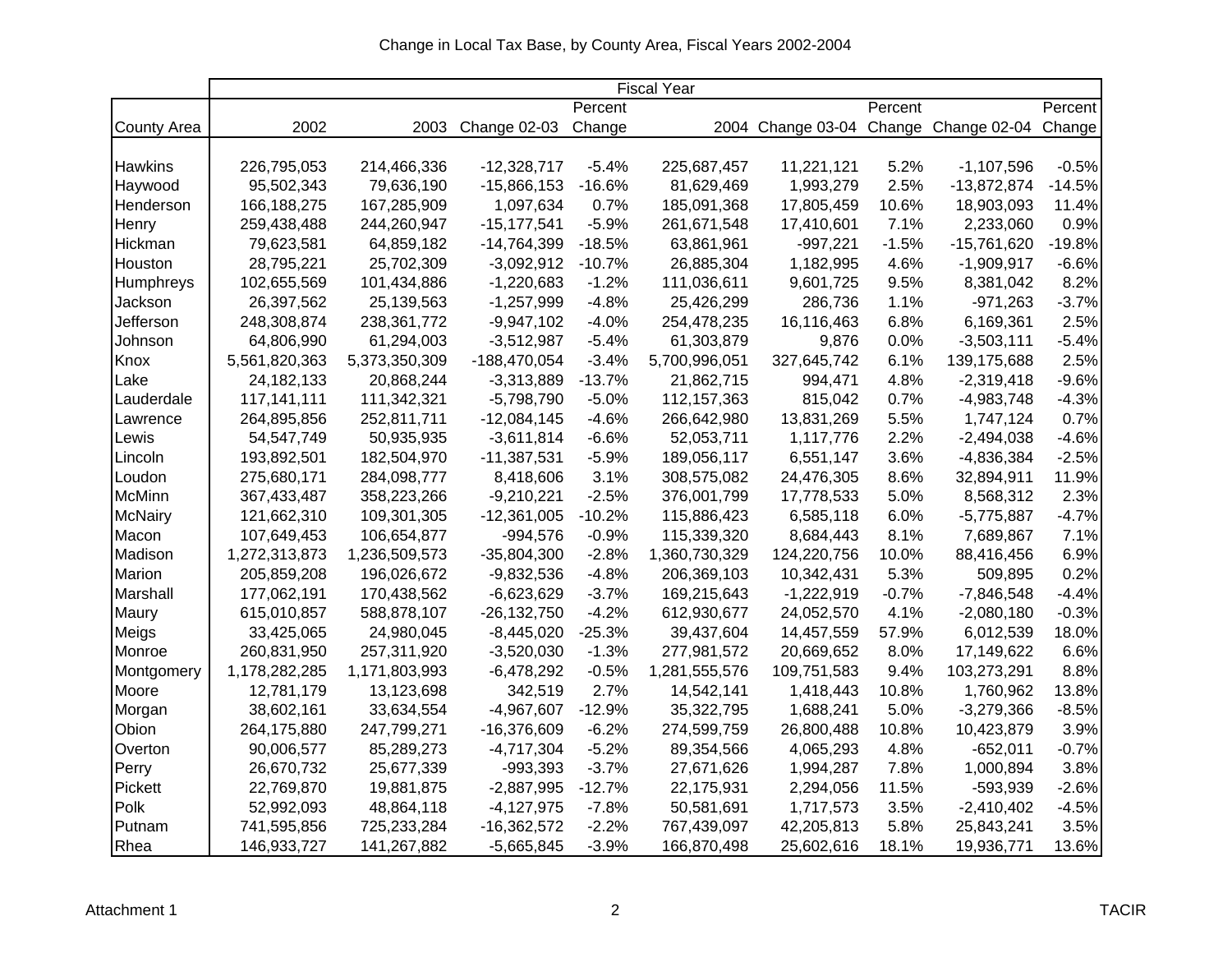|                    |               |                               |                     |          | <b>Fiscal Year</b>           |                                              |         |               |          |
|--------------------|---------------|-------------------------------|---------------------|----------|------------------------------|----------------------------------------------|---------|---------------|----------|
|                    |               |                               |                     | Percent  |                              |                                              | Percent |               | Percent  |
| <b>County Area</b> | 2002          | 2003                          | <b>Change 02-03</b> | Change   |                              | 2004 Change 03-04 Change Change 02-04 Change |         |               |          |
|                    |               |                               |                     |          |                              |                                              |         |               |          |
| Roane              | 353,565,901   | 348,356,537                   | $-5,209,364$        | $-1.5%$  | 364,243,754                  | 15,887,217                                   | 4.6%    | 10,677,853    | 3.0%     |
| Robertson          | 328,015,697   | 341,222,541                   | 13,206,844          | 4.0%     | 402,601,276                  | 61,378,735                                   | 18.0%   | 74,585,579    | 22.7%    |
| Rutherford         | 1,817,102,661 | 1,864,741,922                 | 47,639,261          | 2.6%     | 2,114,765,001                | 250,023,079                                  | 13.4%   | 297,662,340   | 16.4%    |
| Scott              | 127,010,061   | 120,371,393                   | $-6,638,668$        | $-5.2%$  | 124,475,257                  | 4,103,864                                    | 3.4%    | $-2,534,804$  | $-2.0%$  |
| Sequatchie         | 54,418,603    | 51,393,849                    | $-3,024,754$        | $-5.6%$  | 55,798,969                   | 4,405,120                                    | 8.6%    | 1,380,366     | 2.5%     |
| Sevier             | 1,901,665,671 | 1,880,256,505                 | $-21,409,166$       | $-1.1%$  | 2,001,062,874                | 120,806,369                                  | 6.4%    | 99,397,203    | 5.2%     |
| Shelby             | 9,946,648,267 | 9,351,920,268                 | -594,727,999        | $-6.0%$  | 9,784,068,904                | 432,148,636                                  | 4.6%    | -162,579,363  | $-1.6%$  |
| Smith              | 95,659,289    | 87,532,253                    | $-8,127,036$        | $-8.5%$  | 91,331,401                   | 3,799,148                                    | 4.3%    | $-4,327,888$  | $-4.5%$  |
| <b>Stewart</b>     | 43,685,645    | 38,268,267                    | $-5,417,378$        | $-12.4%$ | 42,127,822                   | 3,859,555                                    | 10.1%   | $-1,557,823$  | $-3.6%$  |
| Sullivan           | 1,576,366,831 | 1,470,372,797                 | -105,994,034        | $-6.7%$  | 1,538,528,420                | 68,155,623                                   | 4.6%    | $-37,838,411$ | $-2.4%$  |
| Sumner             | 801,026,824   | 787,337,140                   | -13,689,684         | $-1.7%$  | 867,698,289                  | 80,361,149                                   | 10.2%   | 66,671,465    | 8.3%     |
| Tipton             | 211,342,077   | 198,239,126                   | $-13,102,951$       | $-6.2%$  | 207,506,187                  | 9,267,061                                    | 4.7%    | $-3,835,890$  | $-1.8%$  |
| Trousdale          | 26,573,997    | 24,665,807                    | $-1,908,190$        | $-7.2%$  | 25,357,125                   | 691,318                                      | 2.8%    | $-1,216,872$  | $-4.6%$  |
| Unicoi             | 66,377,573    | 64,378,803                    | $-1,998,770$        | $-3.0%$  | 69,672,152                   | 5,293,349                                    | 8.2%    | 3,294,579     | 5.0%     |
| <b>Union</b>       | 45,296,349    | 41,834,585                    | $-3,461,764$        | $-7.6%$  | 43,847,970                   | 2,013,385                                    | 4.8%    | $-1,448,379$  | $-3.2%$  |
| Van Buren          | 14,486,536    | 13,140,098                    | $-1,346,438$        | $-9.3%$  | 13,866,190                   | 726,092                                      | 5.5%    | $-620,346$    | $-4.3%$  |
| Warren             | 285, 124, 758 | 269,952,043                   | $-15,172,715$       | $-5.3%$  | 290,896,126                  | 20,944,083                                   | 7.8%    | 5,771,368     | 2.0%     |
| Washington         | 1,303,700,439 | 1,231,859,881                 | $-71,840,558$       | $-5.5%$  | 1,317,237,414                | 85,377,533                                   | 6.9%    | 13,536,975    | 1.0%     |
| Wayne              | 54,987,852    | 50,350,717                    | $-4,637,135$        | $-8.4%$  | 53,604,439                   | 3,253,722                                    | 6.5%    | $-1,383,413$  | $-2.5%$  |
| Weakley            | 176,527,839   | 163,723,304                   | $-12,804,535$       | $-7.3%$  | 166,683,340                  | 2,960,036                                    | 1.8%    | $-9,844,499$  | $-5.6%$  |
| White              | 117,632,329   | 113,046,974                   | $-4,585,355$        | $-3.9%$  | 133,043,787                  | 19,996,813                                   | 17.7%   | 15,411,458    | 13.1%    |
| Williamson         | 1,954,066,230 | 1,987,222,411                 | 33,156,181          | 1.7%     | 2,224,972,909                | 237,750,498                                  | 12.0%   | 270,906,679   | 13.9%    |
| Wilson             | 701,417,168   | 686,863,317                   | $-14,553,851$       | $-2.1%$  | 765,258,795                  | 78,395,478                                   | 11.4%   | 63,841,627    | 9.1%     |
|                    |               |                               |                     |          |                              |                                              |         |               |          |
| Total              |               | 57,062,837,129 54,811,067,181 | $-2,251,769,948$    | $-3.9%$  | 58,403,468,513 3,592,401,332 |                                              | 6.6%    | 1,340,631,384 | 2.3%     |
| Mean               |               |                               | $-23,702,842$       | $-5.9%$  | 614,773,353                  | 37,814,751                                   | 7.1%    | 14,111,909    | 0.8%     |
| Max                |               |                               | 47,639,261          | 4.0%     | 9,784,068,904                | 432,148,636                                  | 57.9%   | 297,662,340   | 22.7%    |
| Min                |               |                               | -594,727,999        | $-25.3%$ | 12,823,222                   | $-1,222,919$                                 | $-1.5%$ | -162,579,363  | $-19.8%$ |

Source: Tennessee Department of Revenue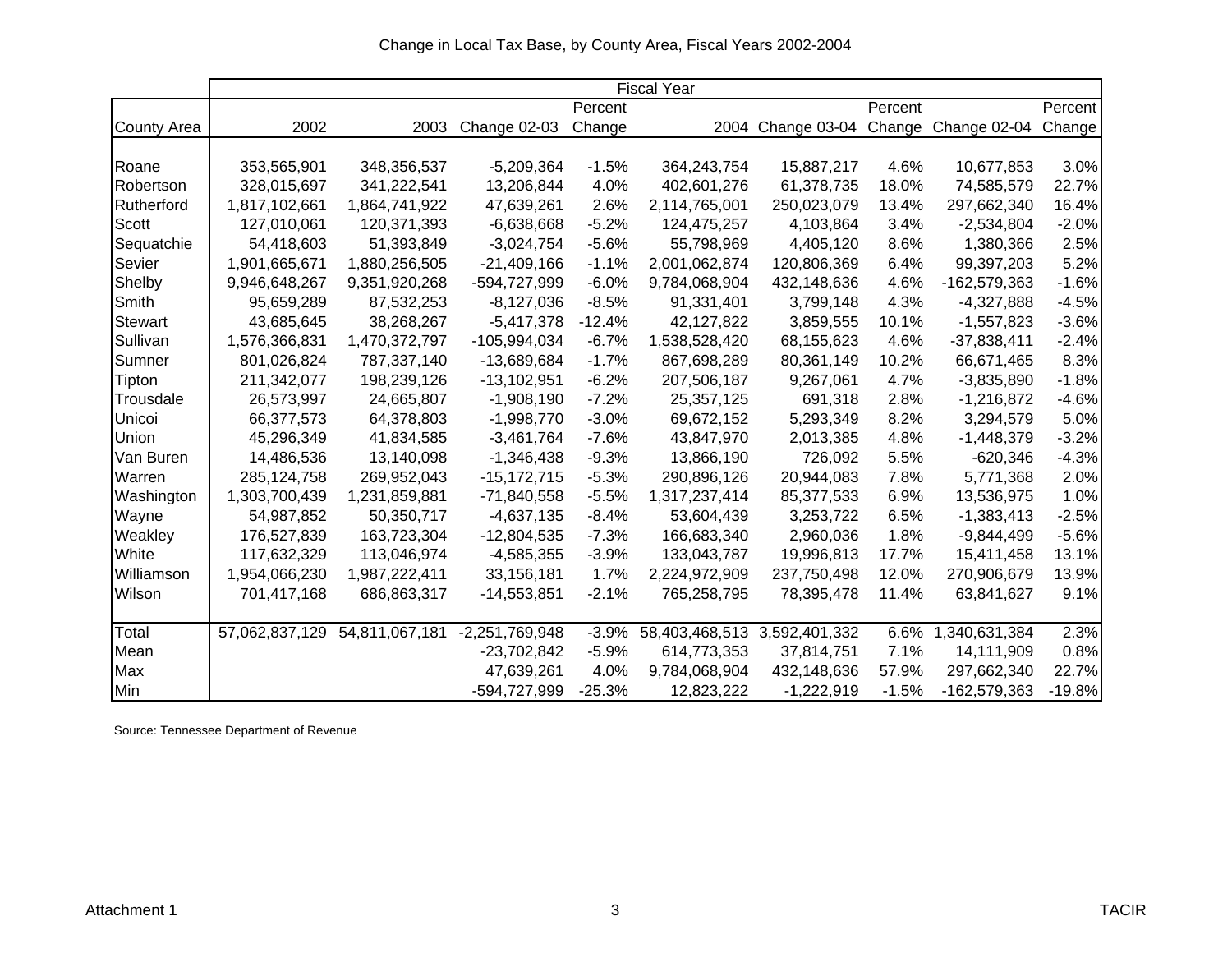



**Suite 508 226 Capitol Blvd. Building Nashville, TN 37243-0760 Phone: (615) 741-3012 Fax: (615) 532-2443 www.state.tn.us/tacir** 

**MEMORANDUM** 

| TO:             | <b>BEP Review Committee Members</b>                                                                       |
|-----------------|-----------------------------------------------------------------------------------------------------------|
| <b>FROM:</b>    | Harry A. Green<br><b>Executive Director</b>                                                               |
| DATE:           | July 21, 2005                                                                                             |
| <b>SUBJECT:</b> | Correction of Franklin Special School District's Tax Base in System-level<br><b>Fiscal Capacity Model</b> |
|                 |                                                                                                           |

As you know, the Franklin Special School District (SSD) ranks highest among all school systems for local revenue per student. This is partly because it has the highest tax rate of all special school districts, but we have recently discovered that it also because they have the highest property value per student of any city or special school district. The property figure for the Franklin SSD in the prototype model has been revised because of this discovery.

The Tax Aggregate Report of Tennessee (TAROT), which is the source for the property values used in all TACIR fiscal capacity models, includes separate figures for the Franklin SSD and for the 9<sup>th</sup> SSD, also in Williamson County. This is the only special school district that has two figures in the TAROT. Past versions of the prototype have been based on the value reported for the Franklin SSD, but based on consultation with the Williamson County property assessor, the correct figure is the one reported for the  $9<sup>th</sup>$  SSD. The amount reported for the Franklin SSD includes only the value of property inside both the special school district and the city of Franklin.

Using the correct, larger figure in the prototype model strengthens it, but the effect is a substantial increase in the fiscal capacity for the Franklin SSD. Unshared property, the main factor directly affected by the change, becomes highly significant, and the statistics for all of the revenue based factors in the model with the exception of unshared sales and the unshared tax exportability factor, which has also been corrected for the Franklin SSD. Median household income becomes less significant, and system-level child poverty becomes more significant. These effects make it possible to include an estimated child poverty rate for Carroll Co., which lowers the county area capacity slightly. The result for any particular system (see attached table) depends on its unique mix of fiscal capacity factors. There is no general pattern for the three types of school systems (county, city and special school district).

Attachment.

c: TACIR Members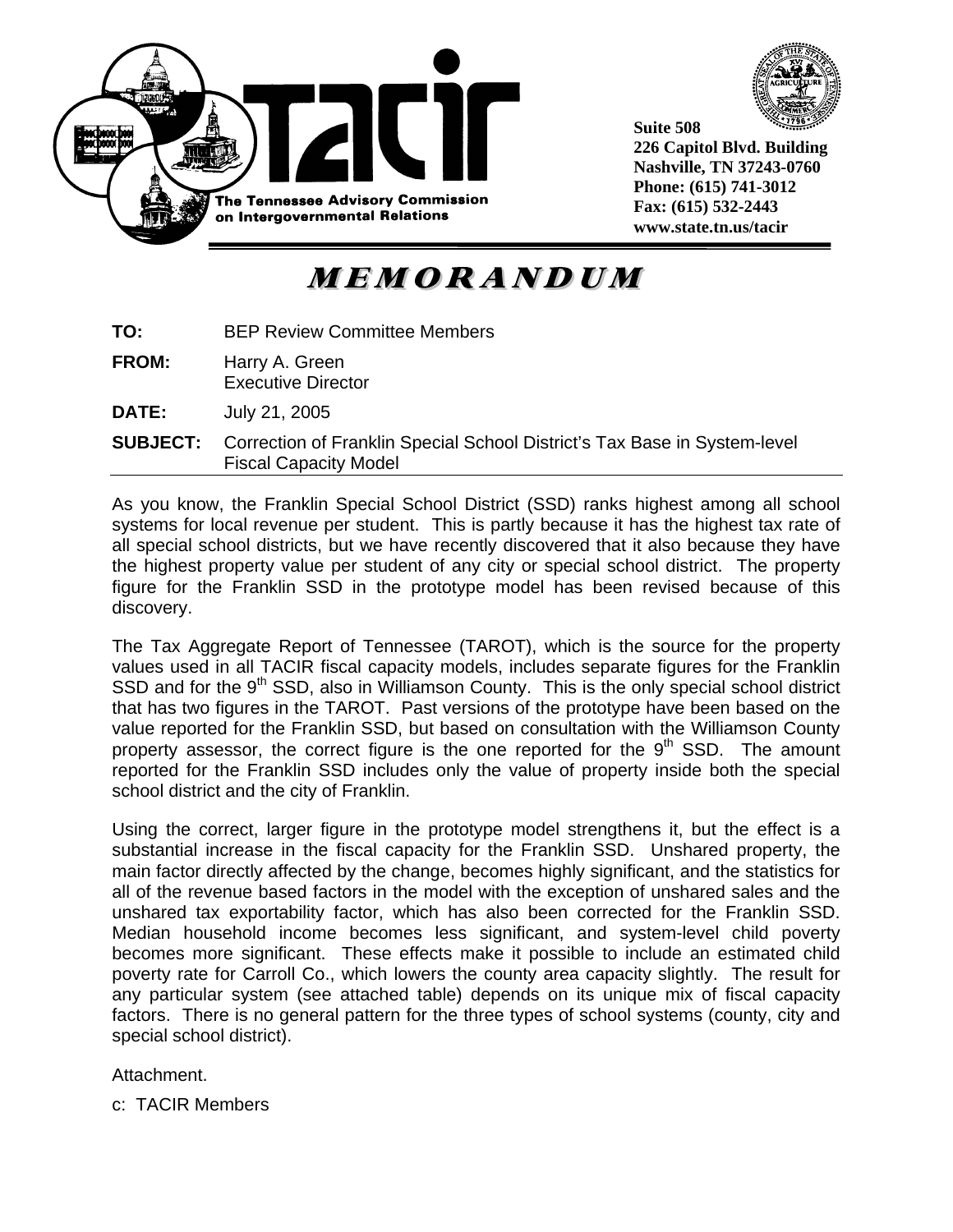## **Comparison of Prototype System-level Fiscal Capacity Model Revisions** *BEP Fiscal Year 2004-* **05**

|                                                  | <b>Last Published Prototype</b> |                      | <b>Franklin SSD corrected</b> |              | <b>Difference</b> |              |  |  |
|--------------------------------------------------|---------------------------------|----------------------|-------------------------------|--------------|-------------------|--------------|--|--|
|                                                  | per Student                     | <b>Index</b>         | per Student                   | <b>Index</b> | per Student       | <b>Index</b> |  |  |
|                                                  |                                 |                      |                               |              |                   |              |  |  |
| <b>Anderson County</b>                           | \$1,946                         | 0.63118%             | \$1,907                       | 0.62543%     | (\$39)            | $-0.00575%$  |  |  |
| <b>Clinton City</b>                              | \$3,116                         | 0.13477%             | \$3,202                       | 0.14005%     | \$86              | 0.00528%     |  |  |
| Oak Ridge City                                   | \$2,788                         | 0.57284%             | \$2,820                       | 0.58598%     | \$32              | 0.01314%     |  |  |
| <b>Bedford County</b>                            | \$1,605                         | 0.47451%             | \$1,583                       | 0.47352%     | (\$21)            | $-0.00099%$  |  |  |
| <b>Benton County</b>                             | \$1,316                         | 0.15347%             | \$1,324                       | 0.15620%     | \$8               | 0.00274%     |  |  |
| <b>Bledsoe County</b>                            | \$973                           | 0.08072%             | \$973                         | 0.08161%     | (\$0)             | 0.00089%     |  |  |
| <b>Blount County</b>                             | \$2,265                         | 1.14152%             | \$2,238                       | 1.14068%     | (\$27)            | $-0.00084%$  |  |  |
| Alcoa City                                       | \$3,988                         | 0.24188%             | \$3,970                       | 0.24353%     | (\$18)            | 0.00165%     |  |  |
| Maryville City                                   | \$3,015                         | 0.61021%             | \$3,036                       | 0.62135%     | \$21              | 0.01113%     |  |  |
| <b>Bradley County</b>                            | \$2,031                         | 0.85337%             | \$2,024                       | 0.86007%     | (\$7)             | 0.00670%     |  |  |
| <b>Cleveland City</b>                            | \$3,005                         | 0.61305%             | \$3,034                       | 0.62590%     | \$29              | 0.01284%     |  |  |
| <b>Campbell County</b>                           | \$1,250                         | 0.36184%             | \$1,256                       | 0.36785%     | \$7               | 0.00601%     |  |  |
| <b>Cannon County</b>                             | \$1,014                         | 0.09944%             | \$1,006                       | 0.09972%     | (\$9)             | 0.00028%     |  |  |
| Carroll County <sup>2</sup>                      | \$1,519                         | 0.03307%             | \$1,418                       | 0.00099%     | (\$101)           | $-0.03208%$  |  |  |
| <b>Hollow Rock-Bruceton SSD</b>                  | \$1,377                         | 0.05031%             | \$1,418                       | 0.05242%     | \$42              | 0.00211%     |  |  |
| Huntingdon SSD                                   | \$1,391                         | 0.08608%             | \$1,419                       | 0.08880%     | \$28              | 0.00272%     |  |  |
| McKenzie SSD                                     | \$1,446                         | 0.08805%             | \$1,488                       | 0.09168%     | \$43              | 0.00362%     |  |  |
| South Carroll Co SSD                             | \$1,343                         | 0.02483%             | \$1,413                       | 0.02642%     | \$70              | 0.00159%     |  |  |
| <b>West Carroll Co SSD</b>                       | \$1,290                         | 0.06744%             | \$1,323                       | 0.06993%     | \$33              | 0.00249%     |  |  |
| <b>Carter County</b>                             | \$1,152                         | 0.32189%             | \$1,164                       | 0.32896%     | \$12              | 0.00707%     |  |  |
| <b>Elizabethton City</b>                         | \$1,737                         | 0.17807%             | \$1,737                       | 0.18010%     | \$0               | 0.00203%     |  |  |
| <b>Cheatham County</b>                           | \$1,365                         | 0.43718%             | \$1,286                       | 0.41647%     | (\$79)            | $-0.02072%$  |  |  |
| <b>Chester County</b>                            | \$1,206                         | 0.13773%             | \$1,188                       | 0.13722%     | (\$18)            | $-0.00051%$  |  |  |
| <b>Claiborne County</b>                          | \$1,009                         | 0.21761%             | \$1,017                       | 0.22175%     | \$8               | 0.00415%     |  |  |
| Clay County                                      | \$922                           | 0.05158%             | \$948                         | 0.05364%     | \$26              | 0.00206%     |  |  |
| <b>Cocke County</b>                              | \$1,260                         | 0.27417%             | \$1,262                       | 0.27773%     | \$2               | 0.00356%     |  |  |
| <b>Newport City</b>                              | \$2,535                         | 0.08068%             | \$2,534                       | 0.08155%     | (\$2)             | 0.00086%     |  |  |
| <b>Coffee County</b>                             | \$1,993                         | 0.38744%             | \$1,993                       | 0.39181%     | (\$0)             | 0.00437%     |  |  |
| <b>Manchester City</b>                           | \$2,799                         | 0.15589%             | \$2,771                       | 0.15608%     | (\$28)            | 0.00019%     |  |  |
| <b>Tullahoma City</b>                            | \$2,515                         | 0.42261%             | \$2,487                       | 0.42251%     | (\$29)            | $-0.00010%$  |  |  |
| <b>Crockett County</b>                           | \$943                           | 0.07543%             | \$956                         | 0.07734%     | \$13              | 0.00191%     |  |  |
| Alamo City                                       | \$1,321                         | 0.03319%             | \$1,294                       | 0.03288%     | (\$27)            | $-0.00031%$  |  |  |
| <b>Bells City</b>                                | \$1,434                         | 0.02616%             | \$1,447                       | 0.02671%     | \$13              | 0.00054%     |  |  |
| <b>Cumberland County</b>                         | \$2,113                         | 0.66355%             | \$2,112                       | 0.67065%     | (\$1)             | 0.00710%     |  |  |
| Davidson County                                  | \$4,285                         | 13.62630%            | \$4,247                       | 13.65867%    | (\$38)            | 0.03238%     |  |  |
| <b>Decatur County</b>                            | \$1,530                         | 0.11419%             | \$1,550                       | 0.11701%     | \$20              | 0.00282%     |  |  |
| DeKalb County                                    | \$1,474                         | 0.17862%             | \$1,471                       | 0.18028%     | (\$3)             | 0.00167%     |  |  |
| <b>Dickson County</b>                            | \$1,924                         | 0.71457%             | \$1,889                       | 0.70924%     | (\$36)            | $-0.00533%$  |  |  |
| <b>Dyer County</b>                               | \$1,715                         | 0.25875%             | \$1,733                       | 0.26449%     | \$18              | 0.00575%     |  |  |
| <b>Dyersburg City</b>                            | \$2,205                         | 0.35847%             | \$2,148                       | 0.35317%     | (\$57)            | $-0.00530%$  |  |  |
| <b>Fayette County</b>                            | \$1,682                         | 0.27233%             | \$1,641                       | 0.26872%     | (\$41)            | $-0.00361%$  |  |  |
|                                                  | \$1,122                         |                      | \$1,139                       |              | \$17              |              |  |  |
| <b>Fentress County</b><br><b>Franklin County</b> | \$1,607                         | 0.12163%<br>0.43375% |                               | 0.12491%     | (\$18)            | 0.00328%     |  |  |
|                                                  |                                 |                      | \$1,589                       | 0.43361%     |                   | $-0.00014%$  |  |  |
| <b>Humboldt City</b>                             | \$1,827                         | 0.14110%             | \$1,825                       | 0.14255%     | (\$2)             | 0.00145%     |  |  |
| Milan SSD                                        | \$1,697                         | 0.15843%             | \$1,735                       | 0.16373%     | \$37              | 0.00530%     |  |  |
| <b>Trenton SSD</b>                               | \$1,615                         | 0.10851%             | \$1,661                       | 0.11287%     | \$46              | 0.00436%     |  |  |
| <b>Bradford SSD</b>                              | \$1,517                         | 0.04540%             | \$1,560                       | 0.04721%     | \$43              | 0.00181%     |  |  |
| <b>Gibson County SSD</b>                         | \$1,623                         | 0.19721%             | \$1,706                       | 0.20964%     | \$83              | 0.01243%     |  |  |
| <b>Giles County</b>                              | \$1,642                         | 0.34585%             | \$1,628                       | 0.34673%     | (\$14)            | 0.00088%     |  |  |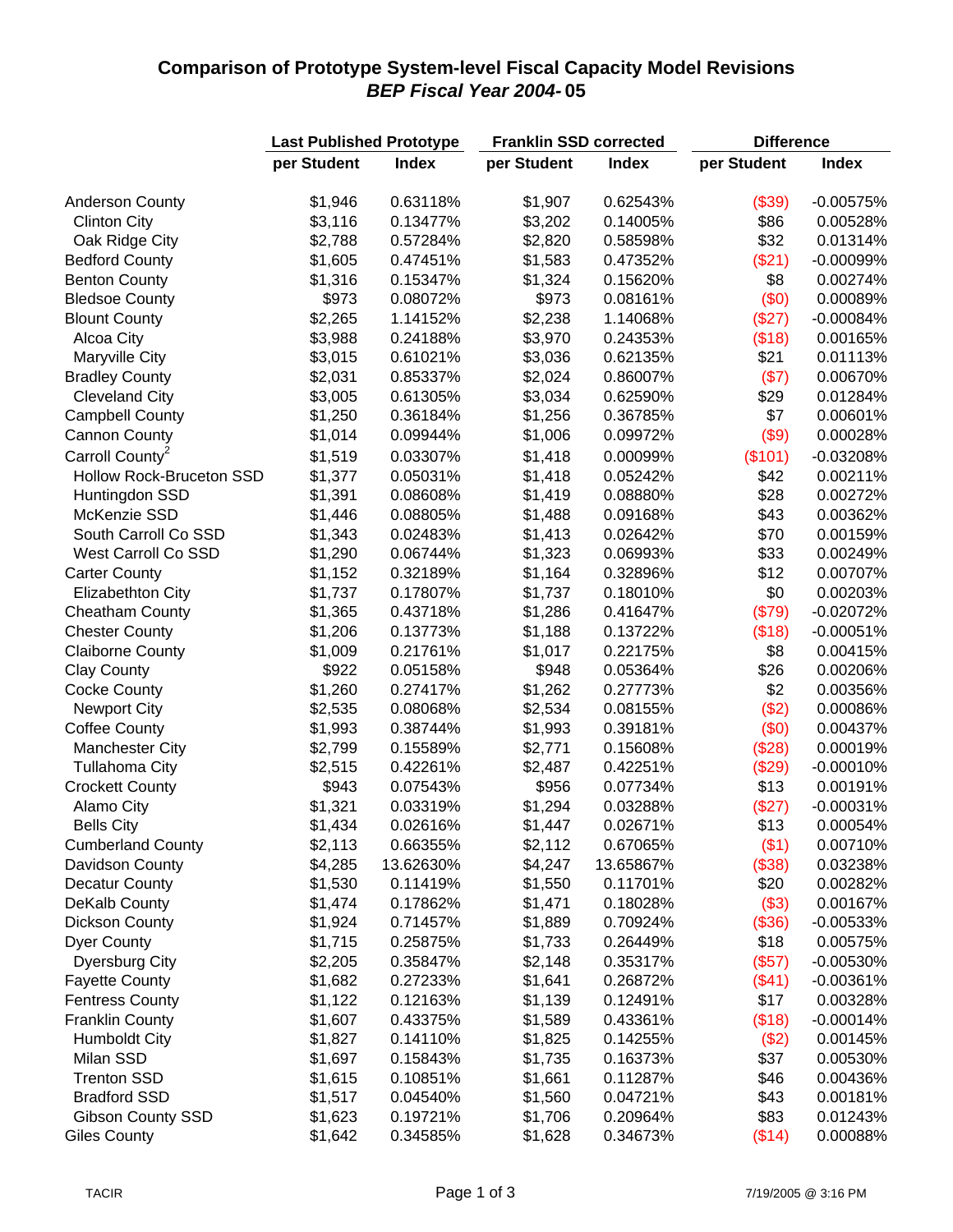## **Comparison of Prototype System-level Fiscal Capacity Model Revisions** *BEP Fiscal Year 2004-* **05**

|                          | <b>Last Published Prototype</b> |                      | <b>Franklin SSD corrected</b> |                      | <b>Difference</b> |                            |  |
|--------------------------|---------------------------------|----------------------|-------------------------------|----------------------|-------------------|----------------------------|--|
|                          | per Student                     | <b>Index</b>         | per Student                   | <b>Index</b>         | per Student       | <b>Index</b>               |  |
|                          |                                 |                      |                               |                      |                   |                            |  |
| <b>Grainger County</b>   | \$782                           | 0.11931%             | \$781                         | 0.12043%             | (\$1)             | 0.00112%                   |  |
| <b>Greene County</b>     | \$1,656                         | 0.53407%             | \$1,674                       | 0.54608%             | \$18              | 0.01201%                   |  |
| <b>Greeneville City</b>  | \$2,544                         | 0.31257%             | \$2,575                       | 0.32001%             | \$31              | 0.00744%                   |  |
| <b>Grundy County</b>     | \$717                           | 0.07630%             | \$720                         | 0.07754%             | \$4               | 0.00124%                   |  |
| <b>Hamblen County</b>    | \$2,271                         | 0.95158%             | \$2,264                       | 0.95902%             | (\$8)             | 0.00744%                   |  |
| <b>Hamilton County</b>   | \$2,951                         | 5.60682%             | \$2,920                       | 5.61030%             | (\$31)            | 0.00349%                   |  |
| <b>Hancock County</b>    | \$518                           | 0.02661%             | \$524                         | 0.02723%             | \$6               | 0.00063%                   |  |
| Hardeman County          | \$1,031                         | 0.21825%             | \$1,041                       | 0.22281%             | \$10              | 0.00456%                   |  |
| <b>Hardin County</b>     | \$1,631                         | 0.29154%             | \$1,635                       | 0.29557%             | \$4               | 0.00403%                   |  |
| <b>Hawkins County</b>    | \$1,333                         | 0.44464%             | \$1,323                       | 0.44636%             | (\$10)            | 0.00172%                   |  |
| Rogersville City         | \$2,241                         | 0.06614%             | \$2,222                       | 0.06631%             | (\$20)            | 0.00016%                   |  |
| <b>Haywood County</b>    | \$1,136                         | 0.18930%             | \$1,151                       | 0.19397%             | \$15              | 0.00467%                   |  |
| <b>Henderson County</b>  | \$1,481                         | 0.23776%             | \$1,486                       | 0.24124%             | \$5               | 0.00348%                   |  |
| Lexington City           | \$2,458                         | 0.10696%             | \$2,494                       | 0.10975%             | \$36              | 0.00278%                   |  |
| <b>Henry County</b>      | \$1,847                         | 0.27130%             | \$1,867                       | 0.27737%             | \$20              | 0.00607%                   |  |
| Paris SSD                | \$2,325                         | 0.15802%             | \$2,363                       | 0.16244%             | \$38              | 0.00442%                   |  |
| <b>Hickman County</b>    | \$1,011                         | 0.17907%             | \$1,006                       | 0.18009%             | (\$6)             | 0.00102%                   |  |
| <b>Houston County</b>    | \$918                           | 0.06073%             | \$922                         | 0.06166%             | \$4               | 0.00093%                   |  |
| <b>Humphreys County</b>  | \$1,590                         | 0.22259%             | \$1,594                       | 0.22566%             | \$4               | 0.00307%                   |  |
| Jackson County           | \$848                           | 0.06557%             | \$876                         | 0.06850%             | \$28              | 0.00292%                   |  |
| Jefferson County         | \$1,503                         | 0.47988%             | \$1,497                       | 0.48333%             | (\$6)             | 0.00345%                   |  |
| Johnson County           | \$1,010                         | 0.10765%             | \$1,032                       | 0.11123%             | \$22              | 0.00358%                   |  |
| <b>Knox County</b>       | \$3,214                         | 7.77055%             | \$3,182                       | 7.77815%             | (\$33)            | 0.00760%                   |  |
| Lake County              | \$905                           | 0.03724%             | \$923                         | 0.03841%             | \$18              | 0.00117%                   |  |
| Lauderdale County        | \$1,065                         | 0.22686%             | \$1,072                       | 0.23097%             | \$7               | 0.00411%                   |  |
| Lawrence County          | \$1,431                         | 0.45255%             | \$1,437                       | 0.45941%             | \$5               | 0.00686%                   |  |
| Lewis County             | \$1,123                         | 0.10188%             | \$1,133                       | 0.10402%             | \$11              | 0.00214%                   |  |
| <b>Lincoln County</b>    | \$1,487                         | 0.27905%             | \$1,488                       | 0.28249%             | \$2               | 0.00344%                   |  |
| <b>Fayetteville City</b> | \$2,280                         | 0.11115%             | \$2,201                       | 0.10851%             | (\$79)            | $-0.00264%$                |  |
| <b>Loudon County</b>     | \$1,892                         | 0.43008%             | \$1,856                       | 0.42679%             | (\$35)            | $-0.00329%$                |  |
| Lenoir City              | \$2,397                         | 0.22240%             | \$2,276                       | 0.21351%             | (\$122)           | $-0.00889%$                |  |
| <b>McMinn County</b>     | \$1,850                         | 0.49968%             | \$1,866                       | 0.50970%             | \$16              | 0.01002%                   |  |
| <b>Athens City</b>       | \$2,920                         | 0.23711%             | \$2,950                       | 0.24221%             | \$29              | 0.00510%                   |  |
| <b>Etowah City</b>       | \$2,417                         | 0.04295%             | \$2,403                       | 0.04318%             | (\$14)            | 0.00023%                   |  |
| <b>McNairy County</b>    | \$1,196                         | 0.22916%             | \$1,196                       | 0.23183%             | \$0               | 0.00267%                   |  |
| <b>Macon County</b>      | \$1,184                         | 0.19691%             | \$1,188                       | 0.19983%             | \$4               | 0.00292%                   |  |
| <b>Madison County</b>    | \$2,844                         | 1.81233%             | \$2,816                       | 1.81460%             | (\$28)            | 0.00226%                   |  |
| <b>Marion County</b>     | \$1,648                         | 0.31645%             | \$1,645                       | 0.31944%             | (\$3)             | 0.00299%                   |  |
| <b>Richard City SSD</b>  | \$1,798                         | 0.02675%             | \$1,743                       | 0.02623%             | (\$54)            | $-0.00052%$                |  |
| <b>Marshall County</b>   | \$1,694                         | 0.37856%             | \$1,670                       | 0.37741%             | (\$24)            | $-0.00115%$                |  |
| <b>Maury County</b>      | \$2,074                         | 1.08460%             | \$2,022                       | 1.06947%             | (\$52)            | $-0.01513%$                |  |
| <b>Meigs County</b>      | \$917                           | 0.07787%             | \$909                         | 0.07806%             | (\$8)             | 0.00019%                   |  |
| <b>Monroe County</b>     | \$1,514                         | 0.35538%             | \$1,522                       | 0.36126%             | \$8               | 0.00588%                   |  |
| <b>Sweetwater City</b>   | \$1,955                         | 0.13199%             | \$1,904                       | 0.13004%             | (\$50)            | $-0.00194%$                |  |
|                          |                                 |                      |                               |                      |                   |                            |  |
| <b>Montgomery County</b> | \$1,828<br>\$1,315              | 2.06935%<br>0.05823% | \$1,786<br>\$1,294            | 2.04497%<br>0.05795% | (\$42)<br>(\$21)  | $-0.02438%$<br>$-0.00028%$ |  |
| <b>Moore County</b>      |                                 |                      |                               |                      |                   |                            |  |
| Morgan County            | \$699                           | 0.10562%             | \$711                         | 0.10876%             | \$13              | 0.00314%                   |  |
| <b>Obion County</b>      | \$1,754                         | 0.32999%             | \$1,750                       | 0.33289%             | (\$4)             | 0.00291%                   |  |
| <b>Union City</b>        | \$2,573                         | 0.16695%             | \$2,543                       | 0.16688%             | (\$30)            | $-0.00007\%$               |  |
| <b>Overton County</b>    | \$1,103                         | 0.16207%             | \$1,118                       | 0.16624%             | \$16              | 0.00417%                   |  |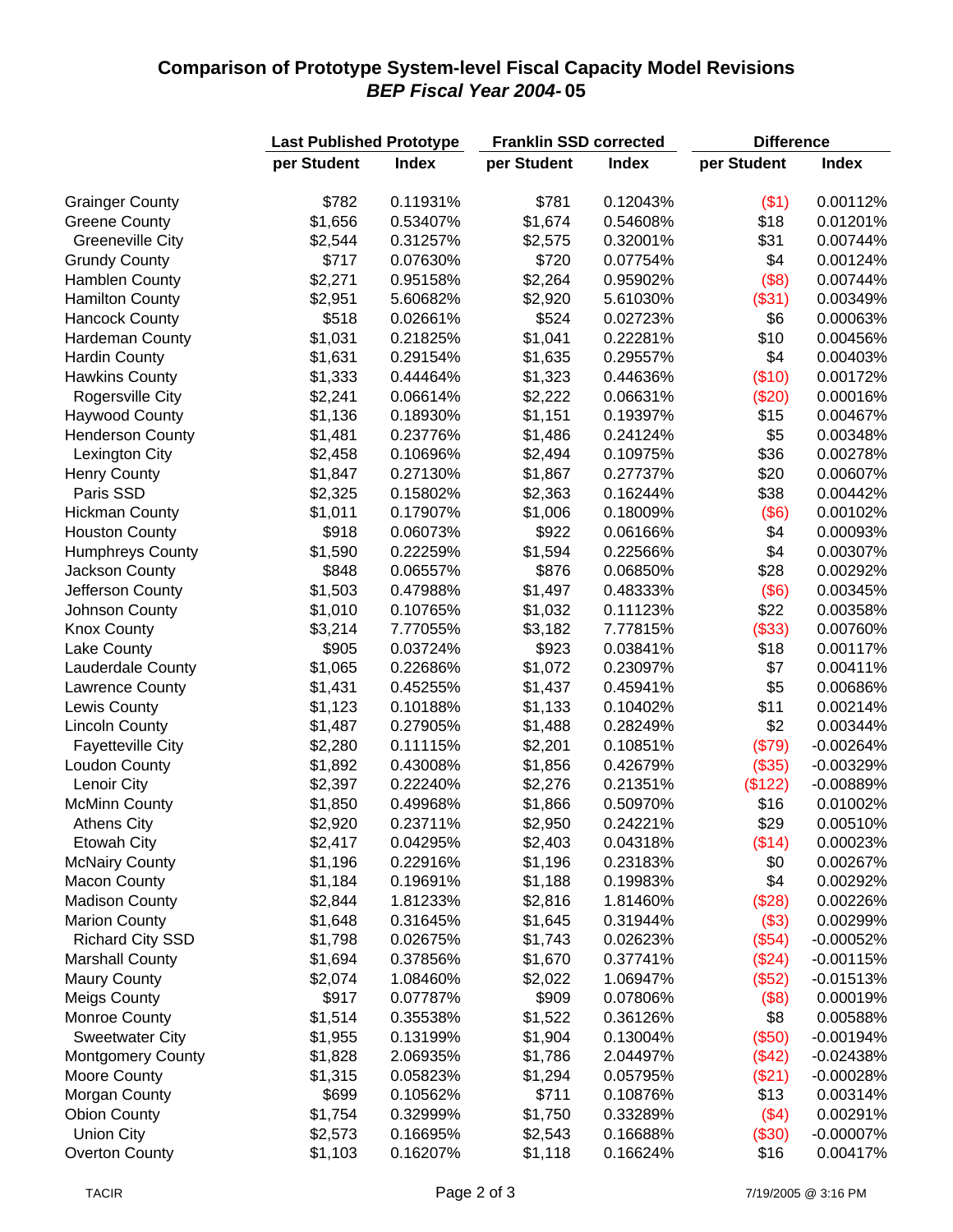## **Comparison of Prototype System-level Fiscal Capacity Model Revisions** *BEP Fiscal Year 2004-* **05**

|                          | <b>Last Published Prototype</b> |              | <b>Franklin SSD corrected</b> |              | <b>Difference</b> |              |  |
|--------------------------|---------------------------------|--------------|-------------------------------|--------------|-------------------|--------------|--|
|                          | per Student                     | <b>Index</b> | per Student                   | <b>Index</b> | per Student       | <b>Index</b> |  |
| Perry County             | \$1,152                         | 0.06200%     | \$1,177                       | 0.06406%     | \$25              | 0.00206%     |  |
| <b>Pickett County</b>    | \$1,131                         | 0.03767%     | \$1,147                       | 0.03863%     | \$16              | 0.00097%     |  |
| Polk County              | \$1,108                         | 0.12423%     | \$1,123                       | 0.12734%     | \$15              | 0.00311%     |  |
| <b>Putnam County</b>     | \$2,390                         | 1.06175%     | \$2,395                       | 1.07573%     | \$4               | 0.01398%     |  |
| <b>Rhea County</b>       | \$1,356                         | 0.23832%     | \$1,361                       | 0.24187%     | \$5               | 0.00354%     |  |
| Dayton City              | \$2,283                         | 0.07928%     | \$2,309                       | 0.08112%     | \$27              | 0.00184%     |  |
| Roane County             | \$1,785                         | 0.60340%     | \$1,767                       | 0.60400%     | (\$18)            | 0.00060%     |  |
| <b>Robertson County</b>  | \$1,669                         | 0.75502%     | \$1,604                       | 0.73397%     | (\$65)            | $-0.02105%$  |  |
| <b>Rutherford County</b> | \$2,300                         | 2.88165%     | \$2,227                       | 2.82186%     | (\$73)            | $-0.05979%$  |  |
| Murfreesboro City        | \$3,657                         | 0.98224%     | \$3,670                       | 0.99686%     | \$13              | 0.01462%     |  |
| <b>Scott County</b>      | \$1,059                         | 0.12926%     | \$1,076                       | 0.13292%     | \$18              | 0.00366%     |  |
| Oneida SSD               | \$1,417                         | 0.08190%     | \$1,426                       | 0.08333%     | \$9               | 0.00143%     |  |
| Sequatchie County        | \$1,207                         | 0.10509%     | \$1,197                       | 0.10534%     | (\$11)            | 0.00025%     |  |
| Sevier County            | \$4,150                         | 2.42103%     | \$4,149                       | 2.44793%     | $($ \$1)          | 0.02690%     |  |
| <b>Shelby County</b>     | \$2,301                         | 4.82538%     | \$2,312                       | 4.90357%     | \$11              | 0.07819%     |  |
| Memphis SSD City         | \$2,767                         | 15.04911%    | \$2,704                       | 14.87502%    | (\$63)            | $-0.17409%$  |  |
| Smith County             | \$1,385                         | 0.20325%     | \$1,367                       | 0.20296%     | (\$17)            | $-0.00029%$  |  |
| <b>Stewart County</b>    | \$1,100                         | 0.10634%     | \$1,120                       | 0.10948%     | \$20              | 0.00314%     |  |
| <b>Sullivan County</b>   | \$2,338                         | 1.40087%     | \$2,344                       | 1.42038%     | \$6               | 0.01950%     |  |
| <b>Bristol City</b>      | \$3,078                         | 0.51427%     | \$3,118                       | 0.52685%     | \$40              | 0.01258%     |  |
| <b>Kingsport City</b>    | \$3,306                         | 0.97909%     | \$3,326                       | 0.99618%     | \$20              | 0.01709%     |  |
| <b>Sumner County</b>     | \$1,814                         | 1.93529%     | \$1,734                       | 1.87154%     | (\$79)            | $-0.06376%$  |  |
| <b>Tipton County</b>     | \$1,118                         | 0.57012%     | \$1,065                       | 0.54923%     | (\$53)            | $-0.02089%$  |  |
| <b>Trousdale County</b>  | \$1,057                         | 0.06295%     | \$1,070                       | 0.06442%     | \$13              | 0.00147%     |  |
| Unicoi County            | \$1,222                         | 0.14173%     | \$1,228                       | 0.14406%     | \$6               | 0.00233%     |  |
| <b>Union County</b>      | \$759                           | 0.10812%     | \$756                         | 0.10902%     | (\$2)             | 0.00091%     |  |
| Van Buren County         | \$959                           | 0.03473%     | \$966                         | 0.03537%     | \$7               | 0.00064%     |  |
| <b>Warren County</b>     | \$1,641                         | 0.47307%     | \$1,636                       | 0.47711%     | (\$4)             | 0.00404%     |  |
| <b>Washington County</b> | \$2,588                         | 1.03294%     | \$2,582                       | 1.04220%     | (\$6)             | 0.00926%     |  |
| Johnson City             | \$3,672                         | 1.15227%     | \$3,725                       | 1.18209%     | \$53              | 0.02982%     |  |
| <b>Wayne County</b>      | \$880                           | 0.10800%     | \$904                         | 0.11222%     | \$24              | 0.00422%     |  |
| <b>Weakley County</b>    | \$1,429                         | 0.32651%     | \$1,440                       | 0.33275%     | \$11              | 0.00624%     |  |
| <b>White County</b>      | \$1,216                         | 0.21824%     | \$1,227                       | 0.22269%     | \$11              | 0.00446%     |  |
| <b>Williamson County</b> | \$3,578                         | 3.38288%     | \$3,333                       | 3.18677%     | (\$245)           | $-0.19610%$  |  |
| Franklin SSD             | \$3,986                         | 0.70562%     | \$4,543                       | 0.81336%     | \$557             | 0.10774%     |  |
| <b>Wilson County</b>     | \$2,217                         | 1.22196%     | \$2,127                       | 1.18526%     | (\$91)            | $-0.03670%$  |  |
| Lebanon SSD              | \$2,873                         | 0.38720%     | \$2,877                       | 0.39211%     | \$4               | 0.00491%     |  |
| Average                  | \$1,803                         |              | \$1,803                       |              | (\$0)             |              |  |
| Total                    |                                 | 100.00000%   |                               | 100.00000%   |                   | 0.00000%     |  |

1. Allocated based on share of county-area BEP match as per actual BEP method.

2. Carroll County system's capacity in the system-level model is based on total county-area capacity minus total capacities of SSDs. Carroll County's school-age poverty rate is estimated (unavailable from U.S. Census).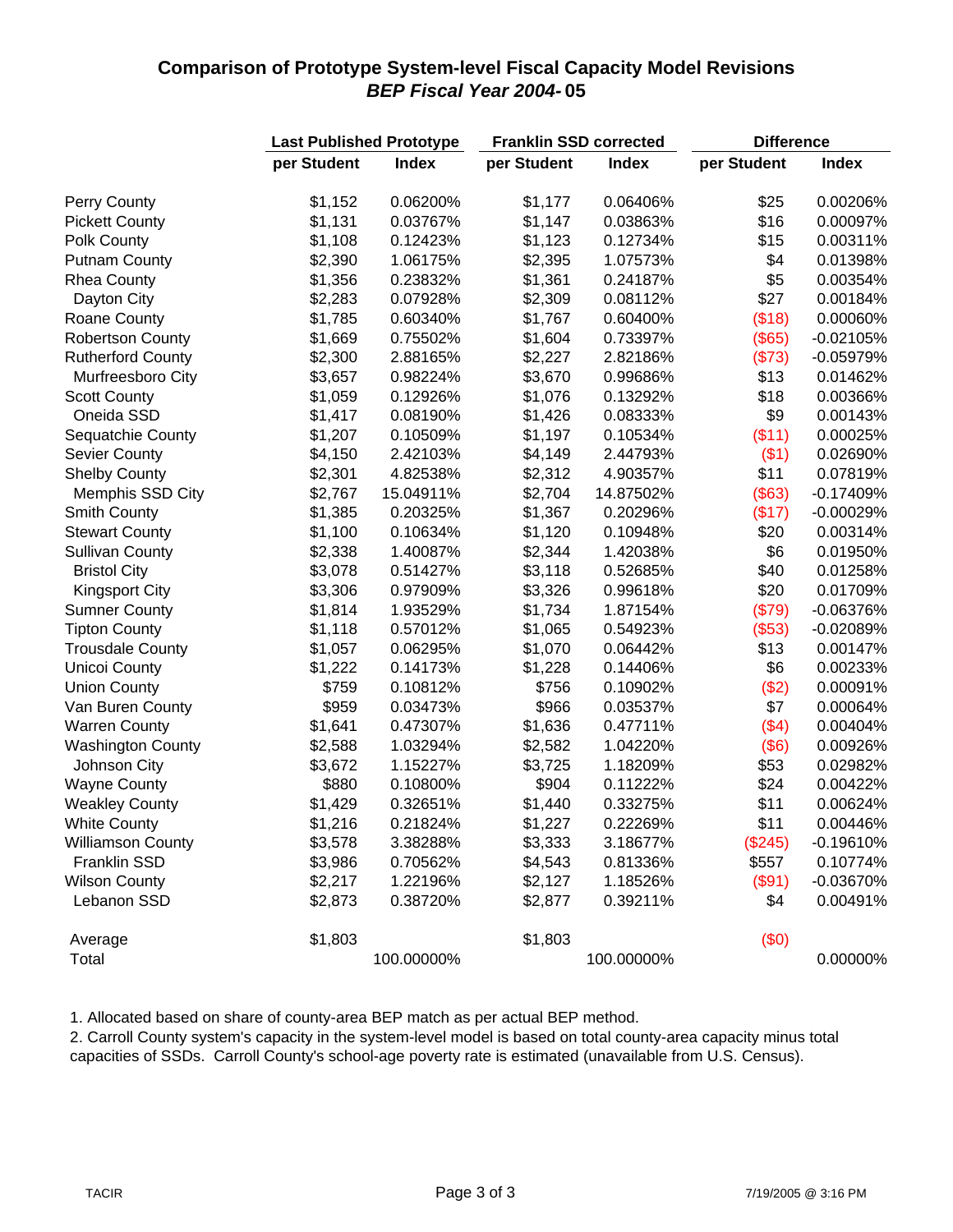### **Comparison of Prototype System-level Fiscal Capacity Model Revision Results** *BEP Fiscal Year 2004-05*

|                        |          | <b>Last Published Model</b> |          |        |          | <b>Franklin SSD corrected</b> |          |        | Franklin SSD corrected--no Carroll pov |                    |          |        |
|------------------------|----------|-----------------------------|----------|--------|----------|-------------------------------|----------|--------|----------------------------------------|--------------------|----------|--------|
|                        | Average  |                             | Weighted |        | Average  |                               | Weighted |        | Average                                |                    | Weighted |        |
|                        | Value    | <b>Coefficient</b>          | Value    |        | Value    | <b>Coefficient</b>            | Value    |        | Value                                  | <b>Coefficient</b> | Value    |        |
| Intercept              |          | (236)                       | (\$236)  | $-13%$ |          | 92                            | \$92     | 5%     |                                        | 45                 | \$45     | 2%     |
| <b>Shared Prop</b>     | \$81,845 | 0.0041                      | 339      | 19%    | \$81,845 | 0.0042                        | 346      | 19%    | \$81,845                               | 0.0043             | 352      | 20%    |
| Unshared Prop          | \$32,116 | 0.0032                      | 102      | 6%     | \$33,241 | 0.0043                        | 144      | 8%     | \$33,241                               | 0.0043             | 143      | 8%     |
| <b>Shared Sales</b>    | \$40,997 | 0.0202                      | 829      | 46%    | \$40,997 | 0.0202                        | 829      | 46%    | \$40,997                               | 0.0202             | 827      | 46%    |
| <b>Unshared Sales</b>  | \$25,982 | 0.0022                      | 57       | 3%     | \$25,982 | 0.0017                        | 43       | 2%     | \$25,982                               | 0.0017             | 45       | 3%     |
| StSharedTaxes          | \$235    | 0.0471                      | 11       | $1\%$  | \$235    | 0.0786                        | 18       | 1%     | \$235                                  | 0.0754             | 18       | 1%     |
| County Export          | 35.80%   | 296                         | 106      | 6%     | 35.80%   | 320                           | 115      | 6%     | 35.80%                                 | 345                | 124      | 7%     |
| City/SSD Export        | 16.57%   | 327                         | 54       | 3%     | 16.79%   | 244                           | 41       | 2%     | 16.79%                                 | 231                | 39       | 2%     |
| MHI                    | \$32,815 | 0.0209                      | 686      | 38%    | \$32,815 | 0.0126                        | 413      | 23%    | \$32,815                               | 0.0131             | 431      | 24%    |
| Child Poverty          | 18.34%   | (795)                       | (146)    | -8%    | 18.47%   | (1,288)                       | (238)    | $-13%$ | 18.34%                                 | (1, 192)           | (219)    | $-12%$ |
| <b>Fiscal Capacity</b> |          |                             | \$1,803  | 100%   |          |                               | \$1,803  | 100%   |                                        |                    | \$1,803  | 100%   |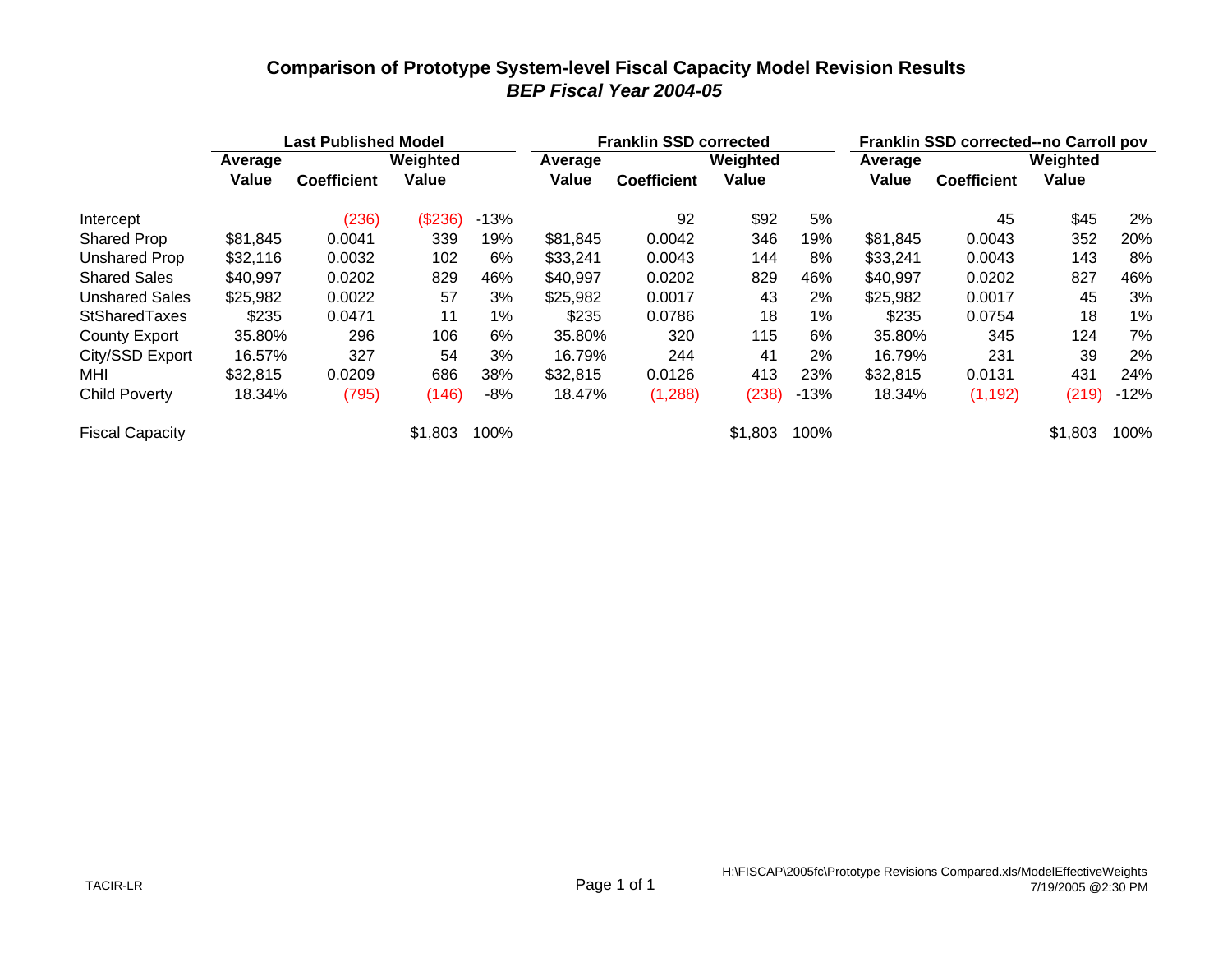#### SUMMARY OUTPUT

| <b>Regression Statistics</b> |        |  |  |  |  |  |  |  |  |
|------------------------------|--------|--|--|--|--|--|--|--|--|
| Multiple R                   | 0.8861 |  |  |  |  |  |  |  |  |
| R Square                     | 0.7851 |  |  |  |  |  |  |  |  |
| <b>Adjusted R Square</b>     | 0.7698 |  |  |  |  |  |  |  |  |
| <b>Standard Error</b>        | 436    |  |  |  |  |  |  |  |  |
| Observations                 | 136    |  |  |  |  |  |  |  |  |

#### ANOVA

|            | df  | SS          | ΜS        |    | Significance F |
|------------|-----|-------------|-----------|----|----------------|
| Regression | 9   | 87.360.287  | 9.706.699 | 51 | 0.0000         |
| Residual   | 126 | 23.911.127  | 189,771   |    |                |
| Total      | 135 | 111.271.415 |           |    |                |

|                        | Coefficients | <b>Standard Error</b> | Stat     | P-value | Lower 95% |        | Upper 95% Lower 95.0% Upper 95.0% |       |
|------------------------|--------------|-----------------------|----------|---------|-----------|--------|-----------------------------------|-------|
| Intercept              | 92           | 521                   | 0.1761   | 0.8605  | (939)     | 1,122  | (939)                             | 1,122 |
| <b>Shared Prop</b>     | 0.0042       | 0.0029                | 1.4823   | 0.1408  | (0.0014)  | 0.0099 | (0)                               | 0     |
| <b>Unshared Prop</b>   | 0.0043       | 0.0017                | 2.5686   | 0.0114  | 0.0010    | 0.0077 | 0                                 | 0     |
| <b>Shared Sales</b>    | 0.0202       | 0.0031                | 6.5203   | 0.0000  | 0.0141    | 0.0264 | 0                                 | 0     |
| <b>Unshared Sales</b>  | 0.0017       | 0.0014                | 1.1659   | 0.2458  | (0.0012)  | 0.0045 | (0)                               | 0     |
| <b>StSharedTaxes</b>   | 0.0786       | 0.2969                | 0.2648   | 0.7916  | (0.5089)  | 0.6661 | (1)                               |       |
| <b>County Export</b>   | 320          | 619                   | 0.5170   | 0.6061  | (906)     | 1,546  | (906)                             | 1.546 |
| <b>City/SSD Export</b> | 244          | 334                   | 0.7304   | 0.4665  | (417)     | 905    | (417)                             | 905   |
| <b>MHI</b>             | 0.0126       | 0.0107                | 1.1789   | 0.2407  | (0.0085)  | 0.0337 | (0)                               | 0     |
| <b>Child Poverty</b>   | (1, 288)     | 1.214                 | (1.0614) | 0.2905  | (3,690)   | 1,114  | (3,690)                           | 1,114 |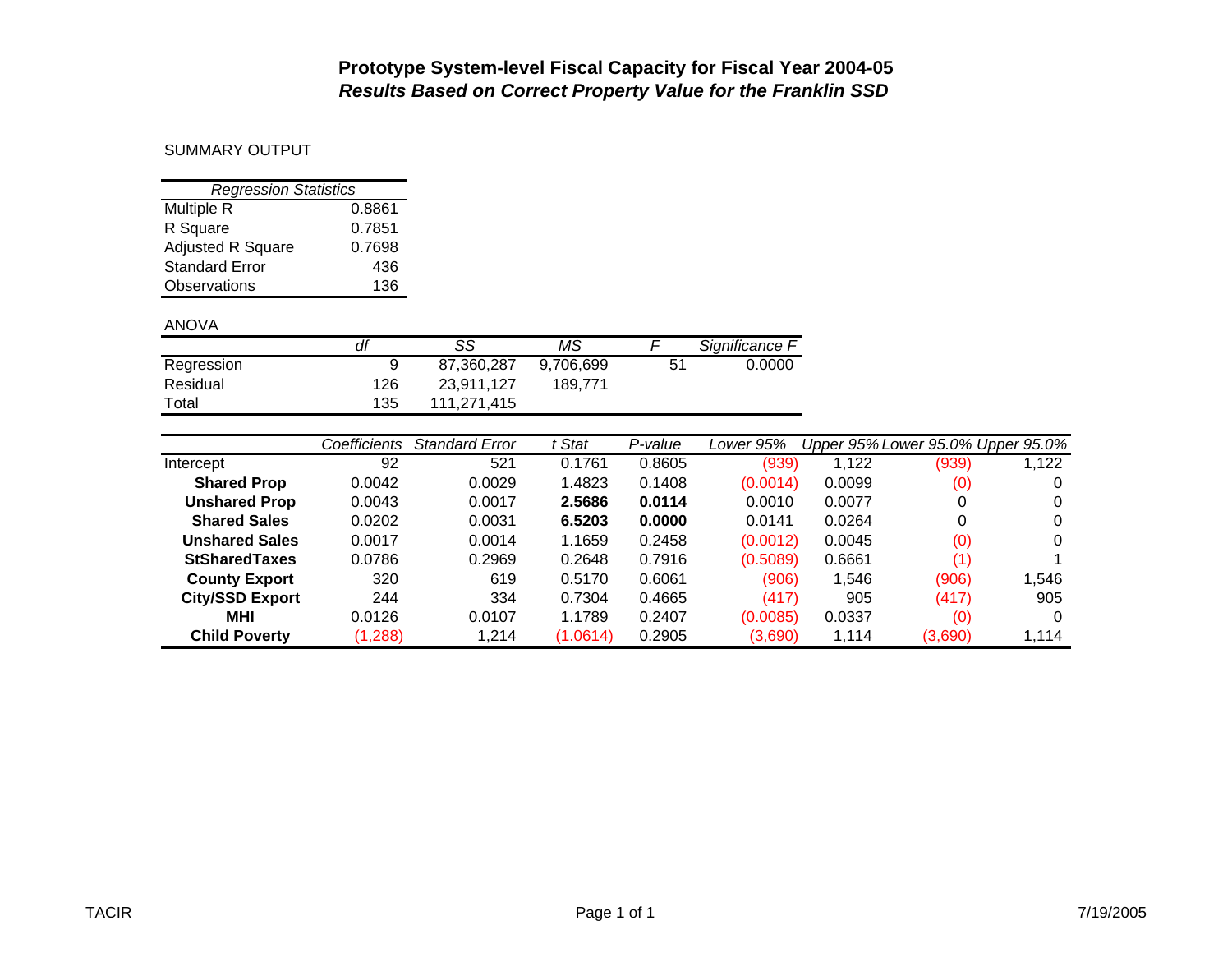|                            | <b>LEA</b>       |           | <b>Property per Pupil</b> |           | <b>Sales per Pupil</b> | <b>LEA</b>          | Tax Exportability* |                 | County        | <b>LEA</b>     | Fiscal           |             |                     |                         |
|----------------------------|------------------|-----------|---------------------------|-----------|------------------------|---------------------|--------------------|-----------------|---------------|----------------|------------------|-------------|---------------------|-------------------------|
|                            | Revenue          | Shared    | Unshared                  | Shared    | Unshared               | <b>State-shared</b> | <b>Shared</b>      | <b>Unshared</b> | Median        | % Child        | Capacity         |             | <b>Total Fiscal</b> | <b>Percent of Total</b> |
|                            | <b>Per Pupil</b> | (County)  | (City/SSD)                | (County)  | (City)                 | <b>Taxes</b>        | County             | City/SSD        | <b>HH Inc</b> | <b>Poverty</b> | <b>Per Pupil</b> | <b>ADMs</b> | Capacity            | <b>Fiscal Capacity</b>  |
| <b>Anderson County</b>     | \$2,478          | \$84,696  | \$0                       | \$52,700  | \$0                    | \$124.09            | 42.97%             | $0.00\%$        | \$36,670      | 16.89%         | \$1,907          | 6,956 \$    | 13,264,595          | 0.6254%                 |
| <b>Clinton City</b>        | \$2,556          | \$84,696  | \$206,917                 | \$52,700  | \$129,154              | \$794.93            | 42.97%             | 64.02%          | \$36,670      | 18.91%         | \$3,202          | 928         | 2,970,229           | 0.1400%                 |
| Oak Ridge City             | \$4,508          | \$85,556  | \$126,286                 | \$52,303  | \$115,992              | \$574.93            | 41.47%             | 48.26%          | \$36,321      | 14.37%         | \$2,820          | 4,408       | 12,427,777          | 0.5860%                 |
| <b>Bedford County</b>      | \$1,370          | \$81,717  | \$0                       | \$37,954  | \$0                    | \$92.42             | 40.84%             | 0.00%           | \$35,072      | 15.59%         | \$1,583          | 6,343       | 10,042,759          | 0.4735%                 |
| <b>Benton County</b>       | \$1,911          | \$61,564  | \$0                       | \$38,349  | \$0                    | \$427.75            | 28.70%             | 0.00%           | \$28,308      | 22.14%         | \$1,324          | 2,502       | 3,312,896           | 0.1562%                 |
| <b>Bledsoe County</b>      | \$899            | \$81,489  | \$0                       | \$17,794  | \$0                    | \$190.98            | 25.19%             | 0.00%           | \$28,786      | 21.83%         | \$973            | 1,779       | 1,730,753           | 0.0816%                 |
| <b>Blount County</b>       | \$2,006          | \$109,084 | \$0                       | \$61,220  | \$0                    | \$128.34            | 37.87%             | 0.00%           | \$37,878      | 12.55%         | \$2,238          | 10,812      | 24,192,282          | 1.1407%                 |
| <b>Alcoa City</b>          | \$4,330          | \$109,084 | \$231,585                 | \$61,220  | \$340,401              | \$465.76            | 37.87%             | 76.57%          | \$37,878      | 16.59%         | \$3,970          | 1,301       | 5,164,976           | 0.2435%                 |
| <b>Maryville City</b>      | \$3,399          | \$109,084 | \$113,937                 | \$61,220  | \$90,101               | \$487.35            | 37.87%             | 53.24%          | \$37,878      | 12.84%         | \$3,036          | 4,341       | 13,177,919          | 0.6213%                 |
| <b>Bradley County</b>      | \$1,724          | \$92,495  | \$0                       | \$54,687  | \$0                    | \$108.83            | 41.80%             | 0.00%           | \$35,626      | 12.07%         | \$2,024          | 9,012       | 18,240,943          | 0.8601%                 |
| <b>Cleveland City</b>      | \$2,664          | \$92,495  | \$153,081                 | \$54,687  | \$141,383              | \$742.61            | 41.80%             | 60.51%          | \$35,626      | 18.83%         | \$3,034          | 4,376       | 13,274,426          | 0.6259%                 |
| <b>Campbell County</b>     | \$1,156          | \$70,471  | \$0                       | \$38,286  | \$0                    | \$149.37            | 33.26%             | 0.00%           | \$25,110      | 26.54%         | \$1,256          | 6,210       | 7,801,579           | 0.3678%                 |
| <b>Cannon County</b>       | \$973            | \$68,290  | \$0                       | \$17,863  | \$0                    | \$122.50            | 17.97%             | 0.00%           | \$32,395      | 16.38%         | \$1,006          | 2,103       | 2,114,900           | 0.0997%                 |
| <b>Carroll County</b>      | \$1,579          | \$53,971  | \$53,930                  | \$26,225  | \$0                    | \$129.82            | 28.86%             | 28.81%          | \$30,755      | 17.54%         | \$1,418          | 4,940       | 21,010              | 0.0010%                 |
| <b>Hollow Rock-Bruceto</b> | \$1,235          | \$53,971  | \$42,282                  | \$26,225  | \$0                    | \$0.00              | 28.86%             | 30.57%          | \$30,755      | 13.12%         | \$1,418          | 784         | 1,111,824           | 0.0524%                 |
| Huntingdon SSD             | \$1,566          | \$53,971  | \$59,397                  | \$26,225  | \$0                    | \$0.00              | 28.86%             | 33.55%          | \$30,755      | 19.38%         | \$1,419          | 1,327       | 1,883,313           | 0.0888%                 |
| <b>McKenzie SSD</b>        | \$1,372          | \$53,971  | \$58,632                  | \$26,225  | \$0                    | \$0.00              | 28.86%             | 40.40%          | \$30,755      | 15.06%         | \$1,488          | 1,306       | 1,944,338           | 0.0917%                 |
| South Carroll Co SSD       | \$1,206          | \$53,971  | \$51,915                  | \$26,225  | \$0                    | \$0.00              | 28.86%             | 10.56%          | \$30,755      | 12.95%         | \$1,413          | 396         | 560,326             | 0.0264%                 |
| <b>West Carroll Co SSD</b> | \$1,349          | \$53,971  | \$51,081                  | \$26,225  | \$0                    | \$0.00              | 28.86%             | 12.31%          | \$30,755      | 20.02%         | \$1,323          | 1,121       | 1,483,217           | 0.0699%                 |
| <b>Carter County</b>       | \$1,225          | \$60,194  | \$0                       | \$30,652  | \$0                    | \$114.25            | 29.62%             | 0.00%           | \$27,967      | 20.02%         | \$1,164          | 5,993       | 6,976,692           | 0.3290%                 |
| <b>Elizabethton City</b>   | \$2,229          | \$60,194  | \$69,739                  | \$30,652  | \$87,784               | \$529.97            | 29.62%             | 52.69%          | \$27,967      | 22.88%         | \$1,737          | 2,199       | 3,819,588           | 0.1801%                 |
| <b>Cheatham County</b>     | \$1,131          | \$67,807  | \$0                       | \$19,819  | \$0                    | \$59.46             | 21.01%             | 0.00%           | \$44,615      | 9.84%          | \$1,286          | 6,869       | 8,832,674           | 0.4165%                 |
| Chester County             | \$875            | \$58,035  | \$0                       | \$27,596  | \$0                    | \$114.87            | 29.13%             | 0.00%           | \$33,041      | 17.50%         | \$1,188          | 2,450       | 2,910,155           | 0.1372%                 |
| <b>Claiborne County</b>    | \$1,478          | \$69,169  | \$0                       | \$25,077  | \$0                    | \$150.66            | 32.81%             | 0.00%           | \$26,027      | 24.75%         | \$1,017          | 4,624       | 4,703,106           | 0.2218%                 |
| <b>Clay County</b>         | \$1,260          | \$63,829  | \$0                       | \$25,324  | \$0                    | \$169.75            | 27.18%             | 0.00%           | \$23,524      | 25.01%         | \$948            | 1,200       | 1,137,632           | 0.0536%                 |
| <b>Cocke County</b>        | \$1,227          | \$63,602  | \$0                       | \$39,124  | \$0                    | \$120.51            | 38.33%             | 0.00%           | \$25,550      | 26.65%         | \$1,262          | 4,666       | 5,890,189           | 0.2777%                 |
| <b>Newport City</b>        | \$1,898          | \$63,602  | \$145,783                 | \$39,124  | \$249,997              | \$872.83            | 38.33%             | 69.48%          | \$25,550      | 27.11%         | \$2,534          | 683         | 1,729,518           | 0.0815%                 |
| <b>Coffee County</b>       | \$1,823          | \$69,784  | \$0                       | \$58.137  | \$0                    | \$169.54            | 42.84%             | $0.00\%$        | \$34,738      | 12.19%         | \$1,993          | 4,169       | 8,309,746           | 0.3918%                 |
| <b>Manchester City</b>     | \$2,631          | \$69,784  | \$106,288                 | \$58,137  | \$136,453              | \$588.33            | 42.84%             | 63.15%          | \$34,738      | 19.71%         | \$2,771          | 1,194       | 3,310,299           | 0.1561%                 |
| <b>Tullahoma City</b>      | \$2,969          | \$70,383  | \$76,075                  | \$57,491  | \$80,465               | \$433.45            | 42.32%             | 50.42%          | \$34,734      | 20.11%         | \$2,487          | 3,604       | 8,960,845           | 0.4225%                 |
| <b>Crockett County</b>     | \$969            | \$65,617  | \$0                       | \$15,508  | \$0                    | \$172.98            | 32.26%             | 0.00%           | \$29,951      | 17.11%         | \$956            | 1,715       | 1,640,241           | 0.0773%                 |
| <b>Alamo City</b>          | \$802            | \$65,617  | \$54,133                  | \$15,508  | \$30,520               | \$362.82            | 32.26%             | 60.08%          | \$29,951      | 25.62%         | \$1,294          | 539         | 697,332             | 0.0329%                 |
| <b>Bells City</b>          | \$884            | \$65,617  | \$77,241                  | \$15,508  | \$23,686               | \$453.72            | 32.26%             | 68.48%          | \$29,951      | 22.71%         | \$1,447          | 391         | 566,387             | 0.0267%                 |
| <b>Cumberland County</b>   | \$1,453          | \$117,382 | \$0                       | \$64,518  | \$0                    | \$130.90            | 28.37%             | 0.00%           | \$30,050      | 20.22%         | \$2,112          | 6,735       | 14,223,543          | 0.6706%                 |
| Davidson County            | \$4,307          | \$191,472 | \$0                       | \$139,037 | \$0                    | \$665.01            | 57.27%             | 0.00%           | \$40,359      | 16.29%         | \$4,247          | 68,203      | 289,682,000         | 13.6587%                |
| <b>Decatur County</b>      | \$1,488          | \$76,758  | \$0                       | \$44,494  | \$0                    | \$263.51            | 30.68%             | 0.00%           | \$28,442      | 18.86%         | \$1,550          | 1,601       | 2,481,530           | 0.1170%                 |
| <b>DeKalb County</b>       | \$1,029          | \$106,278 | \$0                       | \$34,497  | \$0                    | \$130.16            | 32.17%             | 0.00%           | \$30,218      | 20.32%         | \$1,471          | 2,600       | 3,823,599           | 0.1803%                 |
| <b>Dickson County</b>      | \$1,890          | \$85,820  | \$0                       | \$49,948  | \$0                    | \$77.40             | 38.89%             | 0.00%           | \$37,654      | 14.03%         | \$1,889          | 7,965       | 15,041,961          | 0.7092%                 |
| <b>Dyer County</b>         | \$2,283          | \$73,031  | \$0                       | \$45,376  | \$0                    | \$174.39            | 42.69%             | 0.00%           | \$32,924      | 11.61%         | \$1,733          | 3,236       | 5,609,490           | 0.2645%                 |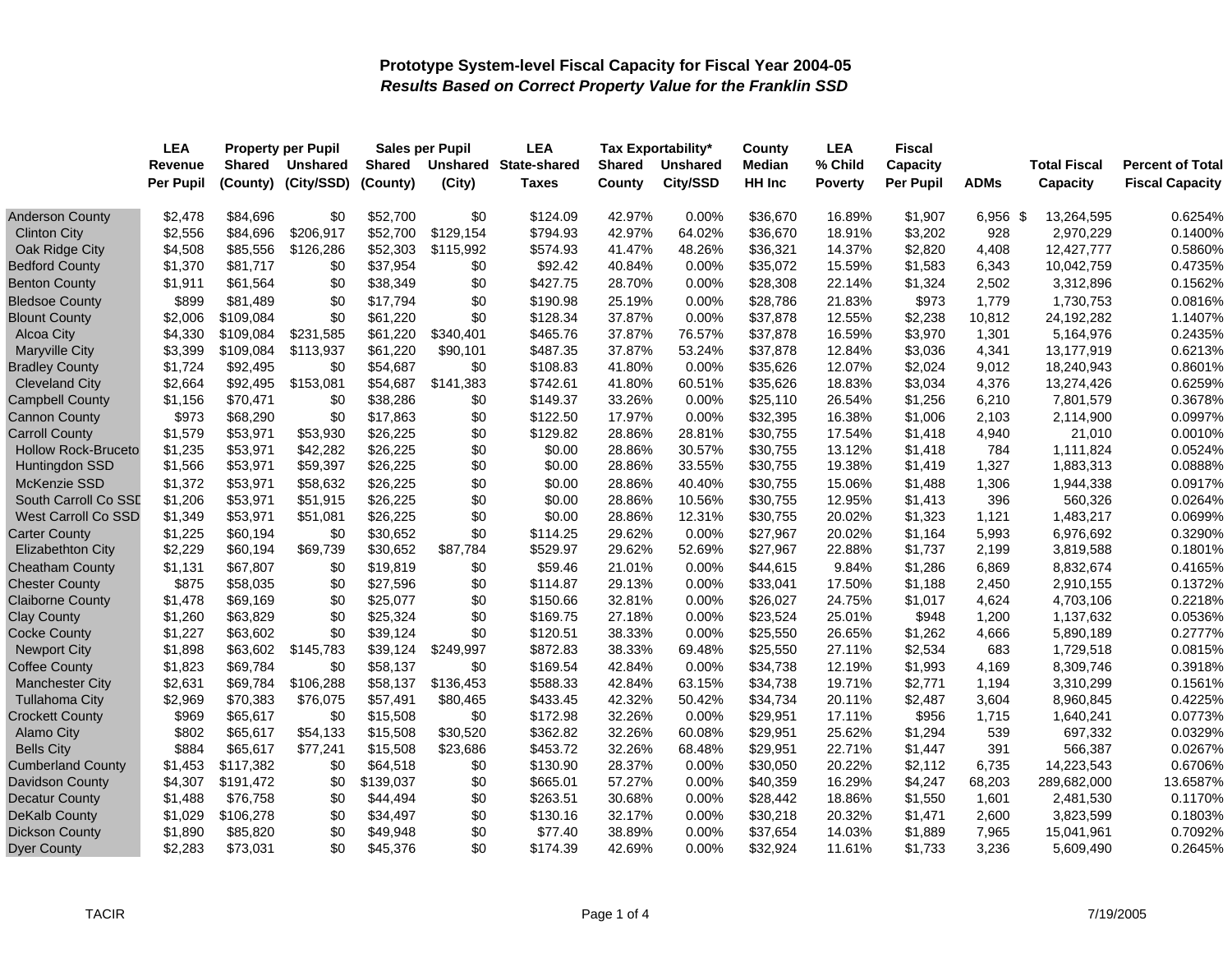|                          | <b>LEA</b>       |               | <b>Property per Pupil</b> |               | <b>Sales per Pupil</b> | <b>LEA</b>                   | <b>Tax Exportability*</b> |          | County        | <b>LEA</b> | <b>Fiscal</b> |             |                     |                         |
|--------------------------|------------------|---------------|---------------------------|---------------|------------------------|------------------------------|---------------------------|----------|---------------|------------|---------------|-------------|---------------------|-------------------------|
|                          | Revenue          | <b>Shared</b> | <b>Unshared</b>           | <b>Shared</b> |                        | <b>Unshared State-shared</b> | <b>Shared</b>             | Unshared | <b>Median</b> | % Child    | Capacity      |             | <b>Total Fiscal</b> | <b>Percent of Total</b> |
|                          | <b>Per Pupil</b> | (County)      | (City/SSD)                | (County)      | (City)                 | Taxes                        | County                    | City/SSD | <b>HH Inc</b> | Poverty    | Per Pupil     | <b>ADMs</b> | Capacity            | <b>Fiscal Capacity</b>  |
| <b>Dyersburg City</b>    | \$2,215          | \$73,031      | \$70,998                  | \$45,376      | \$78,434               | \$434.26                     | 42.69%                    | 60.04%   | \$32,924      | 26.40%     | \$2,148       | 3,487       | 7,490,235           | 0.3532%                 |
| <b>Fayette County</b>    | \$1,416          | \$137,517     | \$0                       | \$29,949      | \$0                    | \$190.90                     | 24.73%                    | 0.00%    | \$37,669      | 16.03%     | \$1,641       | 3,473       | 5,699,147           | 0.2687%                 |
| <b>Fentress County</b>   | \$1,181          | \$66,786      | \$0                       | \$36,052      | \$0                    | \$194.17                     | 28.91%                    | 0.00%    | \$22,947      | 28.01%     | \$1,139       | 2,326       | 2,649,073           | 0.1249%                 |
| <b>Franklin County</b>   | \$1,676          | \$87,369      | \$0                       | \$39,184      | \$0                    | \$161.58                     | 27.62%                    | 0.00%    | \$34,629      | 15.66%     | \$1,589       | 5,788       | 9,196,330           | 0.4336%                 |
| <b>Humboldt City</b>     | \$1,612          | \$67,755      | \$71,814                  | \$30,820      | \$51,851               | \$469.33                     | 39.18%                    | 60.06%   | \$31,122      | 21.34%     | \$1,825       | 1,657       | 3,023,234           | 0.1425%                 |
| Milan SSD                | \$2,016          | \$67,755      | \$72,158                  | \$30,820      | \$0                    | \$0.00                       | 39.18%                    | 52.44%   | \$31,122      | 17.43%     | \$1,735       | 2,002       | 3,472,399           | 0.1637%                 |
| <b>Trenton SSD</b>       | \$1,507          | \$67,755      | \$64,284                  | \$30,820      | \$0                    | \$0.00                       | 39.18%                    | 33.64%   | \$31,122      | 16.92%     | \$1,661       | 1,441       | 2,393,858           | 0.1129%                 |
| <b>Bradford SSD</b>      | \$1,280          | \$67,755      | \$53,782                  | \$30,820      | \$0                    | \$0.00                       | 39.18%                    | 16.70%   | \$31,122      | 18.03%     | \$1,560       | 642         | 1,001,178           | 0.0472%                 |
| <b>Gibson County SSD</b> | \$1,346          | \$67,755      | \$67,675                  | \$30,820      | \$0                    | \$0.00                       | 39.18%                    | 21.37%   | \$31,122      | 12.30%     | \$1,706       | 2,607       | 4,446,195           | 0.2096%                 |
| <b>Giles County</b>      | \$1,744          | \$80,937      | \$0                       | \$40,101      | \$0                    | \$145.25                     | 41.21%                    | 0.00%    | \$34,646      | 15.23%     | \$1,628       | 4,516       | 7,353,621           | 0.3467%                 |
| <b>Grainger County</b>   | \$823            | \$54,431      | \$0                       | \$14,968      | \$0                    | \$210.44                     | 19.26%                    | 0.00%    | \$28,537      | 21.84%     | \$781         | 3,272       | 2,554,130           | 0.1204%                 |
| <b>Greene County</b>     | \$1,282          | \$92,751      | \$0                       | \$44,557      | \$0                    | \$126.68                     | 36.72%                    | 0.00%    | \$29,834      | 16.61%     | \$1,674       | 6,918       | 11,581,683          | 0.5461%                 |
| <b>Greeneville City</b>  | \$4,216          | \$92,751      | \$127,883                 | \$44,557      | \$129,918              | \$570.13                     | 36.72%                    | 64.59%   | \$29,834      | 21.43%     | \$2,575       | 2,635       | 6,787,053           | 0.3200%                 |
| <b>Grundy County</b>     | \$832            | \$49,492      | \$0                       | \$19,279      | \$0                    | \$139.92                     | 25.64%                    | 0.00%    | \$23,943      | 28.35%     | \$720         | 2,284       | 1,644,538           | 0.0775%                 |
| <b>Hamblen County</b>    | \$2,313          | \$106,368     | \$0                       | \$66,909      | \$0                    | \$86.79                      | 51.55%                    | 0.00%    | \$33,113      | 17.06%     | \$2,264       | 8,985       | 20,339,611          | 0.9590%                 |
| <b>Hamilton County</b>   | \$3,275          | \$130,342     | \$0                       | \$90,437      | \$0                    | \$79.32                      | 50.86%                    | 0.00%    | \$37,396      | 14.87%     | \$2,920       | 40,747      | 118,986,944         | 5.6103%                 |
| <b>Hancock County</b>    | \$701            | \$59,270      | \$0                       | \$12,657      | \$0                    | \$166.69                     | 27.96%                    | 0.00%    | \$20,618      | 33.87%     | \$524         | 1,102       | 577,609             | 0.0272%                 |
| <b>Hardeman County</b>   | \$1,291          | \$57,769      | \$0                       | \$25,746      | \$0                    | \$129.76                     | 33.55%                    | 0.00%    | \$27,442      | 21.64%     | \$1,041       | 4,540       | 4,725,499           | 0.2228%                 |
| <b>Hardin County</b>     | \$1,697          | \$102,899     | \$0                       | \$45,787      | \$0                    | \$194.29                     | 36.25%                    | 0.00%    | \$27,899      | 23.36%     | \$1,635       | 3,835       | 6,268,594           | 0.2956%                 |
| <b>Hawkins County</b>    | \$1,573          | \$83,903      | \$0                       | \$28,332      | \$0                    | \$127.92                     | 38.96%                    | 0.00%    | \$32,187      | 18.34%     | \$1,323       | 7,154       | 9,466,656           | 0.4464%                 |
| <b>Rogersville City</b>  | \$1,790          | \$83,903      | \$108,980                 | \$28,332      | \$156,853              | \$607.42                     | 38.96%                    | 64.70%   | \$32,187      | 20.73%     | \$2,222       | 633         | 1,406,247           | 0.0663%                 |
| <b>Haywood County</b>    | \$1,459          | \$79,639      | \$0                       | \$25,381      | \$0                    | \$198.14                     | 39.46%                    | 0.00%    | \$27,483      | 21.64%     | \$1,151       | 3,574       | 4,113,885           | 0.1940%                 |
| <b>Henderson County</b>  | \$1,177          | \$63,720      | \$0                       | \$38,244      | \$0                    | \$182.03                     | 37.69%                    | 0.00%    | \$32,423      | 14.85%     | \$1,486       | 3,442       | 5,116,317           | 0.2412%                 |
| <b>Lexington City</b>    | \$1,587          | \$63,720      | \$148,000                 | \$38,244      | \$142,685              | \$630.96                     | 37.69%                    | 63.22%   | \$32,423      | 19.61%     | \$2,494       | 933         | 2,327,573           | 0.1097%                 |
| <b>Henry County</b>      | \$2,316          | \$86,947      | \$0                       | \$55,419      | \$0                    | \$383.58                     | 35.68%                    | 0.00%    | \$29,694      | 17.92%     | \$1,867       | 3,150       | 5,882,663           | 0.2774%                 |
| Paris SSD                | \$2,458          | \$86,947      | \$97,289                  | \$55,419      | \$0                    | \$0.00                       | 35.68%                    | 68.71%   | \$29,694      | 22.82%     | \$2,363       | 1,458       | 3,445,170           | 0.1624%                 |
| <b>Hickman County</b>    | \$963            | \$62,430      | \$0                       | \$19,077      | \$0                    | \$147.67                     | 24.11%                    | 0.00%    | \$31,688      | 17.34%     | \$1,006       | 3,798       | 3,819,441           | 0.1801%                 |
| <b>Houston County</b>    | \$992            | \$53,031      | \$0                       | \$19,612      | \$0                    | \$181.43                     | 28.15%                    | 0.00%    | \$29,016      | 20.23%     | \$922         | 1,419       | 1,307,773           | 0.0617%                 |
| <b>Humphreys County</b>  | \$1,305          | \$95,095      | \$0                       | \$34,088      | \$0                    | \$324.54                     | 48.55%                    | 0.00%    | \$33,631      | 15.05%     | \$1,594       | 3,003       | 4,785,906           | 0.2257%                 |
| Jackson County           | \$1,068          | \$65,943      | \$0                       | \$15,725      | \$0                    | \$159.37                     | 27.56%                    | 0.00%    | \$26,657      | 19.35%     | \$876         | 1,659       | 1,452,731           | 0.0685%                 |
| Jefferson County         | \$1,220          | \$91,148      | \$0                       | \$36,380      | \$0                    | \$112.57                     | 30.01%                    | 0.00%    | \$32,029      | 17.42%     | \$1,497       | 6,849       | 10,250,763          | 0.4833%                 |
| Johnson County           | \$1,411          | \$73,962      | \$0                       | \$27,847      | \$0                    | \$181.66                     | 25.55%                    | $0.00\%$ | \$23,734      | 25.66%     | \$1,032       | 2,286       | 2,359,080           | 0.1112%                 |
| <b>Knox County</b>       | \$3,414          | \$119,402     | \$0                       | \$105,309     | \$0                    | \$82.22                      | 44.34%                    | 0.00%    | \$38,126      | 13.44%     | \$3,182       | 51,850      | 164,963,967         | 7.7781%                 |
| <b>Lake County</b>       | \$1,274          | \$67,369      | \$0                       | \$26,143      | \$0                    | \$170.94                     | 33.34%                    | 0.00%    | \$22,031      | 29.51%     | \$923         | 883         | 814,597             | 0.0384%                 |
| Lauderdale County        | \$1,105          | \$55,193      | \$0                       | \$25,703      | \$0                    | \$97.11                      | 39.59%                    | $0.00\%$ | \$28,428      | 20.55%     | \$1,072       | 4,568       | 4,898,511           | 0.2310%                 |
| Lawrence County          | \$1,224          | \$65,917      | \$0                       | \$38,186      | \$0                    | \$94.51                      | 38.46%                    | 0.00%    | \$30,647      | 17.26%     | \$1,437       | 6,782       | 9,743,382           | 0.4594%                 |
| <b>Lewis County</b>      | \$761            | \$60,907      | \$0                       | \$27,868      | \$0                    | \$122.61                     | 30.31%                    | 0.00%    | \$28,689      | 19.19%     | \$1,133       | 1,947       | 2,206,071           | 0.1040%                 |
| <b>Lincoln County</b>    | \$1,334          | \$69,169      | \$0                       | \$37,295      | \$0                    | \$143.86                     | 28.41%                    | 0.00%    | \$33,353      | 13.36%     | \$1,488       | 4,025       | 5,991,245           | 0.2825%                 |
| <b>Fayetteville City</b> | \$1,956          | \$69,169      | \$105,832                 | \$37,295      | \$156,321              | \$605.21                     | 28.41%                    | 65.71%   | \$33,353      | 29.13%     | \$2,201       | 1,046       | 2,301,421           | 0.1085%                 |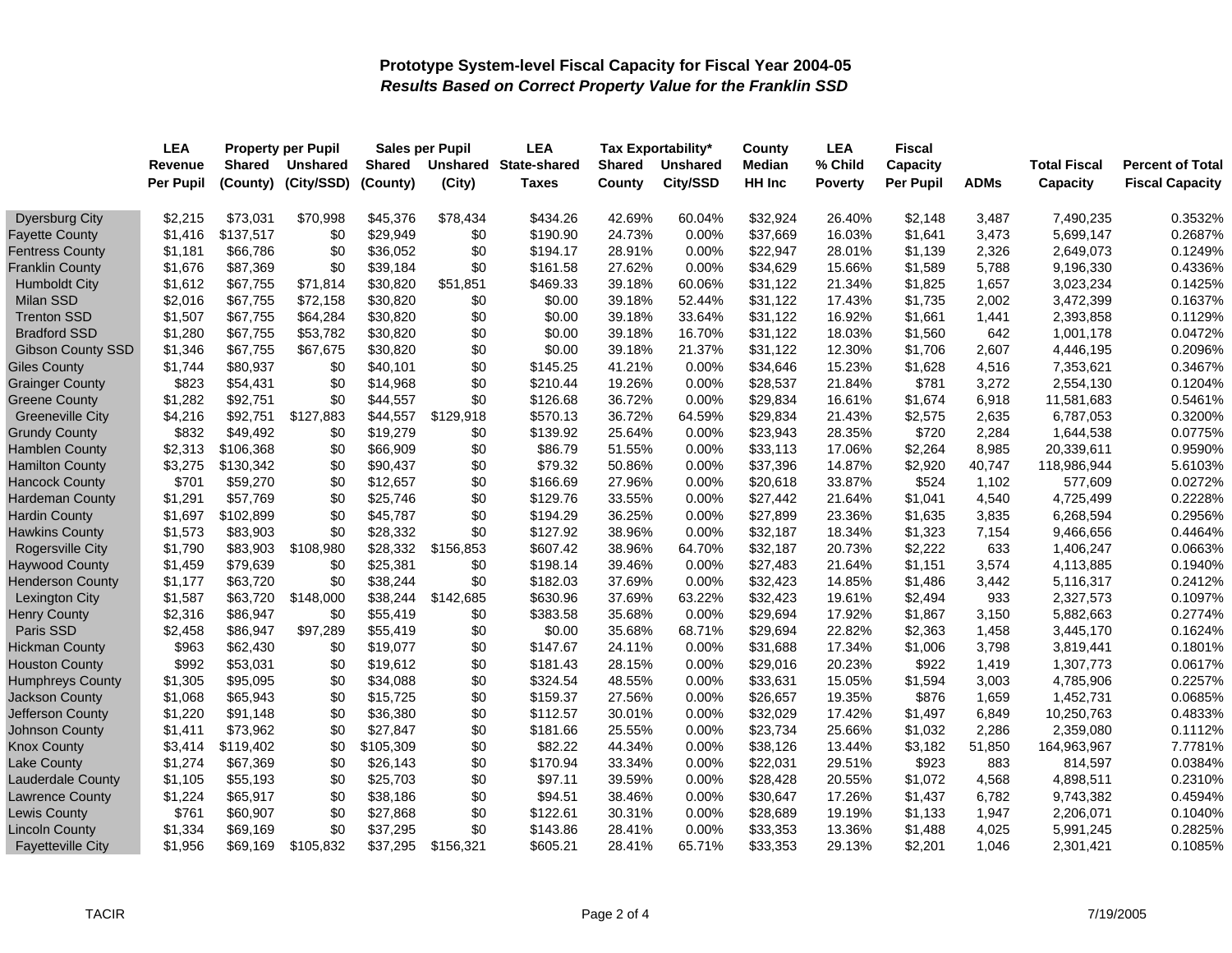|                          | <b>LEA</b> |               | <b>Property per Pupil</b> |               | <b>Sales per Pupil</b> | <b>LEA</b>                   |               | <b>Tax Exportability*</b> | County        | <b>LEA</b>     | Fiscal           |             |                     |                         |
|--------------------------|------------|---------------|---------------------------|---------------|------------------------|------------------------------|---------------|---------------------------|---------------|----------------|------------------|-------------|---------------------|-------------------------|
|                          | Revenue    | <b>Shared</b> | <b>Unshared</b>           | <b>Shared</b> |                        | <b>Unshared State-shared</b> | <b>Shared</b> | <b>Unshared</b>           | Median        | % Child        | Capacity         |             | <b>Total Fiscal</b> | <b>Percent of Total</b> |
|                          | Per Pupil  | (County)      | (City/SSD)                | (County)      | (City)                 | Taxes                        | County        | City/SSD                  | <b>HH Inc</b> | <b>Poverty</b> | <b>Per Pupil</b> | <b>ADMs</b> | Capacity            | <b>Fiscal Capacity</b>  |
| Loudon County            | \$1,756    | \$116,458     | \$0                       | \$40,503      | \$0                    | \$202.59                     | 33.50%        | 0.00%                     | \$39,104      | 12.63%         | \$1,856          | 4,877       | 9,051,658           | 0.4268%                 |
| <b>Lenoir City</b>       | \$2,643    | \$116,458     | \$51,690                  | \$40,503      | \$90,302               | \$295.45                     | 33.50%        | 64.78%                    | \$39,104      | 21.98%         | \$2,276          | 1,990       | 4,528,318           | 0.2135%                 |
| <b>McMinn County</b>     | \$1,601    | \$103,333     | \$0                       | \$45,688      | \$0                    | \$126.84                     | 55.00%        | 0.00%                     | \$32,330      | 13.97%         | \$1,866          | 5,794       | 10,810,025          | 0.5097%                 |
| <b>Athens City</b>       | \$2,313    | \$103,333     | \$169,807                 | \$45,688      | \$159,719              | \$644.44                     | 55.00%        | 72.07%                    | \$32,330      | 24.42%         | \$2,950          | 1,741       | 5,136,952           | 0.2422%                 |
| <b>Etowah City</b>       | \$1,622    | \$103,333     | \$90,029                  | \$45,688      | \$92,468               | \$742.17                     | 55.00%        | 46.32%                    | \$32,330      | 27.05%         | \$2,403          | 381         | 915,800             | 0.0432%                 |
| <b>McNairy County</b>    | \$1,187    | \$65,383      | \$0                       | \$28,448      | \$0                    | \$122.58                     | 39.14%        | 0.00%                     | \$29,780      | 19.96%         | \$1,196          | 4,111       | 4,916,735           | 0.2318%                 |
| <b>Macon County</b>      | \$1,029    | \$55,387      | \$0                       | \$29,984      | \$0                    | \$105.00                     | 33.78%        | 0.00%                     | \$29,930      | 18.40%         | \$1,188          | 3,566       | 4,238,094           | 0.1998%                 |
| <b>Madison County</b>    | \$2,971    | \$106,807     | \$0                       | \$92,104      | \$0                    | \$71.34                      | 51.42%        | 0.00%                     | \$35,847      | 16.45%         | \$2,816          | 13,668      | 38,485,134          | 1.8146%                 |
| <b>Marion County</b>     | \$1,404    | \$82,957      | \$0                       | \$45,415      | \$0                    | \$195.68                     | 33.79%        | 0.00%                     | \$31,460      | 18.31%         | \$1,645          | 4,119       | 6,774,878           | 0.3194%                 |
| <b>Richard City SSD</b>  | \$1,533    | \$82,957      | \$24,006                  | \$45,415      | \$0                    | \$0.00                       | 33.79%        | 43.49%                    | \$31,460      | 25.75%         | \$1,743          | 319         | 556,389             | 0.0262%                 |
| <b>Marshall County</b>   | \$2,050    | \$86,053      | \$0                       | \$36,943      | \$0                    | \$94.63                      | 46.64%        | 0.00%                     | \$37,469      | 12.50%         | \$1,670          | 4,793       | 8,004,291           | 0.3774%                 |
| <b>Maury County</b>      | \$1,960    | \$88,909      | \$0                       | \$54,123      | \$0                    | \$88.52                      | 37.07%        | 0.00%                     | \$40,074      | 13.23%         | \$2,022          | 11,219      | 22,682,046          | 1.0695%                 |
| <b>Meigs County</b>      | \$915      | \$70,215      | \$0                       | \$17,426      | \$0                    | \$263.63                     | 21.57%        | $0.00\%$                  | \$29,322      | 22.59%         | \$909            | 1,821       | 1,655,554           | 0.0781%                 |
| <b>Monroe County</b>     | \$1,471    | \$82,524      | \$0                       | \$39,604      | \$0                    | \$219.00                     | 40.67%        | 0.00%                     | \$30,019      | 19.03%         | \$1,522          | 5,035       | 7,661,786           | 0.3613%                 |
| <b>Sweetwater City</b>   | \$1,473    | \$82,524      | \$55,876                  | \$39,604      | \$62,346               | \$294.92                     | 40.67%        | 58.27%                    | \$30,019      | 27.71%         | \$1,904          | 1,448       | 2,757,984           | 0.1300%                 |
| <b>Montgomery County</b> | \$1,761    | \$65,511      | \$0                       | \$48,050      | \$0                    | \$43.57                      | 42.47%        | 0.00%                     | \$38,335      | 13.70%         | \$1,786          | 24,286      | 43,370,974          | 2.0450%                 |
| <b>Moore County</b>      | \$1,795    | \$114,978     | \$0                       | \$13,774      | \$0                    | \$238.77                     | 41.54%        | 0.00%                     | \$36,972      | 13.96%         | \$1,294          | 950         | 1,228,941           | 0.0579%                 |
| Morgan County            | \$805      | \$48,564      | \$0                       | \$11,401      | \$0                    | \$129.53                     | 25.93%        | 0.00%                     | \$27,724      | 20.05%         | \$711            | 3,242       | 2,306,590           | 0.1088%                 |
| <b>Obion County</b>      | \$1,958    | \$75,120      | \$0                       | \$47,821      | \$0                    | \$138.36                     | 39.67%        | 0.00%                     | \$33,670      | 14.62%         | \$1,750          | 4,035       | 7,060,213           | 0.3329%                 |
| <b>Union City</b>        | \$3,593    | \$75,120      | \$107,176                 | \$47,821      | \$148,777              | \$671.82                     | 39.67%        | 56.67%                    | \$33,670      | 22.34%         | \$2,543          | 1,392       | 3,539,248           | 0.1669%                 |
| <b>Overton County</b>    | \$1,050    | \$64,956      | \$0                       | \$27,801      | \$0                    | \$126.17                     | 29.91%        | 0.00%                     | \$27,469      | 20.31%         | \$1,118          | 3,152       | 3,525,726           | 0.1662%                 |
| <b>Perry County</b>      | \$1,184    | \$85,175      | \$0                       | \$22,938      | \$0                    | \$398.17                     | 38.77%        | 0.00%                     | \$28,347      | 19.53%         | \$1,177          | 1,155       | 1,358,533           | 0.0641%                 |
| <b>Pickett County</b>    | \$1,219    | \$85,796      | \$0                       | \$30,738      | \$0                    | \$216.47                     | 21.11%        | 0.00%                     | \$24,781      | 25.28%         | \$1,147          | 714         | 819,348             | 0.0386%                 |
| <b>Polk County</b>       | \$1,274    | \$80,107      | \$0                       | \$21,395      | \$0                    | \$254.36                     | 29.32%        | $0.00\%$                  | \$29,716      | 17.74%         | \$1,123          | 2,406       | 2,700,675           | 0.1273%                 |
| <b>Putnam County</b>     | \$1,937    | \$96,158      | \$0                       | \$76,881      | \$0                    | \$73.50                      | 43.55%        | 0.00%                     | \$31,899      | 15.94%         | \$2,395          | 9,528       | 22,814,845          | 1.0757%                 |
| <b>Rhea County</b>       | \$1,278    | \$75,933      | \$0                       | \$33,377      | \$0                    | \$206.27                     | 36.18%        | 0.00%                     | \$30,334      | 18.71%         | \$1,361          | 3,770       | 5,129,682           | 0.2419%                 |
| Dayton City              | \$1,248    | \$75,933      | \$136,814                 | \$33,377      | \$129,755              | \$631.79                     | 36.18%        | 67.40%                    | \$30,334      | 23.25%         | \$2,309          | 745         | 1,720,398           | 0.0811%                 |
| <b>Roane County</b>      | \$1,871    | \$92,922      | \$0                       | \$48,903      | \$0                    | \$148.63                     | 28.64%        | 0.00%                     | \$33,331      | 17.84%         | \$1,767          | 7,250       | 12,810,017          | 0.6040%                 |
| <b>Robertson County</b>  | \$1,601    | \$80,876      | \$0                       | \$34,168      | \$0                    | \$60.41                      | 29.92%        | 0.00%                     | \$42,126      | 11.74%         | \$1,604          | 9,704       | 15,566,597          | 0.7340%                 |
| <b>Rutherford County</b> | \$2,243    | \$91,214      | \$0                       | \$55,584      | \$0                    | \$58.59                      | 42.92%        | 0.00%                     | \$46,085      | 7.51%          | \$2,227          | 26,876      | 59,847,838          | 2.8219%                 |
| Murfreesboro City        | \$2,727    | \$91,214      | \$222,060                 | \$55,584      | \$219,667              | \$978.50                     | 42.92%        | 54.08%                    | \$46,085      | 14.44%         | \$3,670          | 5,760       | 21,142,081          | 0.9969%                 |
| <b>Scott County</b>      | \$1,120    | \$51,994      | \$0                       | \$32,333      | \$0                    | \$188.60                     | 41.68%        | 0.00%                     | \$24,053      | 26.40%         | \$1,076          | 2,619       | 2,819,095           | 0.1329%                 |
| Oneida SSD               | \$1,442    | \$51,994      | \$37,103                  | \$32,333      | \$0                    | \$0.00                       | 41.68%        | 70.13%                    | \$24,053      | 23.90%         | \$1,426          | 1,240       | 1,767,413           | 0.0833%                 |
| Sequatchie County        | \$1,692    | \$75,149      | \$0                       | \$28,775      | \$0                    | \$142.30                     | 27.38%        | 0.00%                     | \$30,185      | 21.23%         | \$1,197          | 1,867       | 2,234,136           | 0.1053%                 |
| <b>Sevier County</b>     | \$3,101    | \$165,620     | \$0                       | \$148,391     | \$0                    | \$99.98                      | 45.25%        | 0.00%                     | \$33,011      | 16.47%         | \$4,149          | 12,512      | 51,917,381          | 2.4479%                 |
| <b>Shelby County</b>     | \$2,600    | \$91,166      | \$0                       | \$60,856      | \$0                    | \$216.44                     | 49.57%        | 0.00%                     | \$38,596      | 4.43%          | \$2,312          | 44,976      | 103,998,044         | 4.9036%                 |
| Memphis SSD City         | \$3,190    | \$91,166      | \$82,013                  | \$60,856      | \$63,566               | \$510.90                     | 49.57%        | 60.91%                    | \$38,596      | 23.14%         | \$2,704          | 116,651     | 315,479,118         | 14.8750%                |
| <b>Smith County</b>      | \$1,046    | \$74,981      | \$0                       | \$29,319      | \$0                    | \$151.73                     | 36.40%        | 0.00%                     | \$34,702      | 15.50%         | \$1,367          | 3,148       | 4,304,463           | 0.2030%                 |
| <b>Stewart County</b>    | \$1,239    | \$67,356      | \$0                       | \$20,461      | \$0                    | \$727.39                     | 22.73%        | 0.00%                     | \$31,858      | 15.62%         | \$1,120          | 2,073       | 2,321,920           | 0.1095%                 |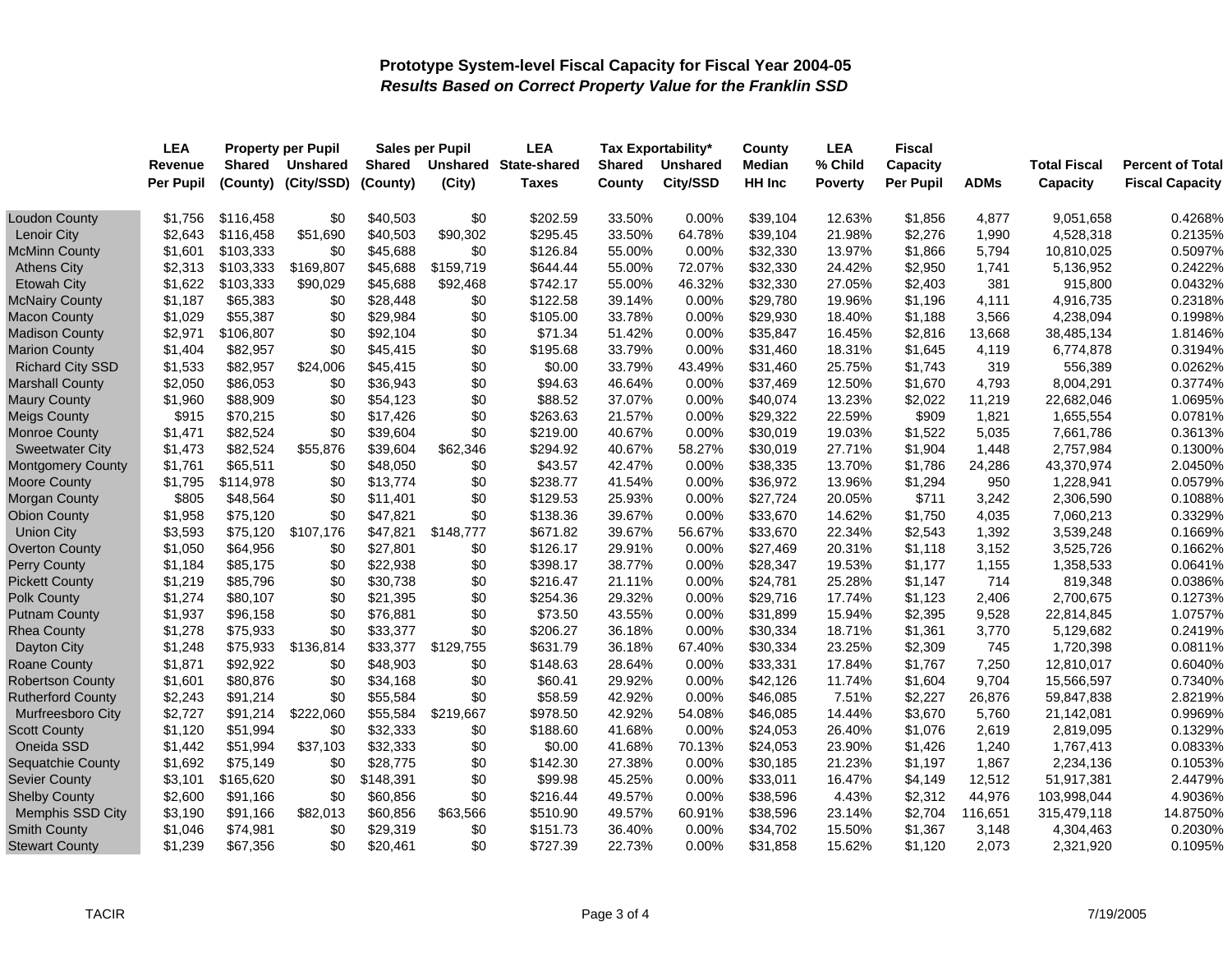|                                                                                                                                                   | LEA<br><b>Property per Pupil</b> |               | <b>Sales per Pupil</b> |               | <b>LEA</b><br>Tax Exportability* |                     | <b>LEA</b><br><b>Fiscal</b><br>County |                 |               |                |           |             |                     |                         |
|---------------------------------------------------------------------------------------------------------------------------------------------------|----------------------------------|---------------|------------------------|---------------|----------------------------------|---------------------|---------------------------------------|-----------------|---------------|----------------|-----------|-------------|---------------------|-------------------------|
|                                                                                                                                                   | <b>Revenue</b>                   | <b>Shared</b> | <b>Unshared</b>        | <b>Shared</b> | <b>Unshared</b>                  | <b>State-shared</b> | <b>Shared</b>                         | <b>Unshared</b> | <b>Median</b> | % Child        | Capacity  |             | <b>Total Fiscal</b> | <b>Percent of Total</b> |
|                                                                                                                                                   | Per Pupil                        | (County)      | (City/SSD)             | (County)      | (City)                           | <b>Taxes</b>        | County                                | City/SSD        | <b>HH Inc</b> | <b>Poverty</b> | Per Pupil | <b>ADMs</b> | Capacity            | <b>Fiscal Capacity</b>  |
| <b>Sullivan County</b>                                                                                                                            | \$2,840                          | \$106,366     | \$0                    | \$67.661      | \$0                              | \$129.04            | 48.07%                                | 0.00%           | \$34,227      | 12.46%         | \$2,344   | 12,850      | 30,124,300          | 1.4204%                 |
| <b>Bristol City</b>                                                                                                                               | \$3,692                          | \$106,366     | \$110,701              | \$67,661      | \$90,758                         | \$611.73            | 48.07%                                | 56.21%          | \$34,227      | 15.00%         | \$3,118   | 3,584       | 11,173,714          | 0.5268%                 |
| Kingsport City                                                                                                                                    | \$4,589                          | \$104,616     | \$167,592              | \$64,597      | \$162,724                        | \$645.98            | 47.36%                                | 64.64%          | \$34,068      | 23.40%         | \$3,326   | 6,353       | 21,127,600          | 0.9962%                 |
| <b>Sumner County</b>                                                                                                                              | \$1,764                          | \$95,039      | \$0                    | \$34.651      | \$0                              | \$52.27             | 31.51%                                | 0.00%           | \$44,982      | 10.18%         | \$1,734   | 22,887      | 39,692,739          | 1.8715%                 |
| <b>Tipton County</b>                                                                                                                              | \$898                            | \$50,843      | \$0                    | \$18,972      | \$0                              | \$53.95             | 27.24%                                | 0.00%           | \$38,190      | 15.33%         | \$1,065   | 10,938      | 11,648,489          | 0.5492%                 |
| <b>Trousdale County</b>                                                                                                                           | \$943                            | \$62,043      | \$0                    | \$20,399      | \$0                              | \$293.95            | 31.52%                                | 0.00%           | \$30,902      | 16.28%         | \$1,070   | 1,277       | 1,366,174           | 0.0644%                 |
| <b>Unicoi County</b>                                                                                                                              | \$1,223                          | \$79,810      | \$0                    | \$26,149      | \$0                              | \$99.31             | 33.82%                                | 0.00%           | \$30,346      | 17.69%         | \$1,228   | 2,487       | 3,055,354           | 0.1441%                 |
| <b>Union County</b>                                                                                                                               | \$826                            | \$54,683      | \$0                    | \$14,268      | \$0                              | \$221.90            | 21.11%                                | 0.00%           | \$28,132      | 22.84%         | \$756     | 3,057       | 2,312,238           | 0.1090%                 |
| Van Buren County                                                                                                                                  | \$1,262                          | \$78,176      | \$0                    | \$18,134      | \$0                              | \$270.44            | 13.26%                                | 0.00%           | \$29,110      | 19.69%         | \$966     | 777         | 750,133             | 0.0354%                 |
| <b>Warren County</b>                                                                                                                              | \$1,724                          | \$78.624      | \$0                    | \$45,472      | \$0                              | \$113.71            | 39.75%                                | 0.00%           | \$31,349      | 18.49%         | \$1,636   | 6,184       | 10,118,954          | 0.4771%                 |
| <b>Washington County</b>                                                                                                                          | \$2,145                          | \$108,732     | \$0                    | \$82,305      | \$0                              | \$115.38            | 41.21%                                | 0.00%           | \$33,657      | 15.45%         | \$2,582   | 8,562       | 22,103,644          | 1.0422%                 |
| Johnson City                                                                                                                                      | \$3,752                          | \$108,732     | \$157,187              | \$82,305      | \$171,500                        | \$713.18            | 41.21%                                | 54.91%          | \$33,657      | 15.86%         | \$3,725   | 6,731       | 25,070,504          | 1.1821%                 |
| <b>Wayne County</b>                                                                                                                               | \$889                            | \$55,813      | \$0                    | \$20,071      | \$0                              | \$224.88            | 29.21%                                | 0.00%           | \$26,265      | 21.08%         | \$904     | 2,633       | 2,379,947           | 0.1122%                 |
| <b>Weakley County</b>                                                                                                                             | \$1,240                          | \$73,993      | \$0                    | \$35,504      | \$0                              | \$120.78            | 38.16%                                | 0.00%           | \$30,992      | 15.85%         | \$1,440   | 4,900       | 7,057,134           | 0.3327%                 |
| <b>White County</b>                                                                                                                               | \$1,016                          | \$67,916      | \$0                    | \$30,124      | \$0                              | \$117.08            | 31.94%                                | 0.00%           | \$29,122      | 18.58%         | \$1,227   | 3.850       | 4,723,016           | 0.2227%                 |
| <b>Williamson County</b>                                                                                                                          | \$3,136                          | \$159,336     | \$0                    | \$80,416      | \$0                              | \$88.33             | 36.16%                                | 0.00%           | \$69,352      | 4.21%          | \$3,333   | 20,277      | 67,587,186          | 3.1868%                 |
| <b>Franklin SSD</b>                                                                                                                               | \$5,234                          | \$159,336     | \$262,162              | \$80,416      | \$0                              | \$0.00              | 36.16%                                | 62.32%          | \$69,352      | 9.71%          | \$4,543   | 3,797       | 17,250,196          | 0.8134%                 |
| <b>Wilson County</b>                                                                                                                              | \$1,807                          | \$109,159     | \$0                    | \$46,517      | \$0                              | \$93.71             | 31.98%                                | 0.00%           | \$48,596      | 6.89%          | \$2,127   | 11,820      | 25,137,671          | 1.1853%                 |
| Lebanon SSD                                                                                                                                       | \$2,446                          | \$109,159     | \$179,601              | \$46,517      | \$0                              | \$0.00              | 31.98%                                | 56.71%          | \$48,596      | 19.20%         | \$2,877   | 2,891       | 8,316,051           | 0.3921%                 |
| Statewide                                                                                                                                         | \$2,454                          | \$100,673     | \$101,273              | \$62,547      | \$88,911                         | \$247.00            | 43.79%                                | 40.88%          | \$35,191      | 16.06%         | \$2,356   | 900,152     | \$2,120,864,885     | 100.0000%               |
| * The percentage of the property tax base that is not residential or farm property (i.e., the percentage that has some potential to be exported). |                                  |               |                        |               |                                  |                     |                                       |                 |               |                |           |             |                     |                         |

| System Average | \$1,803 | \$81,845 \$33,241 |  | \$40,997 | \$25,982 | \$235 | 35.80% |  | 16.79%  \$32,815 | 18.47% | \$1,803 |
|----------------|---------|-------------------|--|----------|----------|-------|--------|--|------------------|--------|---------|
|----------------|---------|-------------------|--|----------|----------|-------|--------|--|------------------|--------|---------|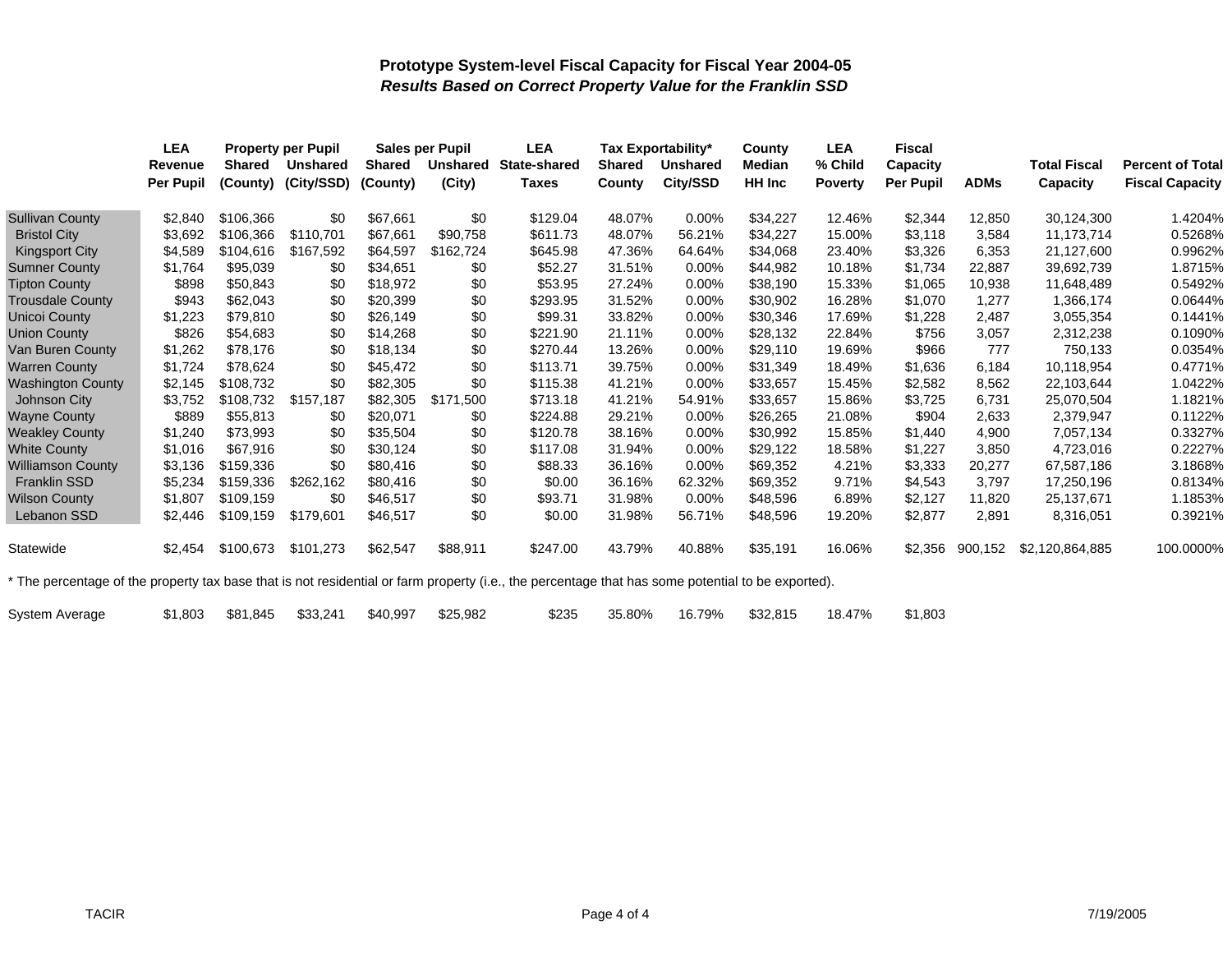#### SUMMARY OUTPUT

| <b>Regression Statistics</b> |        |  |  |  |  |  |  |  |  |  |
|------------------------------|--------|--|--|--|--|--|--|--|--|--|
| Multiple R                   | 0.8795 |  |  |  |  |  |  |  |  |  |
| R Square                     | 0.7736 |  |  |  |  |  |  |  |  |  |
| <b>Adjusted R Square</b>     | 0.7574 |  |  |  |  |  |  |  |  |  |
| <b>Standard Error</b>        | 447    |  |  |  |  |  |  |  |  |  |
| Observations                 | 136    |  |  |  |  |  |  |  |  |  |

#### ANOV A

|            | df  | SS          | МS        |    | Significance F |
|------------|-----|-------------|-----------|----|----------------|
| Regression | 9   | 86.074.698  | 9,563,855 | 48 | 0.0000         |
| Residual   | 126 | 25.196.717  | 199.974   |    |                |
| Total      | 135 | 111.271.415 |           |    |                |

|                        | Coefficients | <b>Standard Error</b> | t Stat   | P-value | Lower 95% |        | Upper 95% Lower 95.0% Upper 95.0% |       |
|------------------------|--------------|-----------------------|----------|---------|-----------|--------|-----------------------------------|-------|
| Intercept              | (236)        | 467                   | (0.5052) | 0.6143  | (1, 160)  | 688    | (1, 160)                          | 688   |
| <b>Shared Prop</b>     | 0.0041       | 0.0029                | 1.4095   | 0.1612  | (0.0017)  | 0.0100 | (0)                               |       |
| <b>Unshared Prop</b>   | 0.0032       | 0.0020                | 1.5773   | 0.1172  | (0.0008)  | 0.0072 | (0)                               |       |
| <b>Shared Sales</b>    | 0.0202       | 0.0032                | 6.3475   | 0.0000  | 0.0139    | 0.0265 | 0                                 |       |
| <b>Unshared Sales</b>  | 0.0022       | 0.0016                | 1.4028   | 0.1631  | (0.0009)  | 0.0053 | (0)                               |       |
| <b>StSharedTaxes</b>   | 0.0471       | 0.3042                | 0.1548   | 0.8772  | (0.5548)  | 0.6490 | (1                                |       |
| <b>County Export</b>   | 296          | 631                   | 0.4686   | 0.6402  | (953)     | 1,544  | (953)                             | 1.544 |
| <b>City/SSD Export</b> | 327          | 349                   | 0.9349   | 0.3516  | (365)     | 1.018  | (365)                             | 1.018 |
| MHI                    | 0.0209       | 0.0099                | 2.1104   | 0.0368  | 0.0013    | 0.0405 | 0                                 |       |
| <b>Child Poverty</b>   | (795)        | 1,086                 | (0.7321) | 0.4655  | (2,944)   | 1,354  | (2,944)                           | 1,354 |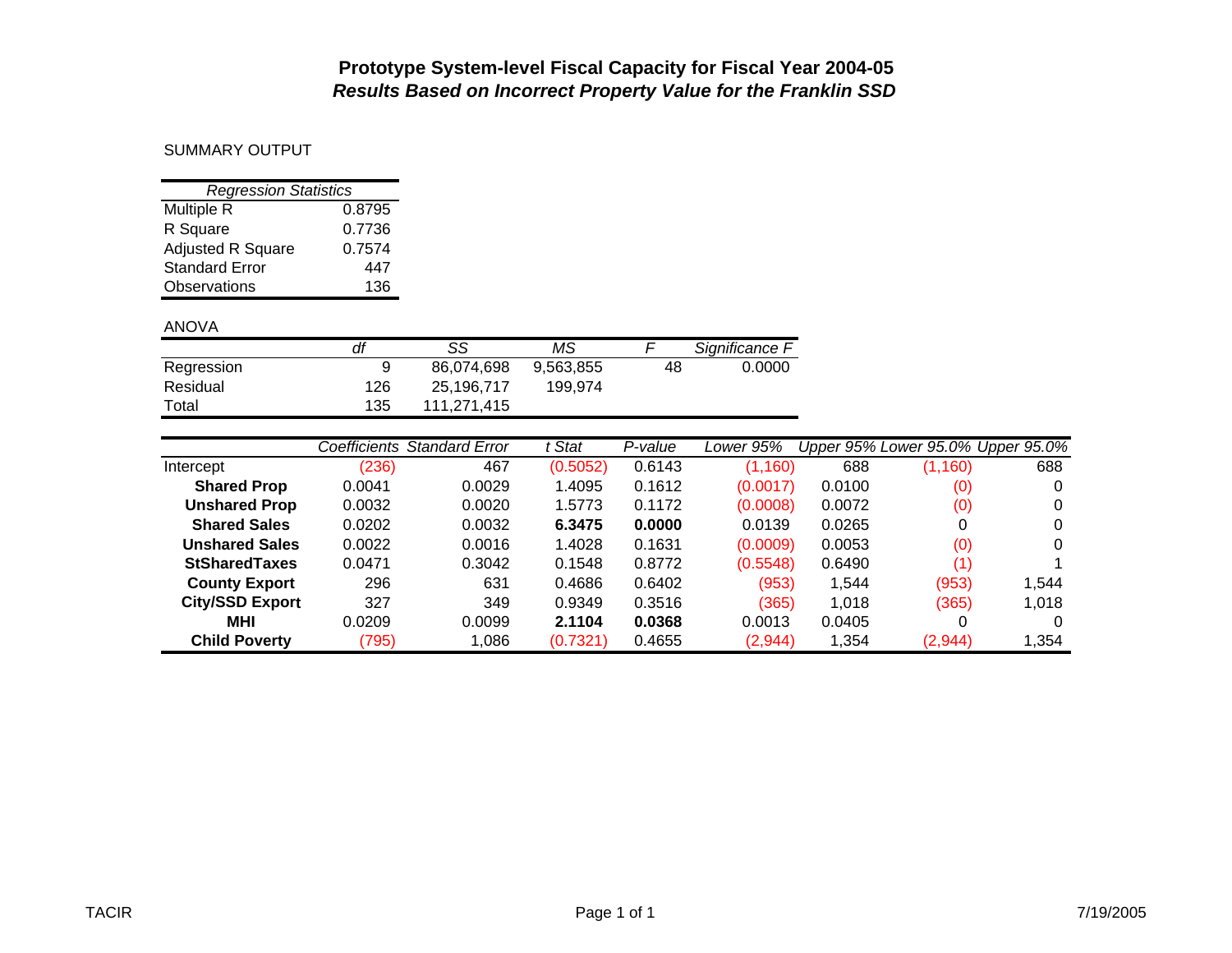|                            | <b>LEA</b> | <b>Property per Pupil</b> |                 | <b>Sales per Pupil</b> |           | <b>LEA</b>          | Tax Exportability* |                 | County   | <b>LEA</b>     | Fiscal           |             |                     |                         |
|----------------------------|------------|---------------------------|-----------------|------------------------|-----------|---------------------|--------------------|-----------------|----------|----------------|------------------|-------------|---------------------|-------------------------|
|                            | Revenue    | <b>Shared</b>             | <b>Unshared</b> | <b>Shared</b>          | Unshared  | <b>State-shared</b> | Shared             | <b>Unshared</b> | Median   | % Child        | Capacity         |             | <b>Total Fiscal</b> | <b>Percent of Total</b> |
|                            | Per Pupil  | (County)                  | (City/SSD)      | (County)               | (City)    | Taxes               | County             | City/SSD        | HH Inc   | <b>Poverty</b> | <b>Per Pupil</b> | <b>ADMs</b> | Capacity            | <b>Fiscal Capacity</b>  |
| <b>Anderson County</b>     | \$2,478    | \$84,696                  | \$0             | \$52,700               | \$0       | \$124.09            | 42.97%             | 0.00%           | \$36,670 | 16.89%         | \$1,946          | $6,956$ \$  | 13,537,866          | 0.6312%                 |
| <b>Clinton City</b>        | \$2,556    | \$84,696                  | \$206,917       | \$52,700               | \$129,154 | \$794.93            | 42.97%             | 64.02%          | \$36,670 | 18.91%         | \$3,116          | 928         | 2,890,524           | 0.1348%                 |
| Oak Ridge City             | \$4,508    | \$85,556                  | \$126,286       | \$52,303               | \$115,992 | \$574.93            | 41.47%             | 48.26%          | \$36,321 | 14.37%         | \$2,788          | 4,408       | 12,286,618          | 0.5728%                 |
| <b>Bedford County</b>      | \$1,370    | \$81,717                  | \$0             | \$37,954               | \$0       | \$92.42             | 40.84%             | 0.00%           | \$35,072 | 15.59%         | \$1,605          | 6,343       | 10,177,554          | 0.4745%                 |
| <b>Benton County</b>       | \$1,911    | \$61,564                  | \$0             | \$38,349               | \$0       | \$427.75            | 28.70%             | 0.00%           | \$28,308 | 22.14%         | \$1,316          | 2,502       | 3,291,631           | 0.1535%                 |
| <b>Bledsoe County</b>      | \$899      | \$81,489                  | \$0             | \$17,794               | \$0       | \$190.98            | 25.19%             | 0.00%           | \$28,786 | 21.83%         | \$973            | 1,779       | 1,731,240           | 0.0807%                 |
| <b>Blount County</b>       | \$2,006    | \$109,084                 | \$0             | \$61,220               | \$0       | \$128.34            | 37.87%             | 0.00%           | \$37,878 | 12.55%         | \$2,265          | 10,812      | 24,484,023          | 1.1415%                 |
| <b>Alcoa City</b>          | \$4,330    | \$109,084                 | \$231,585       | \$61,220               | \$340,401 | \$465.76            | 37.87%             | 76.57%          | \$37,878 | 16.59%         | \$3,988          | 1,301       | 5,188,058           | 0.2419%                 |
| <b>Maryville City</b>      | \$3,399    | \$109,084                 | \$113,937       | \$61,220               | \$90,101  | \$487.35            | 37.87%             | 53.24%          | \$37,878 | 12.84%         | \$3,015          | 4,341       | 13,088,164          | 0.6102%                 |
| <b>Bradley County</b>      | \$1,724    | \$92,495                  | \$0             | \$54,687               | \$0       | \$108.83            | 41.80%             | 0.00%           | \$35,626 | 12.07%         | \$2,031          | 9,012       | 18,303,556          | 0.8534%                 |
| <b>Cleveland City</b>      | \$2,664    | \$92,495                  | \$153,081       | \$54,687               | \$141,383 | \$742.61            | 41.80%             | 60.51%          | \$35,626 | 18.83%         | \$3,005          | 4,376       | 13,149,102          | 0.6131%                 |
| <b>Campbell County</b>     | \$1,156    | \$70,471                  | \$0             | \$38,286               | \$0       | \$149.37            | 33.26%             | 0.00%           | \$25,110 | 26.54%         | \$1,250          | 6,210       | 7,760,884           | 0.3618%                 |
| <b>Cannon County</b>       | \$973      | \$68,290                  | \$0             | \$17,863               | \$0       | \$122.50            | 17.97%             | 0.00%           | \$32,395 | 16.38%         | \$1,014          | 2,103       | 2,132,809           | 0.0994%                 |
| <b>Carroll County</b>      | \$1,579    | \$53,971                  | \$53,930        | \$26,225               | \$0       | \$129.82            | 28.86%             | 28.86%          | \$30,755 | 0.00%          | \$1,519          | 4,940       | 709,310             | 0.0331%                 |
| <b>Hollow Rock-Bruceto</b> | \$1,235    | \$53,971                  | \$42,282        | \$26,225               | \$0       | \$0.00              | 28.86%             | 30.57%          | \$30,755 | 13.12%         | \$1,377          | 784         | 1,079,169           | 0.0503%                 |
| Huntingdon SSD             | \$1,566    | \$53,971                  | \$59,397        | \$26,225               | \$0       | \$0.00              | 28.86%             | 33.55%          | \$30,755 | 19.38%         | \$1,391          | 1,327       | 1,846,334           | 0.0861%                 |
| <b>McKenzie SSD</b>        | \$1,372    | \$53,971                  | \$58,632        | \$26,225               | \$0       | \$0.00              | 28.86%             | 40.40%          | \$30,755 | 15.06%         | \$1,446          | 1,306       | 1,888,610           | 0.0881%                 |
| South Carroll Co SSD       | \$1,206    | \$53,971                  | \$51,915        | \$26,225               | \$0       | \$0.00              | 28.86%             | 10.56%          | \$30,755 | 12.95%         | \$1,343          | 396         | 532,569             | 0.0248%                 |
| <b>West Carroll Co SSD</b> | \$1,349    | \$53,971                  | \$51,081        | \$26,225               | \$0       | \$0.00              | 28.86%             | 12.31%          | \$30,755 | 20.02%         | \$1,290          | 1,121       | 1,446,492           | 0.0674%                 |
| <b>Carter County</b>       | \$1,225    | \$60,194                  | \$0             | \$30,652               | \$0       | \$114.25            | 29.62%             | 0.00%           | \$27,967 | 20.02%         | \$1,152          | 5,993       | 6,904,001           | 0.3219%                 |
| <b>Elizabethton City</b>   | \$2,229    | \$60,194                  | \$69,739        | \$30,652               | \$87,784  | \$529.97            | 29.62%             | 52.69%          | \$27,967 | 22.88%         | \$1,737          | 2,199       | 3,819,327           | 0.1781%                 |
| <b>Cheatham County</b>     | \$1,131    | \$67,807                  | \$0             | \$19,819               | \$0       | \$59.46             | 21.01%             | 0.00%           | \$44,615 | 9.84%          | \$1,365          | 6,869       | 9,376,912           | 0.4372%                 |
| <b>Chester County</b>      | \$875      | \$58,035                  | \$0             | \$27,596               | \$0       | \$114.87            | 29.13%             | 0.00%           | \$33,041 | 17.50%         | \$1,206          | 2,450       | 2,954,112           | 0.1377%                 |
| <b>Claiborne County</b>    | \$1,478    | \$69,169                  | \$0             | \$25,077               | \$0       | \$150.66            | 32.81%             | 0.00%           | \$26,027 | 24.75%         | \$1,009          | 4,624       | 4,667,347           | 0.2176%                 |
| <b>Clay County</b>         | \$1,260    | \$63,829                  | \$0             | \$25,324               | \$0       | \$169.75            | 27.18%             | 0.00%           | \$23,524 | 25.01%         | \$922            | 1,200       | 1,106,421           | 0.0516%                 |
| <b>Cocke County</b>        | \$1,227    | \$63,602                  | \$0             | \$39,124               | \$0       | \$120.51            | 38.33%             | 0.00%           | \$25,550 | 26.65%         | \$1,260          | 4,666       | 5,880,551           | 0.2742%                 |
| <b>Newport City</b>        | \$1,898    | \$63,602                  | \$145,783       | \$39,124               | \$249,997 | \$872.83            | 38.33%             | 69.48%          | \$25,550 | 27.11%         | \$2,535          | 683         | 1,730,552           | 0.0807%                 |
| <b>Coffee County</b>       | \$1,823    | \$69,784                  | \$0             | \$58,137               | \$0       | \$169.54            | 42.84%             | 0.00%           | \$34,738 | 12.19%         | \$1,993          | 4,169       | 8,309,977           | 0.3874%                 |
| <b>Manchester City</b>     | \$2,631    | \$69,784                  | \$106,288       | \$58,137               | \$136,453 | \$588.33            | 42.84%             | 63.15%          | \$34,738 | 19.71%         | \$2,799          | 1,194       | 3,343,646           | 0.1559%                 |
| <b>Tullahoma City</b>      | \$2,969    | \$70,383                  | \$76,075        | \$57,491               | \$80,465  | \$433.45            | 42.32%             | 50.42%          | \$34,734 | 20.11%         | \$2,515          | 3,604       | 9,064,419           | 0.4226%                 |
| <b>Crockett County</b>     | \$969      | \$65,617                  | \$0             | \$15,508               | \$0       | \$172.98            | 32.26%             | 0.00%           | \$29,951 | 17.11%         | \$943            | 1,715       | 1,617,792           | 0.0754%                 |
| <b>Alamo City</b>          | \$802      | \$65,617                  | \$54,133        | \$15,508               | \$30,520  | \$362.82            | 32.26%             | 60.08%          | \$29,951 | 25.62%         | \$1,321          | 539         | 711,922             | 0.0332%                 |
| <b>Bells City</b>          | \$884      | \$65,617                  | \$77,241        | \$15,508               | \$23,686  | \$453.72            | 32.26%             | 68.48%          | \$29,951 | 22.71%         | \$1,434          | 391         | 561,193             | 0.0262%                 |
| <b>Cumberland County</b>   | \$1,453    | \$117,382                 | \$0             | \$64,518               | \$0       | \$130.90            | 28.37%             | 0.00%           | \$30,050 | 20.22%         | \$2,113          | 6,735       | 14,232,122          | 0.6635%                 |
| Davidson County            | \$4,307    | \$191,472                 | \$0             | \$139,037              | \$0       | \$665.01            | 57.27%             | 0.00%           | \$40,359 | 16.29%         | \$4,285          | 68,203      | 292,264,354         | 13.6263%                |
| <b>Decatur County</b>      | \$1,488    | \$76,758                  | \$0             | \$44,494               | \$0       | \$263.51            | 30.68%             | 0.00%           | \$28,442 | 18.86%         | \$1,530          | 1,601       | 2,449,207           | 0.1142%                 |
| <b>DeKalb County</b>       | \$1,029    | \$106,278                 | \$0             | \$34,497               | \$0       | \$130.16            | 32.17%             | 0.00%           | \$30,218 | 20.32%         | \$1,474          | 2,600       | 3,831,134           | 0.1786%                 |
| <b>Dickson County</b>      | \$1,890    | \$85,820                  | \$0             | \$49,948               | \$0       | \$77.40             | 38.89%             | 0.00%           | \$37,654 | 14.03%         | \$1,924          | 7,965       | 15,326,508          | 0.7146%                 |
| <b>Dyer County</b>         | \$2,283    | \$73,031                  | \$0             | \$45,376               | \$0       | \$174.39            | 42.69%             | $0.00\%$        | \$32,924 | 11.61%         | \$1,715          | 3,236       | 5,549,706           | 0.2587%                 |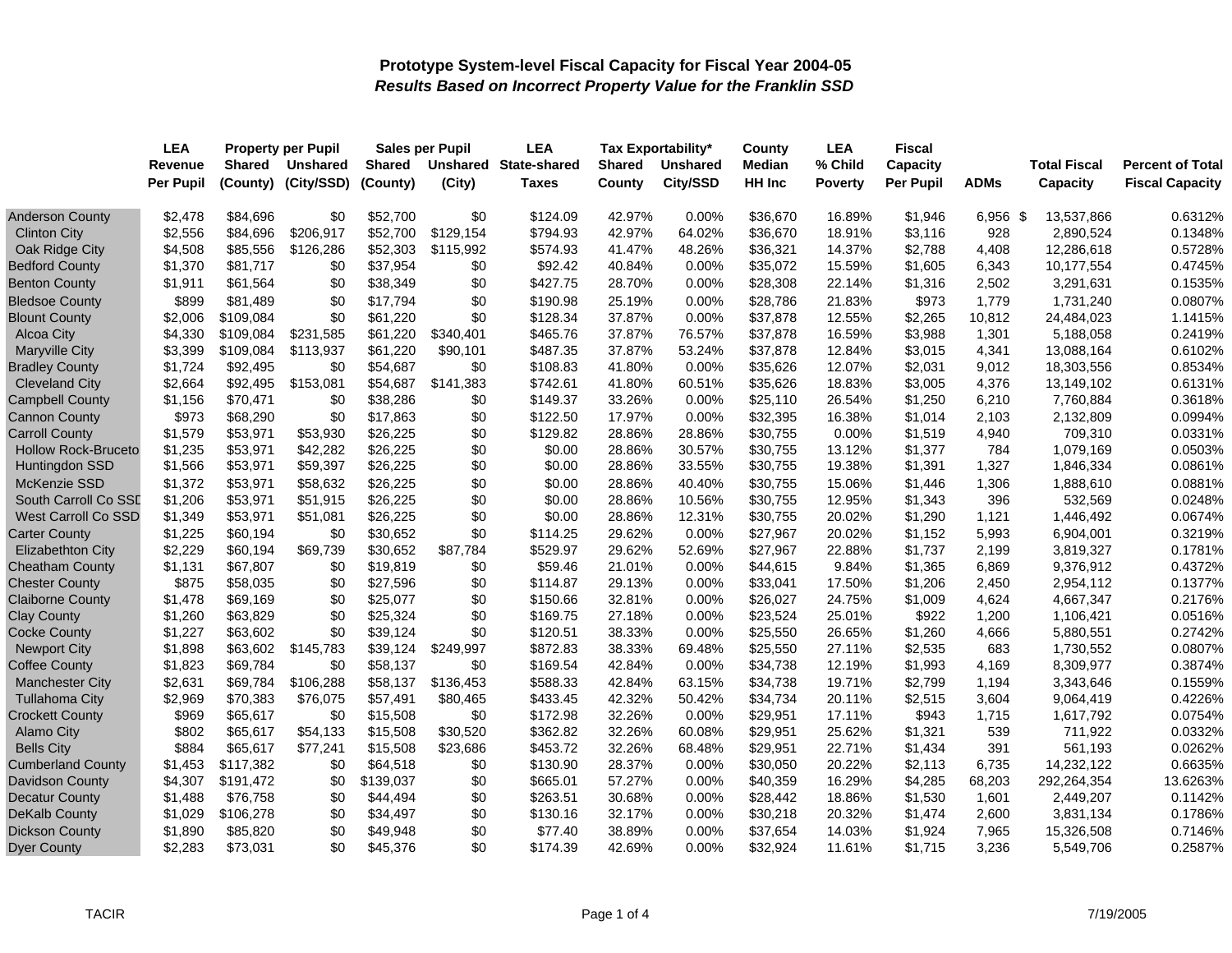|                          | <b>LEA</b>       | <b>Property per Pupil</b> |                 | <b>Sales per Pupil</b> |           | <b>LEA</b>   | Tax Exportability* |                 | County   | <b>LEA</b>     | <b>Fiscal</b> |             |                     |                         |
|--------------------------|------------------|---------------------------|-----------------|------------------------|-----------|--------------|--------------------|-----------------|----------|----------------|---------------|-------------|---------------------|-------------------------|
|                          | Revenue          | <b>Shared</b>             | <b>Unshared</b> | <b>Shared</b>          | Unshared  | State-shared | <b>Shared</b>      | <b>Unshared</b> | Median   | % Child        | Capacity      |             | <b>Total Fiscal</b> | <b>Percent of Total</b> |
|                          | <b>Per Pupil</b> | (County)                  | (City/SSD)      | (County)               | (City)    | Taxes        | County             | City/SSD        | HH Inc   | <b>Poverty</b> | Per Pupil     | <b>ADMs</b> | Capacity            | <b>Fiscal Capacity</b>  |
| <b>Dyersburg City</b>    | \$2,215          | \$73,031                  | \$70,998        | \$45,376               | \$78,434  | \$434.26     | 42.69%             | 60.04%          | \$32,924 | 26.40%         | \$2,205       | 3,487       | 7,688,676           | 0.3585%                 |
| <b>Fayette County</b>    | \$1,416          | \$137,517                 | \$0             | \$29,949               | \$0       | \$190.90     | 24.73%             | 0.00%           | \$37,669 | 16.03%         | \$1,682       | 3,473       | 5,841,040           | 0.2723%                 |
| <b>Fentress County</b>   | \$1,181          | \$66,786                  | \$0             | \$36,052               | \$0       | \$194.17     | 28.91%             | 0.00%           | \$22,947 | 28.01%         | \$1,122       | 2,326       | 2,608,696           | 0.1216%                 |
| <b>Franklin County</b>   | \$1,676          | \$87,369                  | \$0             | \$39,184               | \$0       | \$161.58     | 27.62%             | 0.00%           | \$34,629 | 15.66%         | \$1,607       | 5,788       | 9,303,341           | 0.4338%                 |
| <b>Humboldt City</b>     | \$1,612          | \$67,755                  | \$71,814        | \$30,820               | \$51,851  | \$469.33     | 39.18%             | 60.06%          | \$31,122 | 21.34%         | \$1,827       | 1,657       | 3,026,303           | 0.1411%                 |
| <b>Milan SSD</b>         | \$2,016          | \$67,755                  | \$72,158        | \$30,820               | \$0       | \$0.00       | 39.18%             | 52.44%          | \$31,122 | 17.43%         | \$1,697       | 2,002       | 3,398,043           | 0.1584%                 |
| <b>Trenton SSD</b>       | \$1,507          | \$67,755                  | \$64,284        | \$30,820               | \$0       | \$0.00       | 39.18%             | 33.64%          | \$31,122 | 16.92%         | \$1,615       | 1,441       | 2,327,325           | 0.1085%                 |
| <b>Bradford SSD</b>      | \$1,280          | \$67,755                  | \$53,782        | \$30,820               | \$0       | \$0.00       | 39.18%             | 16.70%          | \$31,122 | 18.03%         | \$1,517       | 642         | 973,759             | 0.0454%                 |
| <b>Gibson County SSD</b> | \$1,346          | \$67,755                  | \$67,675        | \$30,820               | \$0       | \$0.00       | 39.18%             | 21.37%          | \$31,122 | 12.30%         | \$1,623       | 2,607       | 4,229,845           | 0.1972%                 |
| <b>Giles County</b>      | \$1,744          | \$80,937                  | \$0             | \$40,101               | \$0       | \$145.25     | 41.21%             | 0.00%           | \$34,646 | 15.23%         | \$1,642       | 4,516       | 7,417,896           | 0.3458%                 |
| <b>Grainger County</b>   | \$823            | \$54,431                  | \$0             | \$14,968               | \$0       | \$210.44     | 19.26%             | 0.00%           | \$28,537 | 21.84%         | \$782         | 3,272       | 2,559,007           | 0.1193%                 |
| <b>Greene County</b>     | \$1,282          | \$92,751                  | \$0             | \$44,557               | \$0       | \$126.68     | 36.72%             | 0.00%           | \$29,834 | 16.61%         | \$1,656       | 6,918       | 11,455,031          | 0.5341%                 |
| <b>Greeneville City</b>  | \$4,216          | \$92,751                  | \$127,883       | \$44,557               | \$129,918 | \$570.13     | 36.72%             | 64.59%          | \$29,834 | 21.43%         | \$2,544       | 2,635       | 6,704,206           | 0.3126%                 |
| <b>Grundy County</b>     | \$832            | \$49,492                  | \$0             | \$19,279               | \$0       | \$139.92     | 25.64%             | 0.00%           | \$23,943 | 28.35%         | \$717         | 2,284       | 1,636,544           | 0.0763%                 |
| <b>Hamblen County</b>    | \$2,313          | \$106,368                 | \$0             | \$66,909               | \$0       | \$86.79      | 51.55%             | 0.00%           | \$33,113 | 17.06%         | \$2,271       | 8,985       | 20,410,037          | 0.9516%                 |
| <b>Hamilton County</b>   | \$3,275          | \$130,342                 | \$0             | \$90,437               | \$0       | \$79.32      | 50.86%             | 0.00%           | \$37,396 | 14.87%         | \$2,951       | 40,747      | 120,258,114         | 5.6068%                 |
| <b>Hancock County</b>    | \$701            | \$59,270                  | \$0             | \$12,657               | \$0       | \$166.69     | 27.96%             | $0.00\%$        | \$20,618 | 33.87%         | \$518         | 1,102       | 570,687             | 0.0266%                 |
| <b>Hardeman County</b>   | \$1,291          | \$57,769                  | \$0             | \$25,746               | \$0       | \$129.76     | 33.55%             | 0.00%           | \$27,442 | 21.64%         | \$1,031       | 4,540       | 4,681,058           | 0.2182%                 |
| Hardin County            | \$1,697          | \$102,899                 | \$0             | \$45,787               | \$0       | \$194.29     | 36.25%             | 0.00%           | \$27,899 | 23.36%         | \$1,631       | 3,835       | 6,253,161           | 0.2915%                 |
| <b>Hawkins County</b>    | \$1,573          | \$83,903                  | \$0             | \$28,332               | \$0       | \$127.92     | 38.96%             | 0.00%           | \$32,187 | 18.34%         | \$1,333       | 7,154       | 9,536,909           | 0.4446%                 |
| <b>Rogersville City</b>  | \$1,790          | \$83,903                  | \$108,980       | \$28,332               | \$156,853 | \$607.42     | 38.96%             | 64.70%          | \$32,187 | 20.73%         | \$2,241       | 633         | 1,418,704           | 0.0661%                 |
| <b>Haywood County</b>    | \$1,459          | \$79,639                  | \$0             | \$25,381               | \$0       | \$198.14     | 39.46%             | 0.00%           | \$27,483 | 21.64%         | \$1,136       | 3,574       | 4,060,208           | 0.1893%                 |
| <b>Henderson County</b>  | \$1,177          | \$63,720                  | \$0             | \$38,244               | \$0       | \$182.03     | 37.69%             | 0.00%           | \$32,423 | 14.85%         | \$1,481       | 3,442       | 5,099,504           | 0.2378%                 |
| <b>Lexington City</b>    | \$1,587          | \$63,720                  | \$148,000       | \$38,244               | \$142,685 | \$630.96     | 37.69%             | 63.22%          | \$32,423 | 19.61%         | \$2,458       | 933         | 2,294,183           | 0.1070%                 |
| <b>Henry County</b>      | \$2,316          | \$86,947                  | \$0             | \$55,419               | \$0       | \$383.58     | 35.68%             | 0.00%           | \$29,694 | 17.92%         | \$1,847       | 3,150       | 5,819,095           | 0.2713%                 |
| Paris SSD                | \$2,458          | \$86,947                  | \$97,289        | \$55,419               | \$0       | \$0.00       | 35.68%             | 68.71%          | \$29,694 | 22.82%         | \$2,325       | 1,458       | 3,389,398           | 0.1580%                 |
| <b>Hickman County</b>    | \$963            | \$62,430                  | \$0             | \$19,077               | \$0       | \$147.67     | 24.11%             | 0.00%           | \$31,688 | 17.34%         | \$1,011       | 3,798       | 3,840,817           | 0.1791%                 |
| <b>Houston County</b>    | \$992            | \$53,031                  | \$0             | \$19,612               | \$0       | \$181.43     | 28.15%             | 0.00%           | \$29,016 | 20.23%         | \$918         | 1,419       | 1,302,665           | 0.0607%                 |
| <b>Humphreys County</b>  | \$1,305          | \$95,095                  | \$0             | \$34,088               | \$0       | \$324.54     | 48.55%             | 0.00%           | \$33,631 | 15.05%         | \$1,590       | 3,003       | 4,774,301           | 0.2226%                 |
| Jackson County           | \$1,068          | \$65,943                  | \$0             | \$15,725               | \$0       | \$159.37     | 27.56%             | $0.00\%$        | \$26,657 | 19.35%         | \$848         | 1,659       | 1,406,444           | 0.0656%                 |
| Jefferson County         | \$1,220          | \$91,148                  | \$0             | \$36,380               | \$0       | \$112.57     | 30.01%             | 0.00%           | \$32,029 | 17.42%         | \$1,503       | 6,849       | 10,292,643          | 0.4799%                 |
| <b>Johnson County</b>    | \$1,411          | \$73,962                  | \$0             | \$27,847               | \$0       | \$181.66     | 25.55%             | $0.00\%$        | \$23,734 | 25.66%         | \$1,010       | 2,286       | 2,309,038           | 0.1077%                 |
| <b>Knox County</b>       | \$3,414          | \$119,402                 | \$0             | \$105,309              | \$0       | \$82.22      | 44.34%             | 0.00%           | \$38,126 | 13.44%         | \$3,214       | 51,850      | 166,667,069         | 7.7706%                 |
| <b>Lake County</b>       | \$1,274          | \$67,369                  | \$0             | \$26,143               | \$0       | \$170.94     | 33.34%             | 0.00%           | \$22,031 | 29.51%         | \$905         | 883         | 798,656             | 0.0372%                 |
| <b>Lauderdale County</b> | \$1,105          | \$55,193                  | \$0             | \$25,703               | \$0       | \$97.11      | 39.59%             | $0.00\%$        | \$28,428 | 20.55%         | \$1,065       | 4,568       | 4,865,786           | 0.2269%                 |
| Lawrence County          | \$1,224          | \$65,917                  | \$0             | \$38,186               | \$0       | \$94.51      | 38.46%             | 0.00%           | \$30,647 | 17.26%         | \$1,431       | 6,782       | 9,706,514           | 0.4525%                 |
| <b>Lewis County</b>      | \$761            | \$60,907                  | \$0             | \$27,868               | \$0       | \$122.61     | 30.31%             | 0.00%           | \$28,689 | 19.19%         | \$1,123       | 1,947       | 2,185,229           | 0.1019%                 |
| <b>Lincoln County</b>    | \$1,334          | \$69,169                  | \$0             | \$37,295               | \$0       | \$143.86     | 28.41%             | 0.00%           | \$33,353 | 13.36%         | \$1,487       | 4,025       | 5,985,196           | 0.2790%                 |
| <b>Fayetteville City</b> | \$1,956          | \$69,169                  | \$105,832       | \$37,295               | \$156,321 | \$605.21     | 28.41%             | 65.71%          | \$33,353 | 29.13%         | \$2,280       | 1,046       | 2,384,044           | 0.1112%                 |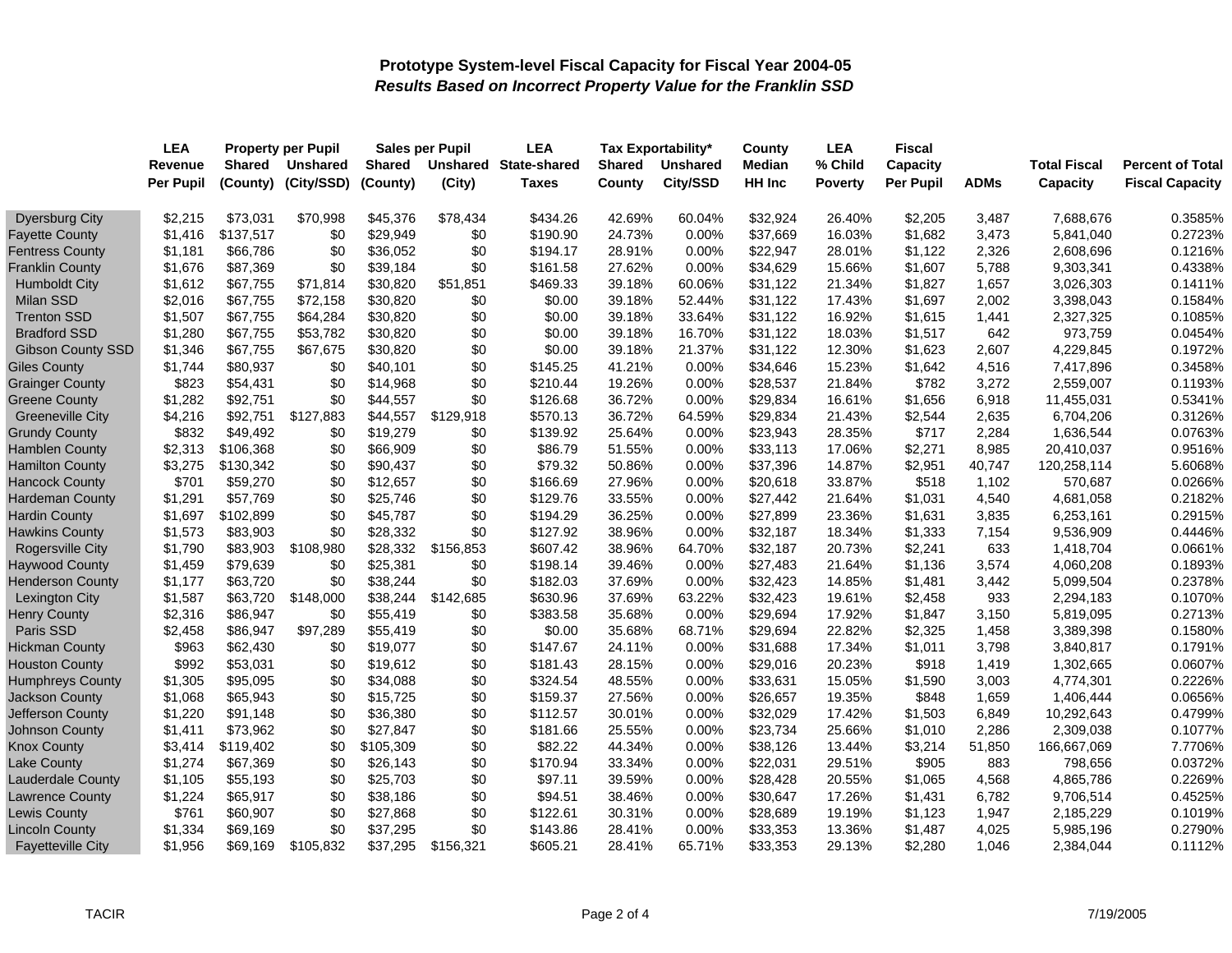|                          | <b>LEA</b>       | <b>Property per Pupil</b> |                 | <b>Sales per Pupil</b> |           | <b>LEA</b>                   |               | <b>Tax Exportability*</b> | County   | <b>LEA</b>     | <b>Fiscal</b> |             |                     |                         |
|--------------------------|------------------|---------------------------|-----------------|------------------------|-----------|------------------------------|---------------|---------------------------|----------|----------------|---------------|-------------|---------------------|-------------------------|
|                          | Revenue          | <b>Shared</b>             | <b>Unshared</b> | <b>Shared</b>          |           | <b>Unshared State-shared</b> | <b>Shared</b> | <b>Unshared</b>           | Median   | % Child        | Capacity      |             | <b>Total Fiscal</b> | <b>Percent of Total</b> |
|                          | <b>Per Pupil</b> | (County)                  | (City/SSD)      | (County)               | (City)    | <b>Taxes</b>                 | County        | City/SSD                  | HH Inc   | <b>Poverty</b> | Per Pupil     | <b>ADMs</b> | Capacity            | <b>Fiscal Capacity</b>  |
| <b>Loudon County</b>     | \$1,756          | \$116,458                 | \$0             | \$40,503               | \$0       | \$202.59                     | 33.50%        | 0.00%                     | \$39,104 | 12.63%         | \$1,892       | 4,877       | 9,224,577           | 0.4301%                 |
| <b>Lenoir City</b>       | \$2,643          | \$116,458                 | \$51,690        | \$40,503               | \$90,302  | \$295.45                     | 33.50%        | 64.78%                    | \$39,104 | 21.98%         | \$2,397       | 1,990       | 4,770,238           | 0.2224%                 |
| <b>McMinn County</b>     | \$1,601          | \$103,333                 | \$0             | \$45,688               | \$0       | \$126.84                     | 55.00%        | 0.00%                     | \$32,330 | 13.97%         | \$1,850       | 5,794       | 10,717,482          | 0.4997%                 |
| <b>Athens City</b>       | \$2,313          | \$103,333                 | \$169,807       | \$45,688               | \$159,719 | \$644.44                     | 55.00%        | 72.07%                    | \$32,330 | 24.42%         | \$2,920       | 1,741       | 5,085,724           | 0.2371%                 |
| <b>Etowah City</b>       | \$1,622          | \$103,333                 | \$90,029        | \$45,688               | \$92,468  | \$742.17                     | 55.00%        | 46.32%                    | \$32,330 | 27.05%         | \$2,417       | 381         | 921,223             | 0.0430%                 |
| <b>McNairy County</b>    | \$1,187          | \$65,383                  | \$0             | \$28,448               | \$0       | \$122.58                     | 39.14%        | 0.00%                     | \$29,780 | 19.96%         | \$1,196       | 4,111       | 4,915,076           | 0.2292%                 |
| <b>Macon County</b>      | \$1,029          | \$55,387                  | \$0             | \$29,984               | \$0       | \$105.00                     | 33.78%        | 0.00%                     | \$29,930 | 18.40%         | \$1,184       | 3,566       | 4,223,462           | 0.1969%                 |
| <b>Madison County</b>    | \$2,971          | \$106,807                 | \$0             | \$92,104               | \$0       | \$71.34                      | 51.42%        | 0.00%                     | \$35,847 | 16.45%         | \$2,844       | 13,668      | 38,871,952          | 1.8123%                 |
| <b>Marion County</b>     | \$1,404          | \$82,957                  | \$0             | \$45,415               | \$0       | \$195.68                     | 33.79%        | 0.00%                     | \$31,460 | 18.31%         | \$1,648       | 4,119       | 6,787,438           | 0.3165%                 |
| <b>Richard City SSD</b>  | \$1,533          | \$82,957                  | \$24,006        | \$45,415               | \$0       | \$0.00                       | 33.79%        | 43.49%                    | \$31,460 | 25.75%         | \$1,798       | 319         | 573,758             | 0.0268%                 |
| <b>Marshall County</b>   | \$2,050          | \$86,053                  | \$0             | \$36,943               | \$0       | \$94.63                      | 46.64%        | 0.00%                     | \$37,469 | 12.50%         | \$1,694       | 4,793       | 8,119,489           | 0.3786%                 |
| <b>Maury County</b>      | \$1,960          | \$88,909                  | \$0             | \$54,123               | \$0       | \$88.52                      | 37.07%        | 0.00%                     | \$40,074 | 13.23%         | \$2,074       | 11,219      | 23,263,069          | 1.0846%                 |
| <b>Meigs County</b>      | \$915            | \$70,215                  | \$0             | \$17,426               | \$0       | \$263.63                     | 21.57%        | 0.00%                     | \$29,322 | 22.59%         | \$917         | 1,821       | 1,670,250           | 0.0779%                 |
| <b>Monroe County</b>     | \$1,471          | \$82,524                  | \$0             | \$39,604               | \$0       | \$219.00                     | 40.67%        | 0.00%                     | \$30,019 | 19.03%         | \$1,514       | 5,035       | 7,622,329           | 0.3554%                 |
| <b>Sweetwater City</b>   | \$1,473          | \$82,524                  | \$55,876        | \$39,604               | \$62,346  | \$294.92                     | 40.67%        | 58.27%                    | \$30,019 | 27.71%         | \$1,955       | 1,448       | 2,830,892           | 0.1320%                 |
| <b>Montgomery County</b> | \$1,761          | \$65,511                  | \$0             | \$48,050               | \$0       | \$43.57                      | 42.47%        | 0.00%                     | \$38,335 | 13.70%         | \$1,828       | 24,286      | 44,384,490          | 2.0693%                 |
| <b>Moore County</b>      | \$1,795          | \$114,978                 | \$0             | \$13,774               | \$0       | \$238.77                     | 41.54%        | 0.00%                     | \$36,972 | 13.96%         | \$1,315       | 950         | 1,248,878           | 0.0582%                 |
| <b>Morgan County</b>     | \$805            | \$48,564                  | \$0             | \$11,401               | \$0       | \$129.53                     | 25.93%        | 0.00%                     | \$27,724 | 20.05%         | \$699         | 3,242       | 2,265,398           | 0.1056%                 |
| <b>Obion County</b>      | \$1,958          | \$75,120                  | \$0             | \$47,821               | \$0       | \$138.36                     | 39.67%        | 0.00%                     | \$33,670 | 14.62%         | \$1,754       | 4,035       | 7,077,724           | 0.3300%                 |
| <b>Union City</b>        | \$3,593          | \$75,120                  | \$107,176       | \$47,821               | \$148,777 | \$671.82                     | 39.67%        | 56.67%                    | \$33,670 | 22.34%         | \$2,573       | 1,392       | 3,580,730           | 0.1669%                 |
| <b>Overton County</b>    | \$1,050          | \$64,956                  | \$0             | \$27,801               | \$0       | \$126.17                     | 29.91%        | 0.00%                     | \$27,469 | 20.31%         | \$1,103       | 3,152       | 3,476,118           | 0.1621%                 |
| <b>Perry County</b>      | \$1,184          | \$85,175                  | \$0             | \$22,938               | \$0       | \$398.17                     | 38.77%        | $0.00\%$                  | \$28,347 | 19.53%         | \$1,152       | 1,155       | 1,329,804           | 0.0620%                 |
| <b>Pickett County</b>    | \$1,219          | \$85,796                  | \$0             | \$30,738               | \$0       | \$216.47                     | 21.11%        | 0.00%                     | \$24,781 | 25.28%         | \$1,131       | 714         | 807,860             | 0.0377%                 |
| <b>Polk County</b>       | \$1,274          | \$80,107                  | \$0             | \$21,395               | \$0       | \$254.36                     | 29.32%        | 0.00%                     | \$29,716 | 17.74%         | \$1,108       | 2,406       | 2,664,555           | 0.1242%                 |
| <b>Putnam County</b>     | \$1,937          | \$96,158                  | \$0             | \$76,881               | \$0       | \$73.50                      | 43.55%        | 0.00%                     | \$31,899 | 15.94%         | \$2,390       | 9,528       | 22,772,996          | 1.0617%                 |
| <b>Rhea County</b>       | \$1,278          | \$75,933                  | \$0             | \$33,377               | \$0       | \$206.27                     | 36.18%        | 0.00%                     | \$30,334 | 18.71%         | \$1,356       | 3,770       | 5,111,687           | 0.2383%                 |
| Dayton City              | \$1,248          | \$75,933                  | \$136,814       | \$33,377               | \$129,755 | \$631.79                     | 36.18%        | 67.40%                    | \$30,334 | 23.25%         | \$2,283       | 745         | 1,700,478           | 0.0793%                 |
| Roane County             | \$1,871          | \$92,922                  | \$0             | \$48,903               | \$0       | \$148.63                     | 28.64%        | 0.00%                     | \$33,331 | 17.84%         | \$1,785       | 7,250       | 12,941,961          | 0.6034%                 |
| <b>Robertson County</b>  | \$1,601          | \$80,876                  | \$0             | \$34,168               | \$0       | \$60.41                      | 29.92%        | 0.00%                     | \$42,126 | 11.74%         | \$1,669       | 9,704       | 16,194,189          | 0.7550%                 |
| <b>Rutherford County</b> | \$2,243          | \$91,214                  | \$0             | \$55,584               | \$0       | \$58.59                      | 42.92%        | 0.00%                     | \$46,085 | 7.51%          | \$2,300       | 26,876      | 61,807,262          | 2.8817%                 |
| Murfreesboro City        | \$2,727          | \$91,214                  | \$222,060       | \$55,584               | \$219,667 | \$978.50                     | 42.92%        | 54.08%                    | \$46,085 | 14.44%         | \$3,657       | 5,760       | 21,067,713          | 0.9822%                 |
| <b>Scott County</b>      | \$1,120          | \$51,994                  | \$0             | \$32,333               | \$0       | \$188.60                     | 41.68%        | 0.00%                     | \$24,053 | 26.40%         | \$1,059       | 2,619       | 2,772,472           | 0.1293%                 |
| Oneida SSD               | \$1,442          | \$51,994                  | \$37,103        | \$32,333               | \$0       | \$0.00                       | 41.68%        | 70.13%                    | \$24,053 | 23.90%         | \$1,417       | 1,240       | 1,756,722           | 0.0819%                 |
| Sequatchie County        | \$1,692          | \$75,149                  | \$0             | \$28,775               | \$0       | \$142.30                     | 27.38%        | 0.00%                     | \$30,185 | 21.23%         | \$1,207       | 1,867       | 2,254,001           | 0.1051%                 |
| <b>Sevier County</b>     | \$3,101          | \$165,620                 | \$0             | \$148,391              | \$0       | \$99.98                      | 45.25%        | 0.00%                     | \$33,011 | 16.47%         | \$4,150       | 12,512      | 51,927,616          | 2.4210%                 |
| <b>Shelby County</b>     | \$2,600          | \$91,166                  | \$0             | \$60,856               | \$0       | \$216.44                     | 49.57%        | 0.00%                     | \$38,596 | 4.43%          | \$2,301       | 44,976      | 103,497,455         | 4.8254%                 |
| Memphis SSD City         | \$3,190          | \$91,166                  | \$82,013        | \$60,856               | \$63,566  | \$510.90                     | 49.57%        | 60.91%                    | \$38,596 | 23.14%         | \$2,767       | 116,651     | 322,781,651         | 15.0491%                |
| <b>Smith County</b>      | \$1,046          | \$74,981                  | \$0             | \$29,319               | \$0       | \$151.73                     | 36.40%        | 0.00%                     | \$34,702 | 15.50%         | \$1,385       | 3,148       | 4,359,396           | 0.2032%                 |
| <b>Stewart County</b>    | \$1,239          | \$67,356                  | \$0             | \$20,461               | \$0       | \$727.39                     | 22.73%        | 0.00%                     | \$31,858 | 15.62%         | \$1,100       | 2,073       | 2,280,819           | 0.1063%                 |